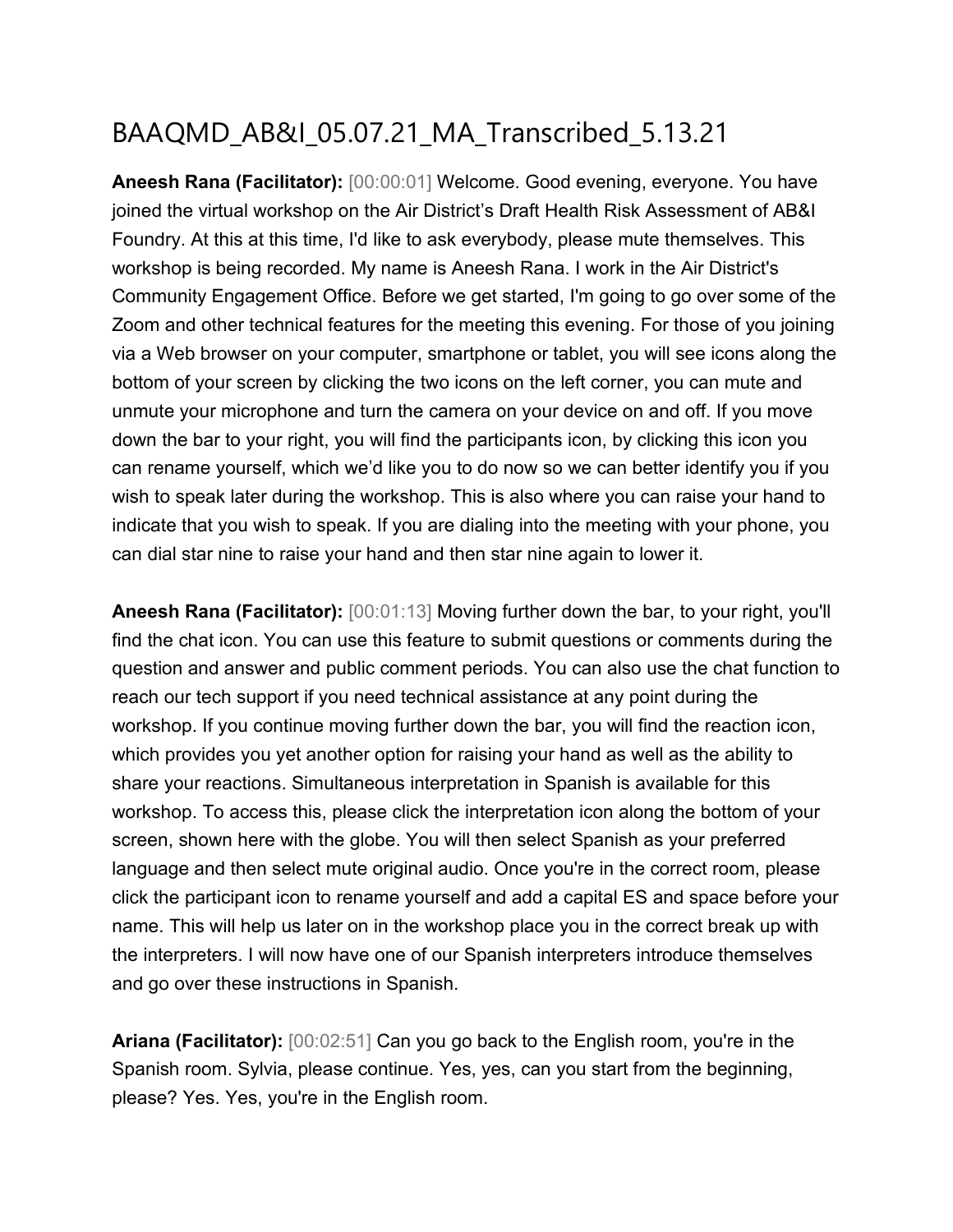**Anna Lee (Facilitator):** [00:04:32] I believe- I believe so. To explain how those who speak Spanish can access the interpretation channel.

**Aneesh Rana (Facilitator):** [00:04:50] Do I need to go back to the previous slides or.

**Ariana (Facilitator):** [00:04:55] I'll just start Sylvia I'll go from here.

**Ariana (Facilitator) SPANISH:** [00:05:01] Hola a todos, bienvenidos a al Borrador de riego de la salud por la Fundición AB&I. Queremos darles la bienvenida y mostrarles como utilizar el zoom. Para utilizar el zoom por favor visualice la barra de menú negra que se encuentra en la parte superior o inferior de la pantalla. En el encontraran unas imágenes que digan: Audio, video, participantes, característica de chat, o reacción. En el audio, por favor silénciese cuando hable, en el video podrán acceder a que puedan mostrarse o si prefieren también apagar su cámara. En participantes podrán ver a otros miembros, cambiar su nombre y añadir su afiliación o agencia depende de lo que corresponde y levantar la mano. ¡Por favor, recuerde bajarla después! En característica de chat, para proporcionar preguntas o comentarios cuando el chat está habilitado. Ahí podrán hacer comentarios o preguntas, lo que ustedes deseen, ahí podremos ver y ayudarlos. Y en reacción, ahí levante la mano y el pulgar o aplaude depende de las emociones que ustedes tengan.

**Aneesh Rana (Facilitator):** [00:06:45] If you need technical assistance at any point during the workshop this evening, please use the chat function and direct your questions to support dash Lisa, you can also contact Lisa via phone, text or email the contact information listed there below. If you need technical assistance in Spanish, please use the chat function and direct your questions to suporte dash Ariana, and you can reach Ariana via phone, text or email at the contact information listed there below. Now I'd like to hand it over to my colleague Anna, who will formally kick off the workshop for us.

**Anna Lee (Facilitator):** [00:07:27] I just want to pause and make sure that the interpretation channel is OK. Sylvia and Ariana, are we OK? Ariana are we OK? OK, great. OK, OK, no problem. Thank you so much. So welcome, everybody. My name is Anna Lee, my pronouns are she/her/hers. I'm an acting manager with the community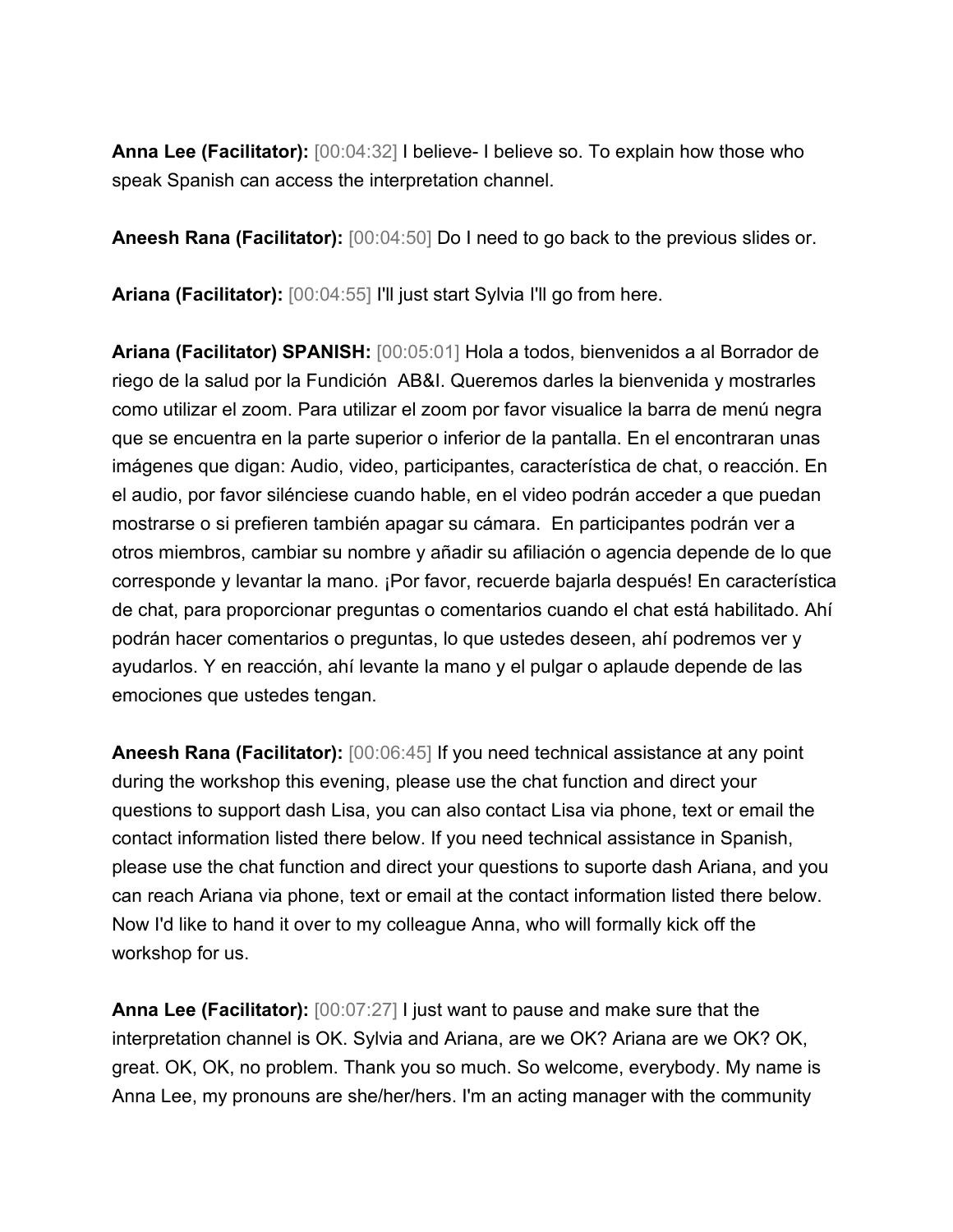engagement office at the Bay Area Air Quality Management District. I just want to say thank you for taking the time to be with us tonight. I know it's a Friday night and when you could be with your family or friends, you decided to be here, so that tells me you care very much about this issue, so thank you so much for being here. I want to thank Communities for a Better Environment for cohosting with the Air District. This is the first time we've done this type of partnership, and thank the Air District team as well, who have put- collectively we put a lot into this. We hope the meeting is informative, that you learn something new, and that everyone can participate in this process. We really want to hear from you and learn from you, from your experience, from whatever background you have, for whatever reason that brings you here. We want to hear from you and learn from that and have that inform our decision making. We have a facilitation team that will be supporting us throughout the evening, so Aneesh is one of them, and myself, Azibuike Akaba, and Ernesto Arevalo from Communities for a Better Environment. I'll ask them all to introduce themselves as they come on the screen.

**Anna Lee (Facilitator):** [00:09:25] This is our first time kind of sharing the role like that, so please be patient with us as we switch facilitators and all that. So we're going to kick off the beginning with a quick zoom poll. So next slide, please. So we want to get a sense of who is in the room with us today. So if you all could, for those who are on the computer, if you could take a minute to choose up to two options, the question is which groups do you identify with: East Oakland resident, youth, worker, local business owner, government agency, or other affiliation? So I'm going to give you about 15 more seconds. Seems like it's moving a little bit. Still. All right, five more seconds. And I'm going to end the polling now. And so these are our results, so it looks like, oh, OK, it looks like a lot of folks chose other affiliation. And we also have a lot of East Oakland residents as well as government agencies and followed by workers, East Oakland workers and local business owners, and East Oakland youth. All right. I just want to thank you for participating in that poll. It's really helpful to know what motivated you to be here with us today. And we really hope that this workshop really accommodates your needs. So I will pass the mic over to Ernesto, who is going to walk through some of our participation principles.

**Ernesto Arevalo (Facilitator):** [00:11:47] Hello and good evening, I'm Ernesto Arevalo, Northern California program director with Communities for a Better Environment, CBE. Today's meeting will and should bring up much conversation. We want to ensure that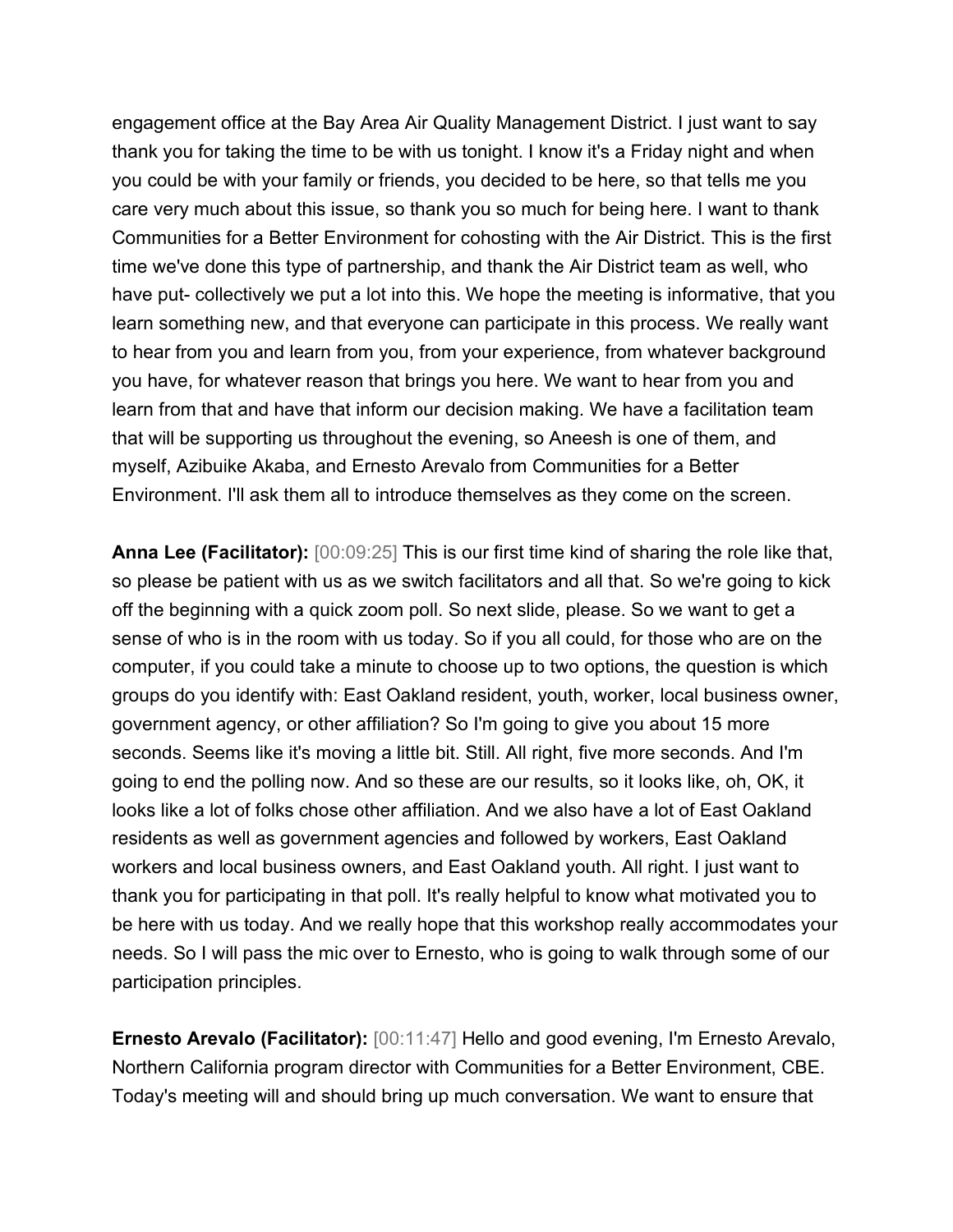we stick to principles of participation to ensure that we respect each other throughout tonight's meeting. Tonight is an opportunity to ask questions about the findings from the health risk assessment on AB&I, and provide comment. We want to make sure you and others present have the opportunity to do so in a way that you feel safe and respected, so the following are principles of virtual participation. One person speaks at a time. Be respectful of one another's opinions. Please mute yourself when you're not speaking. Share video so we can stay visually connected, but also we respect when you cannot be on video. Technology happens, please be flexible and patient with us throughout this process. And I will pass it to the technical team now. That way they can repeat how to access Spanish translation and interpretation. Thank you.

**Anna Lee (Facilitator):** [00:13:23] Sylvia or Ariana, can someone come into the English room and- thank you.

**Ariana (Facilitator) SPANISH:** [00:13:34] Hola a todos, bienvenidos nuevamente y les voy a mencionar los diferentes pasos y principios para la participación virtual. Primero por favor, una persona habla a la vez para poder escucharnos a todos. Respetar las opiniones de las otras personas. Por favor silencie su micrófono cuando no este hablando. Comparta su video para poder mantenernos contactados visualmente. Y la tecnología a veces falla, a si que por favor seamos flexibles y pacientes.

**Anna Lee (Facilitator):** [00:14:16] Gracias Ariana. I'll do a quick overview of the agenda. Before I do, I want to let folks know that in the chat, at the very top, there is a link to a Google doc, and we're asking everybody to please go to that link at some point in the meeting and should you want to receive more information from the Bay Area Air Quality Management District or Communities for a Better Environment you can feel free to sign in there. Thank you very much.

**Anna Lee (Facilitator):** [00:14:52] So a quick overview of the agenda. We are going to-I'm going to pass it over to Azibuike for opening statements and then after that, we will get to hear some community perspectives from some members of Communities for a Better Environment. Then we will hear from Air District staff on a presentation of the draft health risk assessment for AB&I Foundry. We'll have a question and answer session where Air District staff, as well as other government agencies, will be available to answer your questions, followed by public comment. Then breakout sessions where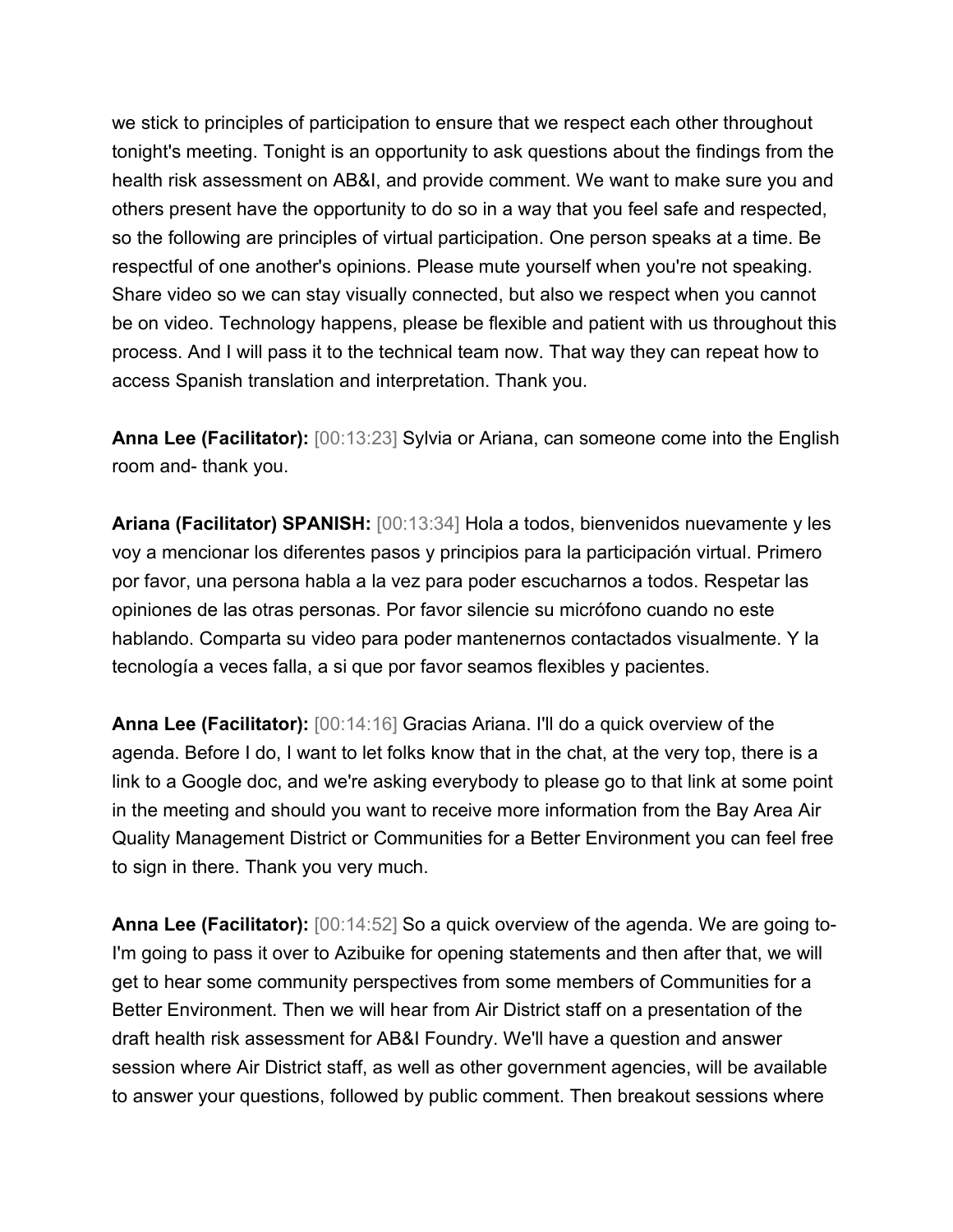we will get into smaller groups to do additional public comment, and then next steps and closing remarks. So with that, I will pass it to my colleague Azibuike Akaba.

**Azibuike Akaba (Facilitator):** [00:16:01] Good afternoon, everyone. My name is Azibuike Akaba and I'm the acting senior policy adviser to our senior executive deputy director, Veronica Eady, who's here tonight. So it's my pleasure to welcome everyone. I also want to acknowledge US EPA is present and able to ask questions. The California Air Resources Board is available and present also is the Alameda County Department of Public Health. So it's exciting that we have this opportunity in collaboration with other agencies to support this effort and it's a historical effort because we're partnering as the Air District with Communities for Better Environment. So that's a historical event. First, I'd like to turn it over to one of our directors on the board, director Nate Miley. And then after director Nate Miley speaks, then the senior executive deputy director Veronica Eady will speak, and then we'll go from there. Director Miley? I know he's present, but he might be having technical difficulties, so we'll go to our senior executive deputy director, Veronica Eady.

**Veronica Eady (Participant):** [00:18:06] Ok, now time for me to unmute. Thank you so much, Azibuike. I just want to welcome everyone, thank you for being here. My name is Veronica Eady, and as you heard from Azibuike, I am the senior deputy executive officer for policy and equity with the Air District. And my pronouns are she/her. I just want to welcome everybody and let you know a little bit about the Air District and our priorities and how we got to be here tonight. So public health and equity and environmental justice are at the core of our mission and our values guiding the work that we do. We hope we can all agree everyone, no matter where they live, the color of their skin, their income, their background, their language, no matter any of these things that make us different, deserve the same access to opportunities and to breathe clean air and lead a healthy life and beautiful communities like East Oakland, where we're focused tonight. Getting to- getting there is not an easy feat, especially when we're trying to undo the historic discrimination and unfair policies and practices like redlining, which got us to where we are today. But this is a goal that our agency is committed to, and certainly with hiring me, I started in the Air District in August. These are all steps to changing the outcomes for communities like this one, and it means trying new things.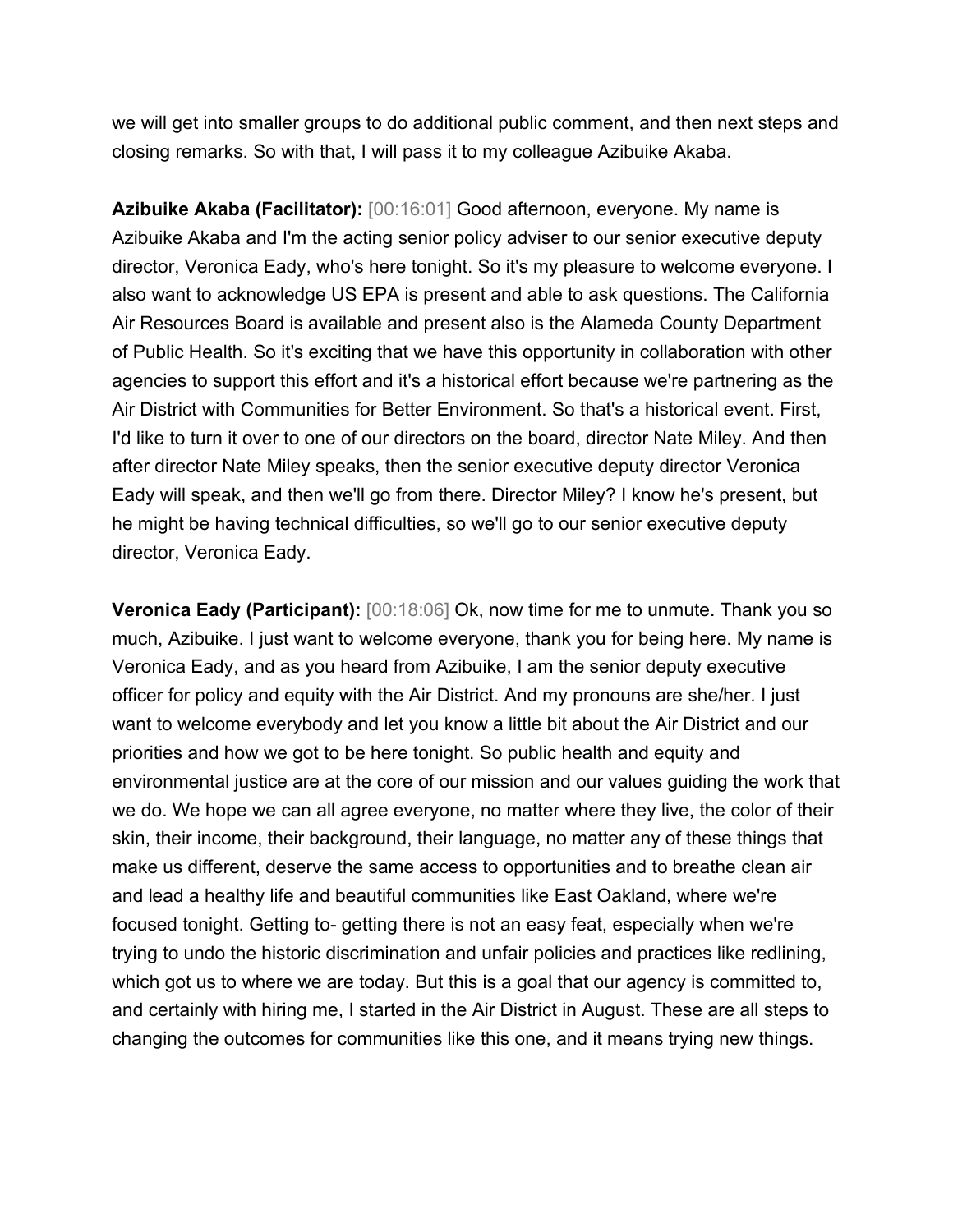**Veronica Eady (Participant):** [00:19:41] So you should rest assured that East Oakland is an Air District priority. We know the community has disproportionate cumulative impacts and those are impacts from a variety of sources in your community that include industrial sources, that include highways and a myriad of things that get us to where we are tonight. That shows up, of course, in the health data, we see higher asthma rates, lower life expectancies in low income communities of color compared to more affluent white communities. And those white communities are not that far away. So it makes no sense. The air and the environment play an important part in shaping those health outcomes. So we're using tools like AB-617, which you may have heard of. It's a statewide bill that requires the Air District to partner with impacted communities and residents to develop strategies that reduce exposures to toxic air pollution and requires partnership with the community to plan the path towards reducing those exposures. But tonight, we're here because of the Air District's rule 11 18. This is the first workshop under rule 11 18, which requires a health risk assessment coming out that helps the air district prioritize facilities that pose high health risks, risks on communities, and then require a risk reduction plan.

**Veronica Eady (Participant):** [00:21:12] So this is the first step where we are tonight, and we're looking forward to getting your thoughts on this health risk assessment. So we're bringing all of our resources to address this issue, including compliance and enforcement. The health risk assessment helps us quite a bit at pointing us in that direction. We hear and respect all of the complaints that have been brought to the Air District from this community for, you know, years. I mean, I've certainly been aware of a AB&I for a couple of years now. We are committed to working with community members and to identify and confirm the complaints, and then to be responsive. So you've heard from us a book that we have several government agencies here tonight in the room. And it's important because we all have different jurisdictions and different missions and different authorities. So it's important for us to partner together with these agencies to solve problems like we're here tonight. And importantly, our agency could not develop sound solutions without the impacted communities as partners at the table with us. Your lived experiences are critical to us in understanding the community and understanding how we address issues of exposure to air pollution.

**Veronica Eady (Participant):** [00:22:40] So in partnership with the community, I also want to just take a moment to recognize most of you who are here unpaid and here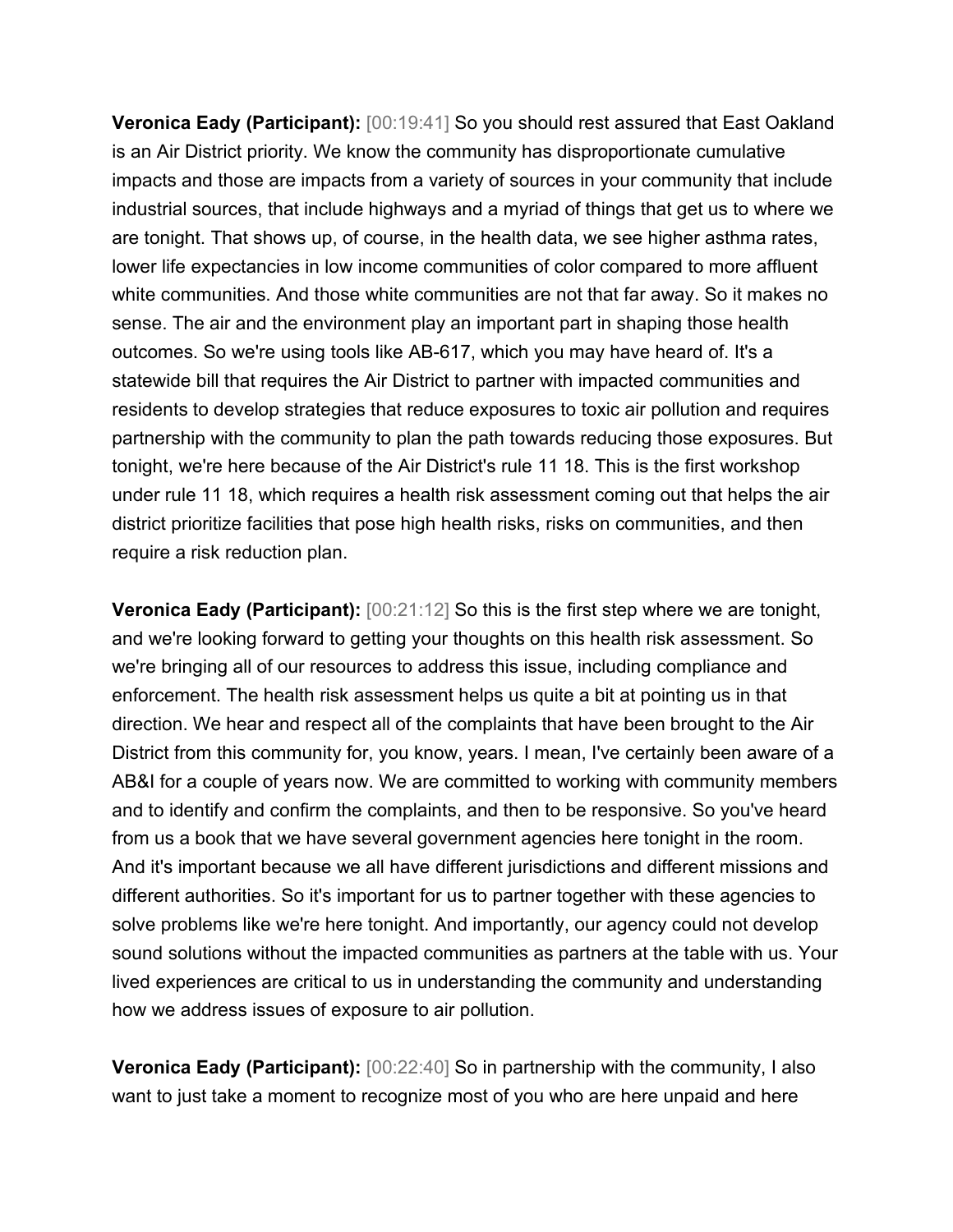because you're concerned about the health of your family, your friends, your neighbors, students, churchgoers. Thank you for being here tonight. And lastly, before I hand it off to him, I want to thank Ernesto at Communities for a Better Environment, who you heard from earlier tonight, I want to thank CBE for their willingness to partner on this workshop. We've never co-led a workshop before with a community group and we appreciate CBE. CBE has challenged the Air District to hang up our business as usual models and to do things differently. We believe this partnership and making this our practice, so this is only the first time we hope that it will be our practice to help us transform how we make information accessible to all of the communities in the Bay Area and to authentically engage communities and residents in our decision making processes. With the support of CBE, I believe that you all have helped us to improve accessibility of this workshop and reach more community members with this information. And I know that just looking at the numbers of people here, we're at one forty five. So I want to thank you all for being here tonight. So with that, I will pass it back to I think Ernesto.

**Azibuike Akaba (Facilitator):** [00:24:21] Well, it's supposed to go to Ernesto, but I'm trying to give- it looks like Director Nate Miley is available. So Director Miley?

**Nate Miley (Participant):** [00:24:35] Can you hear me?

**Azibuike Akaba (Facilitator):** [00:24:36] Yes, sir.

**Nate Miley (Participant):** [00:24:37] Yes, thank you. Yes, I was admitted to speak when you called me initially, so thank you so very much. And I too, want to thank all the people who are attending this evening. This is a tremendous turnout by folks. I'm really, really grateful for the significant turnout. So good evening. My name is Nate Miley and I'm the county supervisor who represents this area from the Alameda County Board of Supervisors. I'm also a member of the Air District Board of Directors. I've lived in Oakland for more than 40 years and I served on the Oakland City Council for 10 years. It has been my honor and pleasure to serve as your county supervisor for the past 21 years and as a member of the Air Board for the past 20 years. During that time, I've pushed hard for new and innovative regulations and programs that have reduced air pollution here in District Four and across the Bay Area. One of those regulations is why we are here tonight. In November 2017, as a member of the Air District Board, I voted to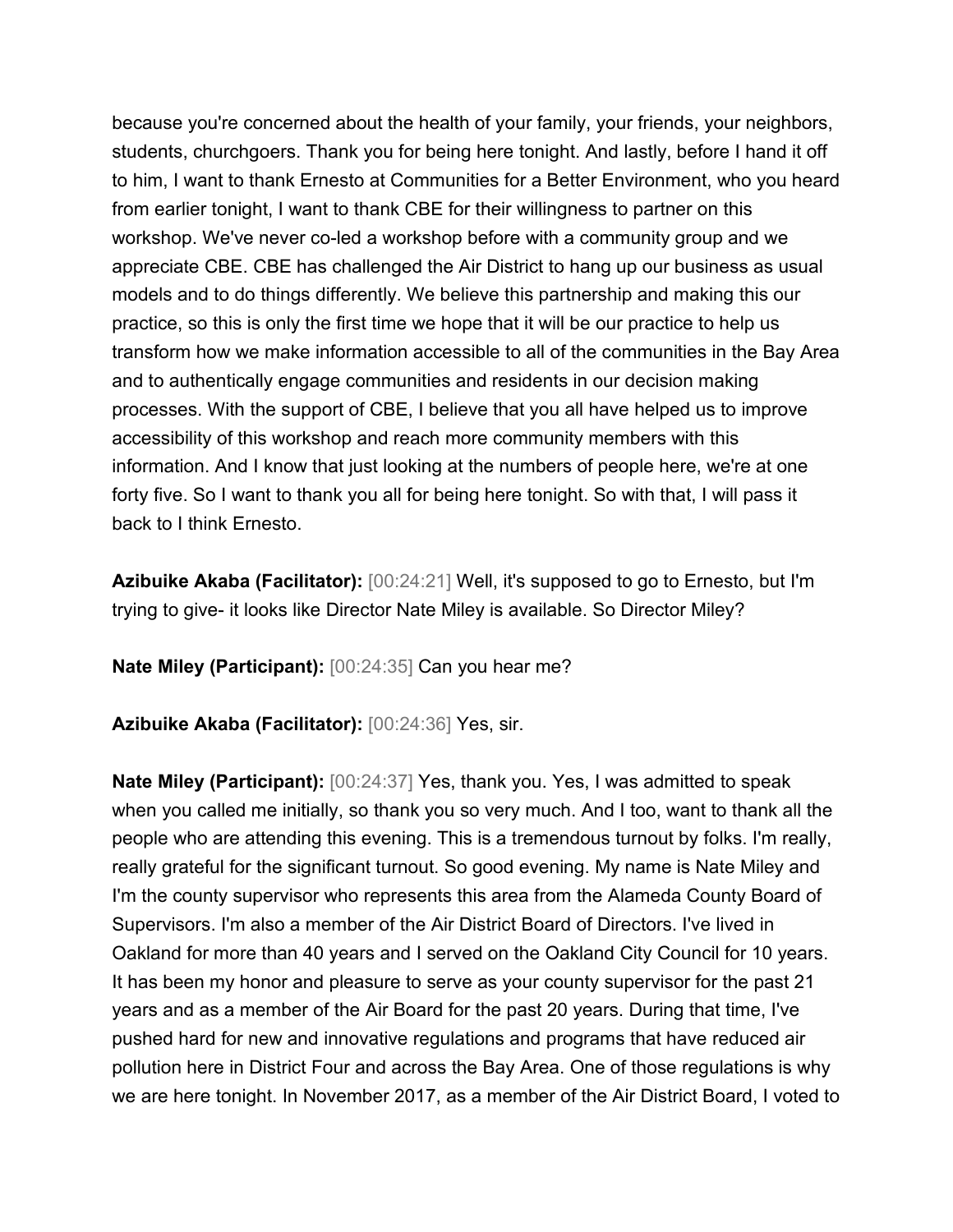adopt Regulation 11, Rule 18. That rule requires Air District staff to look at existing sources of air pollution across our jurisdiction and determine if their health risk exceeds the levels that the board has determined to be health protective of the communities that surround them.

**Nate Miley (Participant):** [00:26:14] The levels set in Rule 11 18 are the most health protective in the nation for existing sources of air pollution in major urban areas. Facilities exceeding our health risk threshold are required to submit plans to the Air District that seek to reduce air emissions using the best available control technologies. If those controls can't reduce the risk enough, the facility is required to submit a plan to reduce those emissions within five years. The plan also requires annual check-ins with the Air District to report on progress towards meeting our rules. However, before we get to that point, it is necessary for the Air District staff to first assess the risk from the facility and to inform the public regarding that risk. Tonight, you will hear from our staff on the recent health risk assessment they performed on air emissions from AB&I Foundry. They will explain what they've done and answer some of your questions. Staff will also be recording the event tonight so that they can provide written responses to the questions raised and comments we hear from members of the community. As staff will explain, this isn't your last opportunity to comment, and they will talk to you about how you can submit additional written comments based on the information you hear tonight.

**Nate Miley (Participant):** [00:27:54] In addition to our staff, we also have partners here from the California Air Resources Board, the United States Environmental Protection Agency, the city and county government, that may be able to answer some of your questions as well that fall outside the jurisdiction of the Air District. Finally, I want to really acknowledge and thank the great work of the Communities for a Better Environment in putting on this workshop with the Air District. I very much appreciate in value their work and the standards that they bring. The Air District recognizes and values the partnership that we have with the community and with CBE regarding air pollution in East Oakland communities, and we are very happy to be cohosting this with them tonight. Thank you so very much. And I look forward to hearing the comments from everyone. Thank you.

**Azibuike Akaba (Facilitator):** [00:28:51] Thank you, Director Miley. So a couple other recognitions is our chief executive officer Jack Broadbent is present today. And also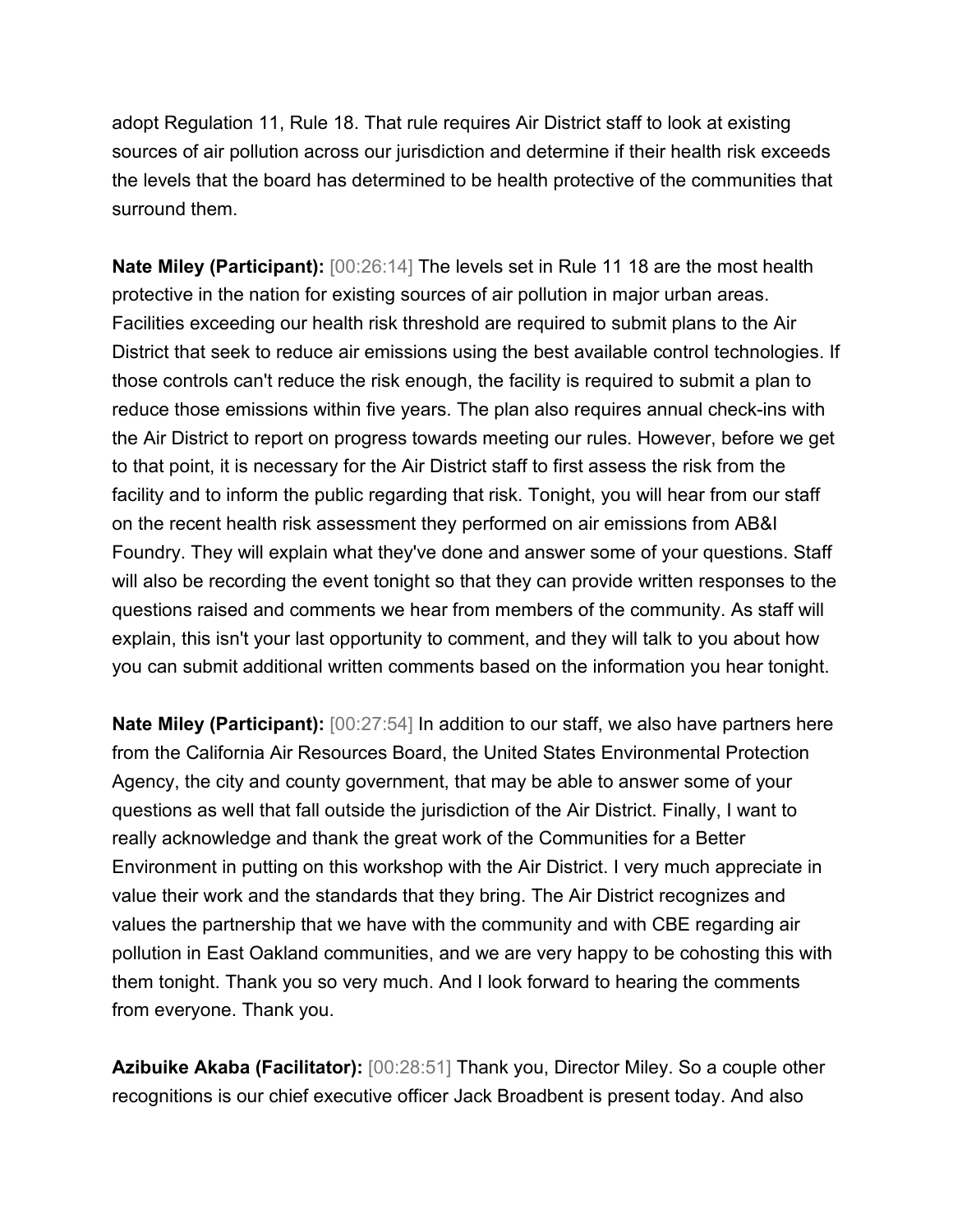there's representatives from AB&I in the audience as well. So I'm not sure that Jack wants to speak, but if he does, the opportunity is there. OK, so-

**Jack Broadbent (Participant):** [00:29:26] Thanks, Az. Thanks, everyone, for being here. Look forward to it.

**Azibuike Akaba (Facilitator):** [00:29:31] OK, thank you, Jack, and then I will turn it over to Mr. Arevalo- Ernesto, he's the Northern California director for Communities for a Better Environment. He spoke earlier, but he'll be introducing the community perspective. Thank you.

**Unknown Speaker:** [00:30:11] Ernesto I cannot hear you.

**Ernesto Arevalo (Facilitator):** [00:30:17] My apologies. Can you hear me?

**Azibuike Akaba (Facilitator):** [00:30:20] Yes.

**Ernesto Arevalo (Facilitator):** [00:30:21] Thank you. So in order to better understand the impact and historical context of the health risk assessment findings, we need to understand the history of environmental racism in East Oakland. I introduce to you Mykela Patton, who is a wonderful East Oakland resident youth and now East Oakland youth organizer with CBE. Mykela will provide the necessary grounding tonight.

**Mykela Patton (Participant):** [00:30:53] Hi, everyone, and welcome, thank you all for being here on a Friday night as things are finally starting to open again, super important that we're all here. And I know CBE has been waiting for a long time to kind of be in this space. So, yeah, my name is Mykela Patton. I use she/her/hers pronouns. I am the East Oakland youth organizer, as Ernesto mentioned, and also I am a youth. I currently go to Colby College in Maine, although remotely for now, and we'll be graduating next semester. So I'm an Oakland native, I hate to say I was born in San Francisco, but been here all my life and I really wanted to ground us to make sure that as we really look into these health impacts and begin to engage with community, industry and agency, we're all kind of on the same page and understanding kind of like why we got to this place and why we're here.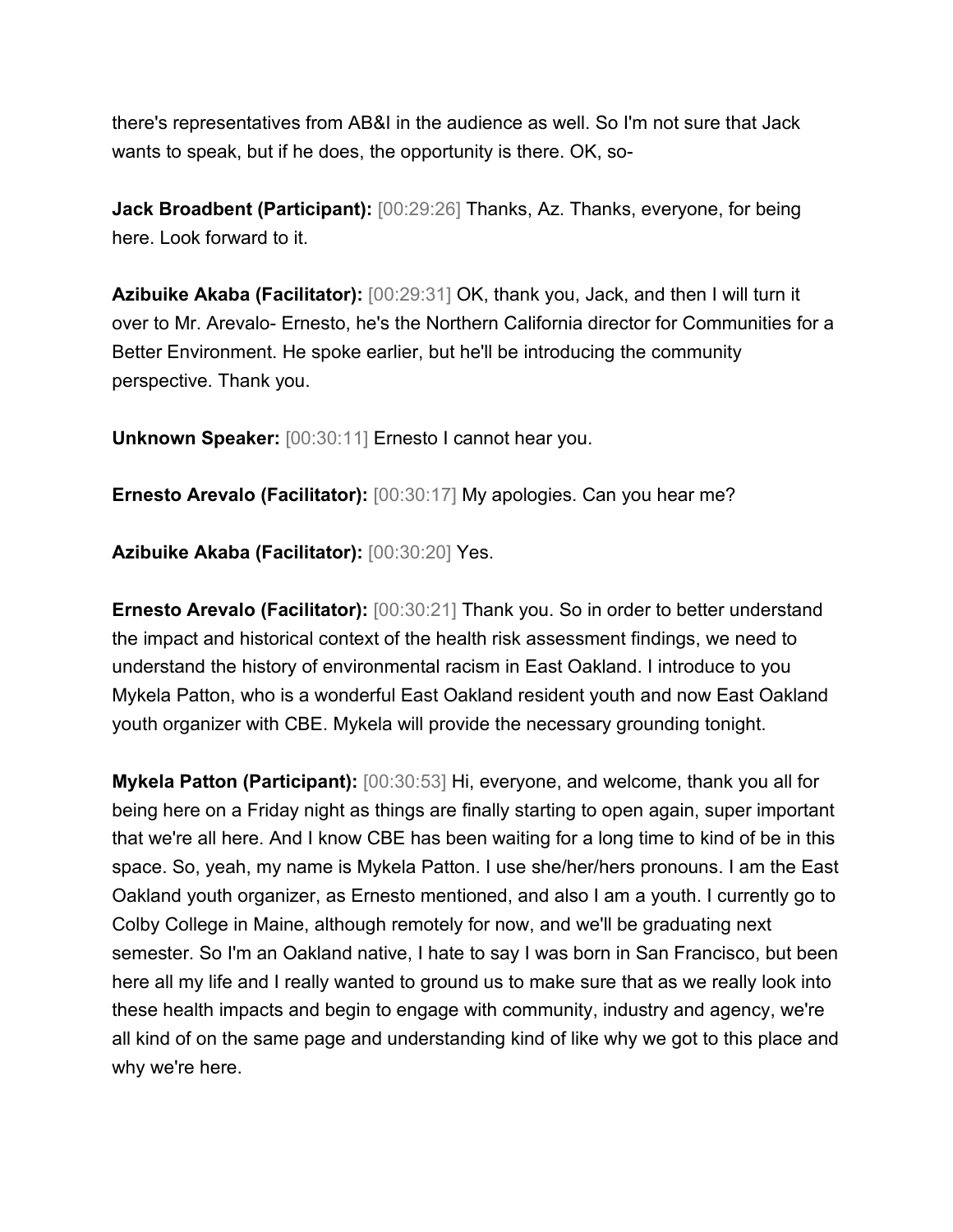**Mykela Patton (Participant):** [00:31:54] So I want to first say that we're not here by accident. As you all know, the United States was founded on the genocide of indigenous people, the enslavement of Africans and African-Americans. So it's no surprise that racism developed just in tandem with this country on the same level and really just reformed its ways to kind of shape shift into different, different policies that we kind of have and see now, as Veronica Eady mentioned, redlining was a really, really, really big part of it. And I'm going to go a little bit in depth about redlining, as it was a tool used by the federal government, as well as cities and banks to essentially deem what areas were and were not desirable. So I have an interactive map I want to share really quickly, and it's a great tool and it's an interactive redlining map, and I don't think we really think about housing being tied to race, but housing and where you live, the city you grew up in, your neighborhood really determines everything, determines your health, your livelihood, how long you're going to live, how much money you're going to make, what schools you're going to go through. Really everything. As you see the whole country really was redlined specifically in tandem, kind of with suburb and getting out of cities. But obviously we're in Oakland. So I'm going to zoom in to Oakland and especially being in California, I don't think a lot of people think about, you know, the racist policies or practices that were kind of in place because California is known as super liberal.

**Mykela Patton (Participant):** [00:33:54] If my computer hurries up, I'm going to go to Oakland and we can really begin to see, really, I mean, I'm sure even before I zoom into the street, ya'll know, exactly, ya'll can say who lives where, what school go where, where you do and don't go and what specific reasons that is. And, you know, this map, like I said, was used by the federal government and by cities and banks to essentially direct city funding, city funding and resources. So I want to pay close attention focusing on D15, because that's kind of the border of High Street. And this is where Communities for a Better Environment, this is where we really begin our organizing. So we consider Deep East Oakland and the Flat High Street for the San Leandro border. And as you can see, this is because a history of racism and redlining that made these entire districts just completely red and the nearby districts yellow, which were steadily declining as the term was. Paying attention to D18, we can see that this is San Leandro Street, and essentially this is kind of why we're all here today. You know, this is the heart of East Oakland. This is where a lot of industry is located. This is also where AB&I is located,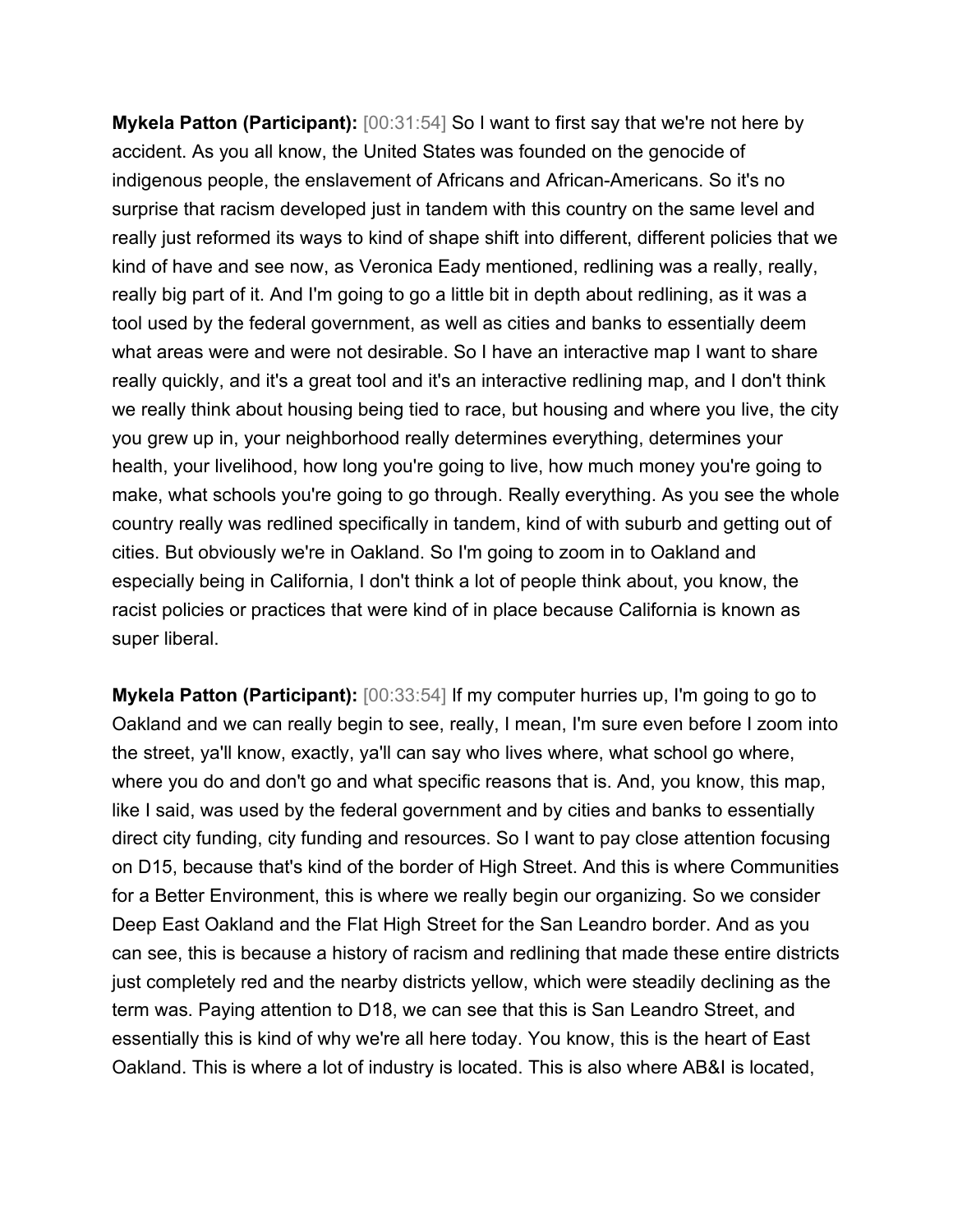you know, and this is also very red. And you can click on these specific areas and see the description as to why it was red lined.

**Mykela Patton (Participant):** [00:35:34] And you can see industry was a part of the reason. Who wants to live by industry and unhealthy air? Also specifically low income folks and African-Americans and Asian folks all made that area undesirable, not a place folks will want to live, and specifically not a place where the bank wants to hand out money so it can actually get the support and services and funding that the city and that area really needs. So instead, Deep East Oakland was left behind as other parts of the city were able to really gain resources, city support and funding to create schools, better air quality, better zoning and better city plans to make sure that their communities were desirable and a place where their residents and business owners and homeowners to live and also thrive. This wasn't the case for East Oakland. And although racism is obviously not something we want to say our city was complicit in, it is. And this is the proof right here. It was all over the country as well. And so communities all over the country, marginalized communities, have health impacts that are completely disproportionate to, as Veronica said, you know, if you go to Piedmont, it's just completely different.

**Mykela Patton (Participant):** [00:36:54] So this is a really good tool to use, and you can zoom in to see specific cities and specific streets and really get a good sense of kind of what Oakland was. And it does extend past Oakland, to Berkeley and Alameda and everything. But, yeah, that's that tool. And I think picking up the actual map that they were using in our communities is also really empowering. But, you know, like this is home to many of us and these are the lives and the experiences that we've had. And Communities for a Better Environment and the residents and community of Deep East Oakland has been organizing for years to essentially get us to this point and where we are now and getting agencies in the cities to understand that they have to support and we need their support in providing the data. But no matter what the HRA says, I can tell you and Jasmine and Esther, who are going to be speaking shortly, can tell you who they've lost because of air pollution, who have gone to the hospital every month, every year, who- how many times they have to take their children outside of school because of asthma attacks, or how many times they have to take them to the E.R. not knowing what's going on. These are stories that no matter what this data says, community can tell you time and time and time again, I promise you. So I really just want to ground us in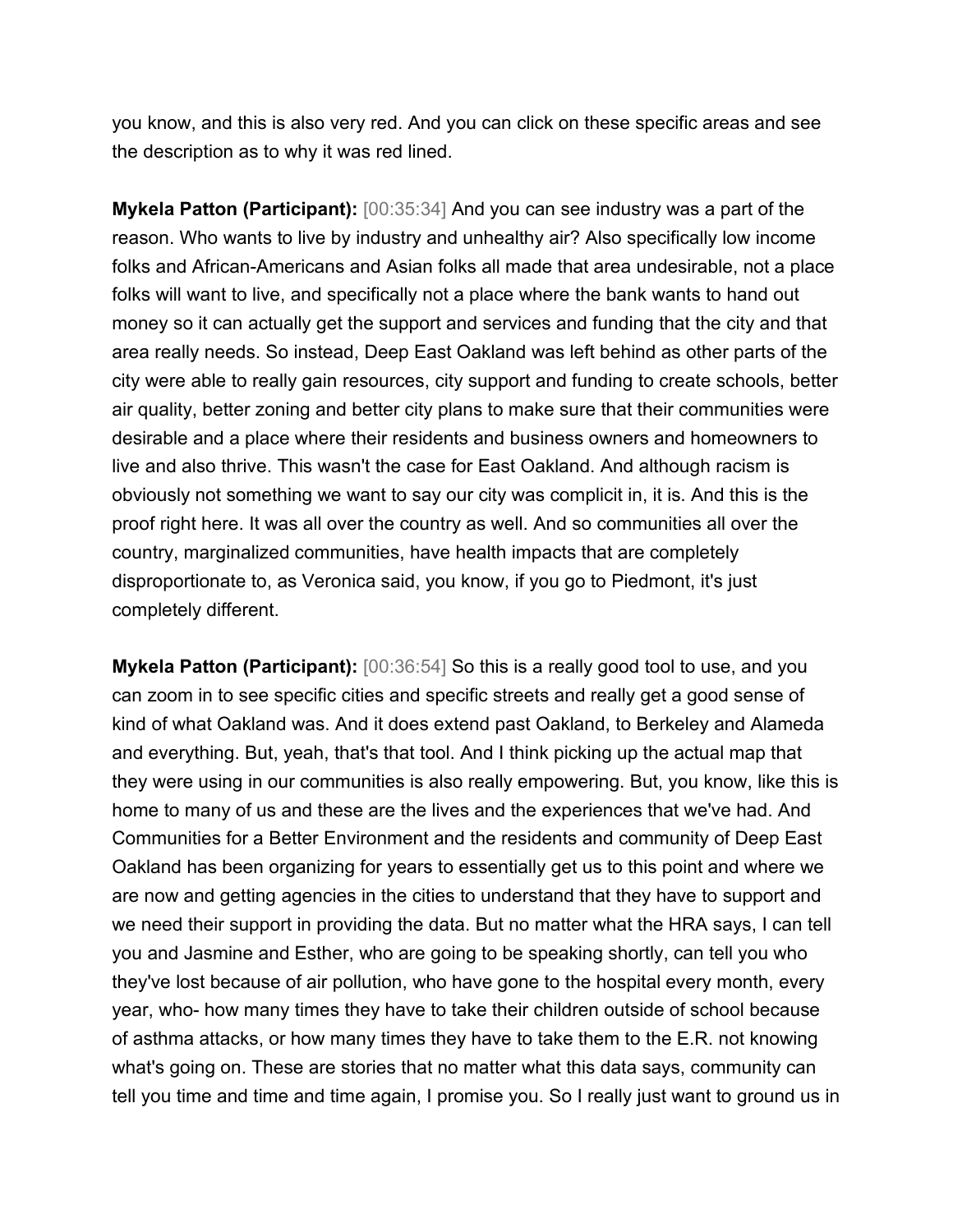the fact that we're not here by accident. We're not. There is a specific reason why industry has been concentrated in Deep East Oakland and West Oakland as well, and not other parts of the city, because it's not spread out proportionately.

**Mykela Patton (Participant):** [00:38:37] So when we think about the impacts and we think about all the health risks, we need to understand that this comes from the history of colonization and slavery. And it is not different than what we've seen, you know, in Jim Crow era that we'd like to forget about. And specifically, community has been doing the work and we're very thankful that we have the support of the Air District to really propel us and begin talking about these conversations and having the data to back up the experiences that our community has been publishing for so long. So with that, I appreciate you all for being here and just always remember that there are very specific reasons why our communities and cities look and feel the way they do. So with that, I will pass it back to Ernesto. Thank you.

**Ernesto Arevalo (Facilitator):** [00:39:29] Thank you, Mykela. Thank you for grounding us in such a powerful way. And now I have the pleasure to introduce you, Jasmine and Esther, CBE and Environmental Justice Work Group members of the Congress of Neighborhoods. They will both share their lived experience of being impacted by emissions from AB&I. First up, will have Jasmine Gonzalez, who has has been a fierce advocate in her neighborhood on the impact of odors from AB&I.

**Jasmine Gonzalez (Participant):** [00:40:06] Thank you so much, Ernesto. Good afternoon, everyone. My name is Jasmine. I'm really happy to be able to talk with you all today. I'm here as a member of the Arroyo Viejo community and Deep East Oakland, and I'm also a member of the Communities for a Better Environment, Environment, Environmental Justice Work Group. So as a lifelong renter since childhood and after living in Oakland over half of my life, I was thrilled when my family and I were finally able to buy a home in our beloved Oakland. As a first time homebuyer, there were many dreams I had about finally becoming a homeowner. Shortly after moving in, I started smelling a burnt rubber odor. The odor would waft into my home, it would linger outside my home for hours while I was gardening. The odor caused me to get headaches and my throat to feel as if it was closing up. I smelled it for several weeks before I found out where the odor was coming from: the AB&I Foundry plant. And the more I learned about AB&I, the more outraged I became. I couldn't believe that AB&I had been allowed to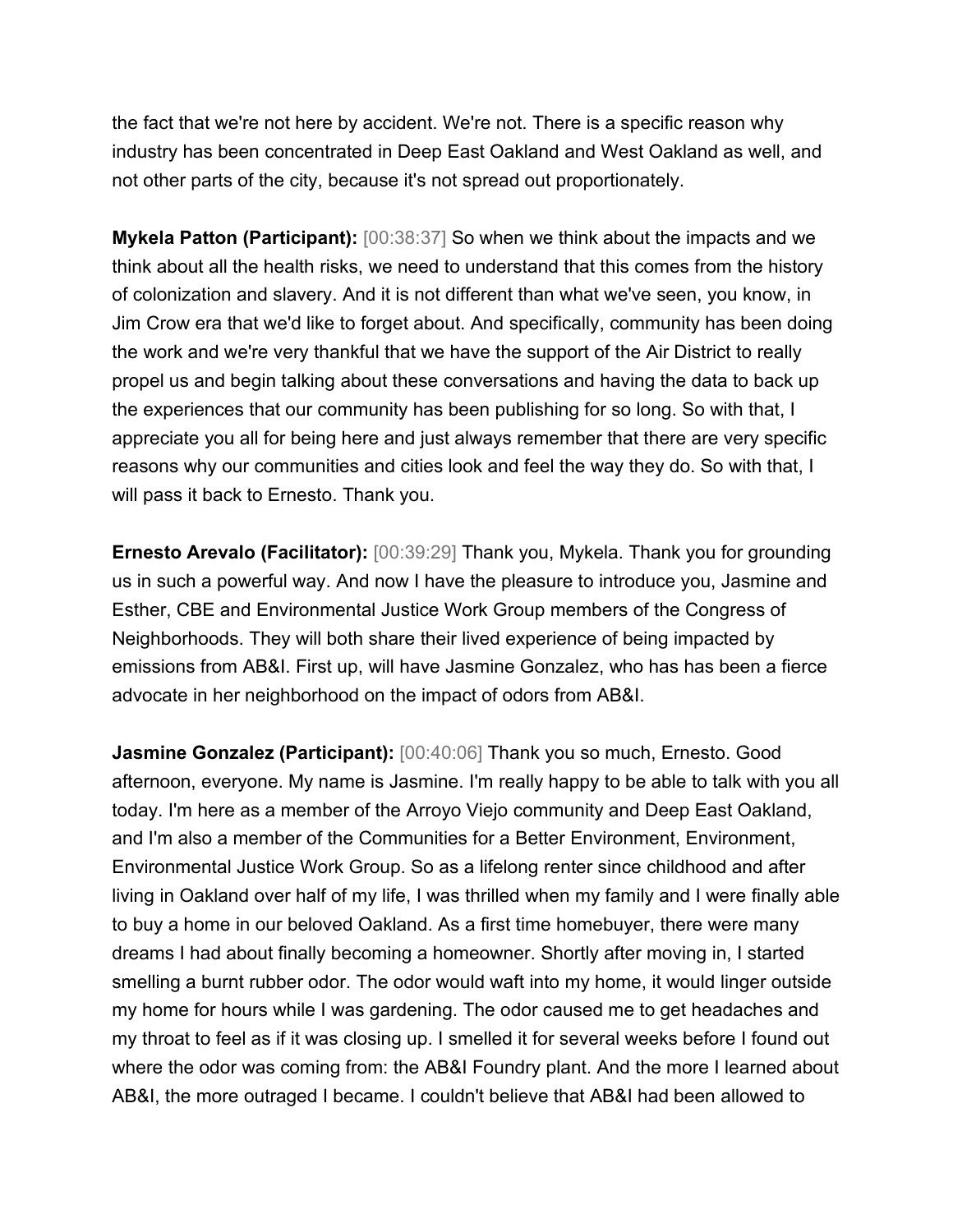pollute and cause a public nuisance to the East Oakland community for over one hundred years. The toxic odor coming from AB&I that my family and I are subjected to on a regular basis makes me feel as if I'm in a case study, in a chapter in a book about environmental racism or environmental justice. As you heard, it's no secret that the area in which AB&I operates is in a community that has been historically and purposely redlined.

**Jasmine Gonzalez (Participant):** [00:41:47] And studies have shown that red lined communities bear the burden of environmental pollution where the community is mostly made up of black and brown people. Since moving here, I wake up feeling anxious every morning, especially on warmer days when I want to open my windows or open my doors to let in some fresh air. I do those things, but then almost immediately after doing so, I go around regularly checking by those doors and windows for that odor, because I know that at a moment's notice I will have to close them all in order to keep the odor outside as much as possible. The Health Risk Assessment, which we are reviewing today, has shown that the odor that showers the Deep East Oakland community and beyond is loaded with cancer causing particles which threaten our health and potentially shorten our lifespan. I deeply resent that AB&I controls my ability to have access to fresh air both inside and outside my home, where I should have the right to breathe clean air. We all do. Some neighbors have also described similar feelings, and I quote, of feeling trapped by this traumatic health oppressor. Another describes feeling anxious and sick and deeply worried about the cumulative effects that AB&I has on the community, especially our most vulnerable members, like our elders and children. I can only imagine the negative health impacts that AB&I has on its workers.

**Jasmine Gonzalez (Participant):** [00:43:28] AB&I has been putting out press releases saying that they fear the effects of job loss will have will have on their workers. However, these jobs have the most cancer causing effects. Negative effects and, sorry, I mean, I've lost my **[inaudible 00:43:50]**, so we want jobs in Oakland, however, we- we do want jobs in Oakland, however, we want them to be healthy jobs. The time for us to have access to clean air is now. We cannot wait any longer.

**Jasmine Gonzalez (Participant):** [00:44:08] Even if AB&I were to remove their molding operations in 2022 and which they claim causes the odor, AB&I's remaining facilities will still be over the cancer risk threshold. The HRA process will only require AB&I to make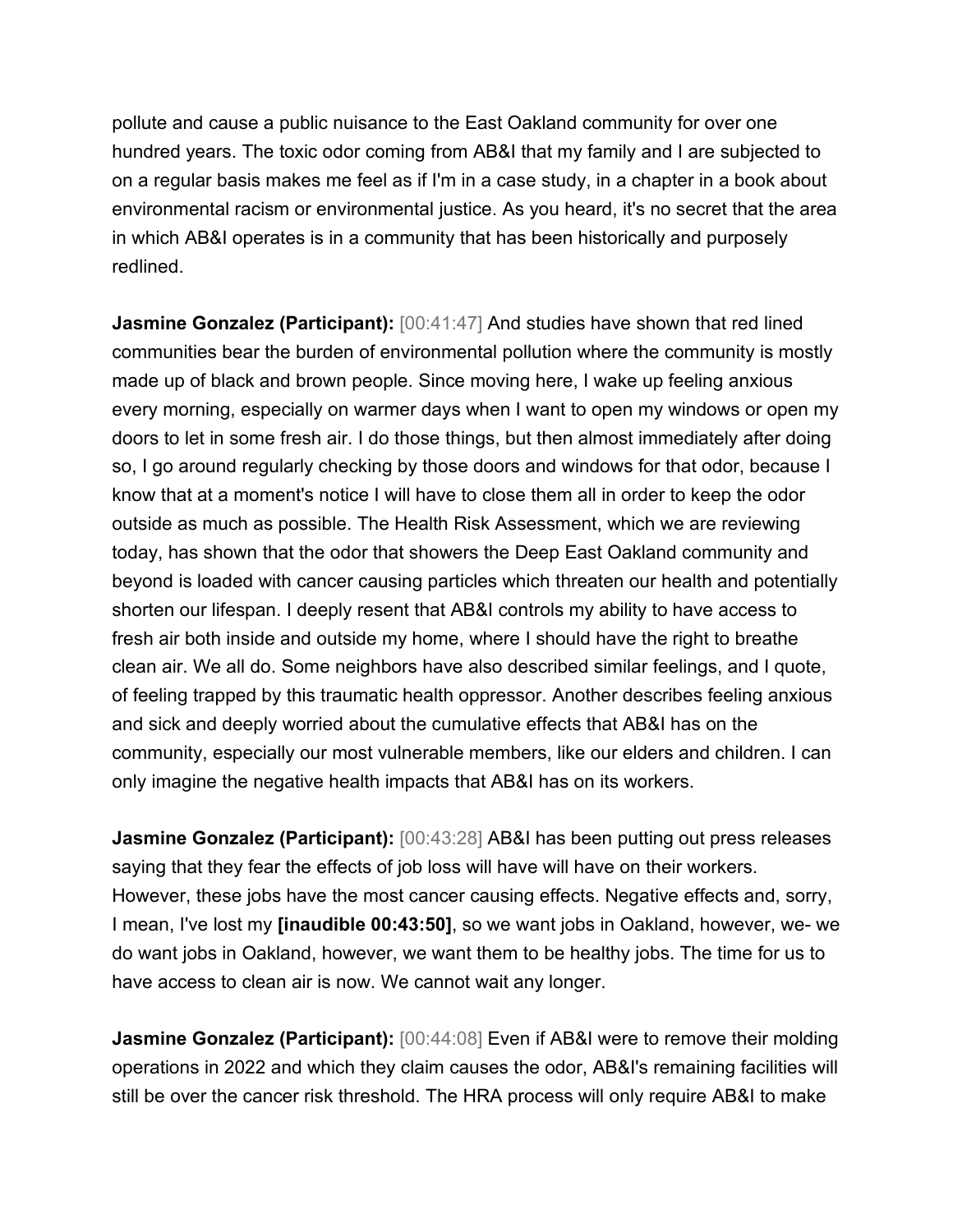changes by 2028. That is nearly ten years from now. Our lives are at risk. We cannot wait that long. The time is now. AB&I has put forth a public image that they care about this community. Politicians and nonprofits are taking money from AB&I. BAAQMD board member Nate Miley does public relation events with AB&I. The mayor crossed our protest line outside AB&I without talking to us and proceeded to give a congratulatory speech on AB&I. City council members have offered some support, however, in one case **[inaudible 00:45:03-00:45:04]** proudly announced that giving away of free turkeys supplied by AB&I for community members in need of food for the holidays. All that to say is that we must not allow AB&I to portray itself as a good neighbor or a positive member of our community. As a community, we must continue to stand up and demand clean air as a human right. The time is now. Thank you.

**Ernesto Arevalo (Facilitator):** [00:45:31] Thank you, Jasmine. Up next, we have Esther. Seasoned organizer on a range of environmental justice issues in East Oakland, on mass incarceration and reparations for American descendants of slavery. Esther Goolsby.

**Esther Goolsby (Participant):** [00:45:55] Hello, thank you for the intro, thank you, everyone, that has spoken already. And, I want to share my story. I want to share why I am here today. So those who have heard my story before, it starts off me moving to 82nd Ave when I was 16 years old. But then I really reflected and actually I was 15. A few months shy of my 16th birthday. Yes, I was a young parent. Yes, my environment showed me things that a lot of people don't understand. A lot of people don't understand how people and why people want to advocate for themselves and those rights. We talk about slavery, we talk about Jim Crow, we talk about **[inaudible 00:47:01]** convict leasing, redlining, segregation, the racial wealth gap, mass incarceration, the war on drugs. Endless. Where we have a roof, it should be a place where we can thrive, where we can be healthy. So as a 15-year-old parent, I'm living my life, my children are growing up. We aren't able to just breathe, breathe healthy air. We have not only AB&I, but we had a lot of industries, Mother's Cookies, Sunshine Biscuits, **[inaudible 00:47:55]** Candies, all on 81st Ave. Then the two elementaries and the public library got built. My youngest went to that elementary. I can remember waking up, going on our balcony, and being like mmm fresh air. And once I learned, I took the toxic tour with CBE and I learned about all the toxic and industry and corporations surrounding. By then, 20 years had already passed. So all our health issues, we normalize as a lot of us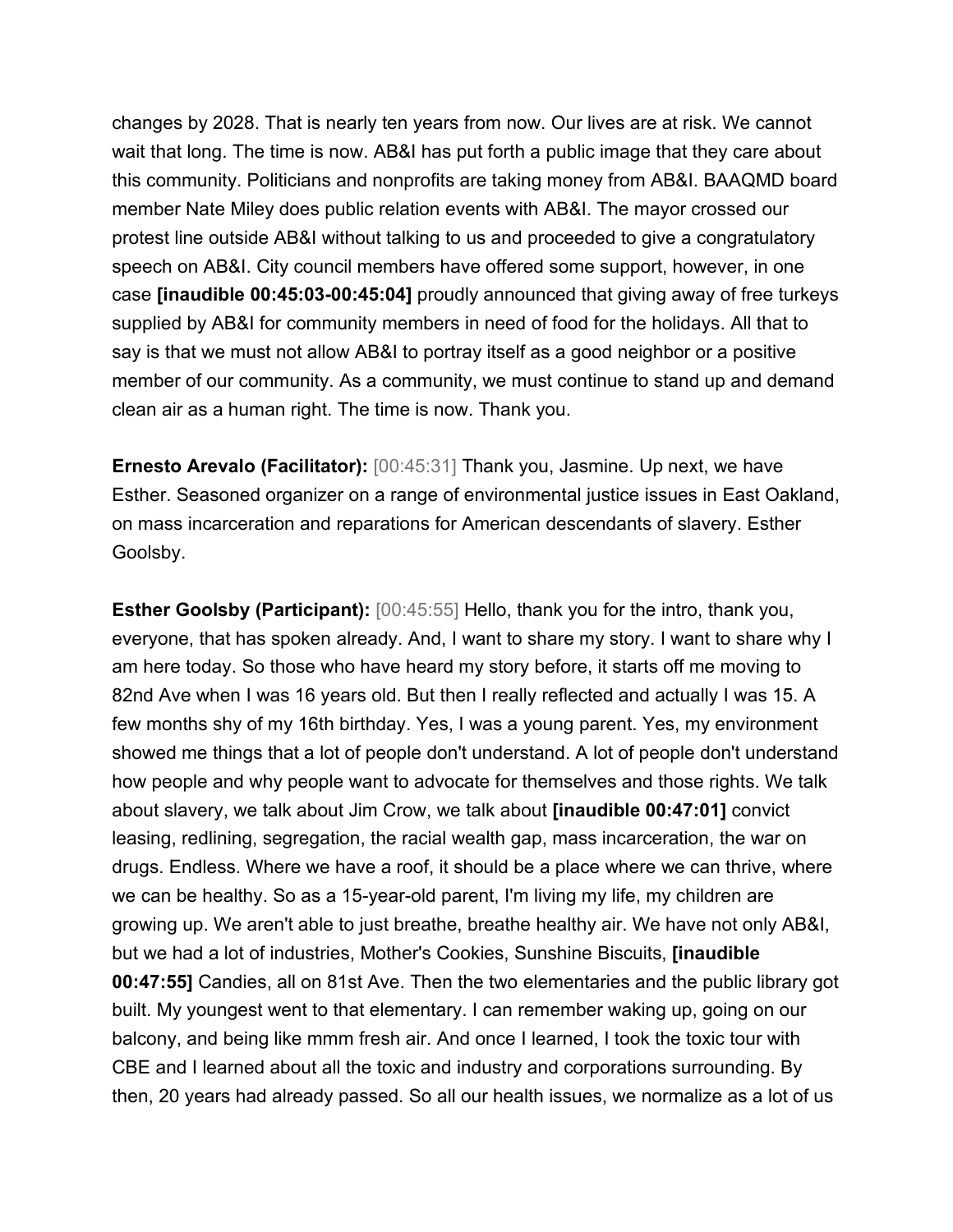do. All of our- my children's nose bleeds, random headaches, stomachaches. This is what they were born into from the environment that they ran.

**Esther Goolsby (Participant):** [00:48:53] Mind you, I'm still a child myself. It's important for people to hear our stories and not just use our stories. It's important for people to understand that justice actually has to be said. Compensation. When you have a whole area that's been bombarded by toxins and you can put a map over a map, over map. No matter what. Everything is still the same. This HRA that we're going to hear today is only talking about a little part of the whole process. I've been a part of CBE for about 9, 10 years now. I had to take my fight somewhere else, so I ran for county supervisor for district 4. Because somebody that actually has the experience of breathing in this air every single day. Was not just the eight hours of working there, it's not just the eight, six, five, four hours of going to school around there. It's twenty four hours a day, seven days a week, especially for the people that don't work. The people that aren't educated. You should take a look again at those maps and check out all of our school scores. Our housing rates. You can understand the pattern and the pattern. But when we try to advocate? When we try to breathe healthy air? We get turned into, I'm going to just say it, the bad guys. Because not enough community that's living there and normalizes these smells, these odors, these toxins, our whole body development changes while we grow. My oldest is going to be 30 years old this year. That's 30 years of breathing in this air.

**Esther Goolsby (Participant):** [00:51:17] It's a part of my story. Now, it's a part of your story. We can no longer have jobs over environment. It must change. We have to have green, clean. And everybody on this call. If you're not a part of actually fighting for clean air for East Oakland, I'm just going to say this: Shame on you. There's no way that that map over the map, over maps is still continue to build with negativity, especially for American descendants of slavery, that's especially for these people that have constantly, constantly been using PR systems over them. Like you can't you can't put out false information and expect everybody to believe it, even though that's what's happening constantly. In 2019, I went to the hospital because I could not breathe. As much time as I advocated for all the members of CBE and them not being able to breathe. The youngest member at the time was eight years old. Living right next to the freeway. Numerous trips to the hospital. When I couldn't breathe, I felt what they were telling me all the times when I was advocating for them, telling their stories to people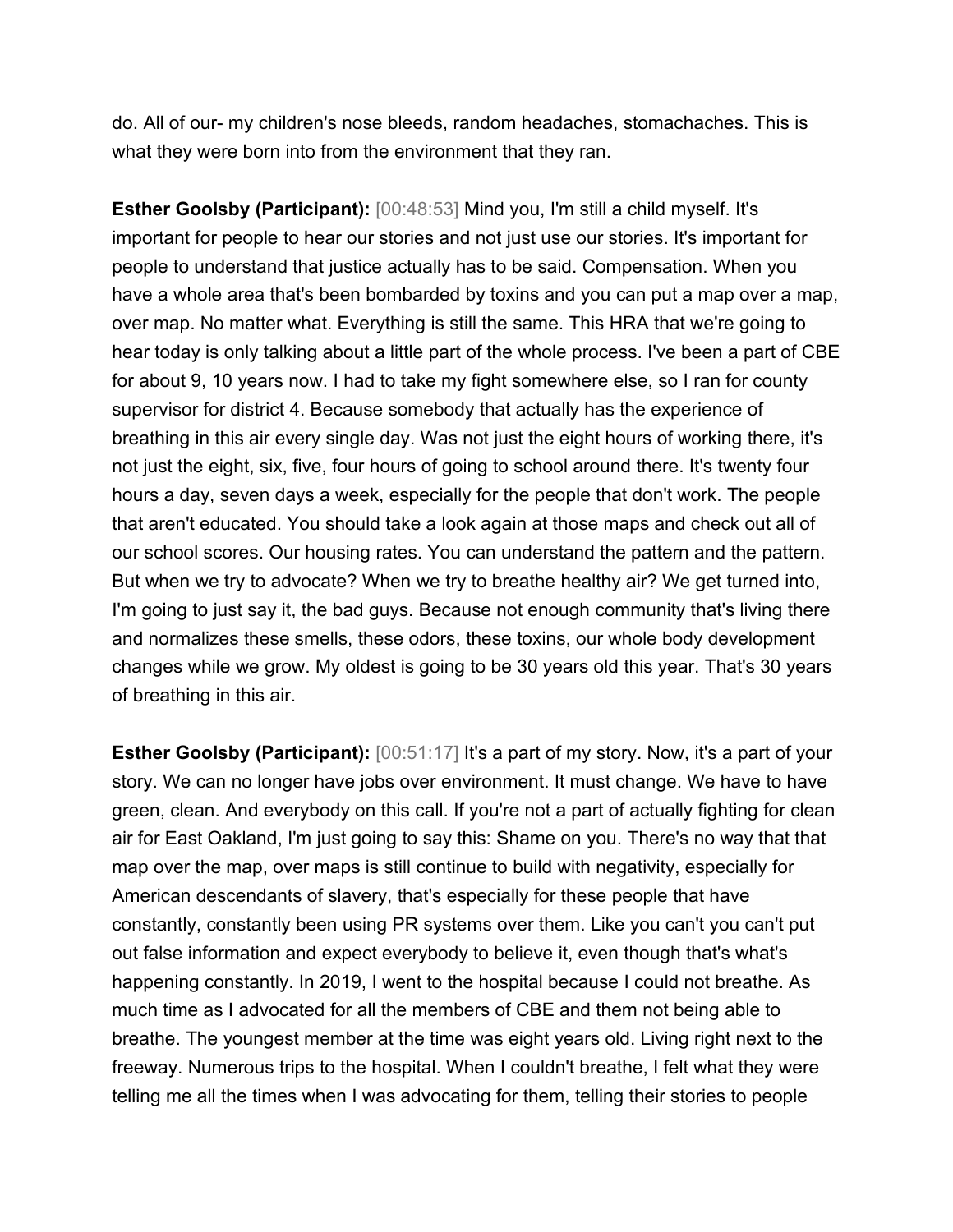that again, tell us that we should not be advocating for our help. Well, I'm going to end my story with saying that I'm still here. I made it and I do know so many that hadn't. I don't know how many more I have. I know where I've been living since I was 15 and a half, has about 10 to 15 years less. From using it every single day, and I urge you to use every single day to change all these normal standards that we say we can't do this because we can do everything, especially for the help of our futures. Thank you.

**Esther Goolsby (Participant):** [00:53:47] Thank you, Esther. Thank you, Jasmine, for speaking truth to power, and thank you, Mykela, too, for speaking truth to power. I'm going to pass it to InterEthnica to remind us on how to get on to simultaneous translation, especially for new folks that have joined us.

**Ariana (Facilitator) SPANISH:** [00:54:32] Gracias por habernos escuchado y vamos nuevamente a mencionarles como utilizar la herramienta de interpretación de Zoom. Primero en la parte de abajo o de arriba de la pantalla, podrán encontrar una barra negra en donde encontraran un globito o un mapamundi que diga interpretación. Harán click ahí y se les abrirá una pequeña pestaña en la que verán el idioma Ingles, Español. Seleccione el idioma preferido y luego seleccione "mute original audio" para escuchar solo el idioma seleccionado.

**Anna Lee (Facilitator):** [00:55:34] Great, thank you, Ariana. Thank you so much to our translators and thank you, InterEthnica, for your support for this workshop. We'll pass it to Carol Allen, who will present to us on the draft health risk assessment.

**Carol Allen (Participant):** [00:55:54] Good evening, ladies and gentlemen, Thank you for joining us tonight. We share your concern-

**Anna Lee (Facilitator):** [00:56:00] We can't hear you or at least I can't hear you.

**Unknown Speaker:** [00:56:06] I could hear you, Carol.

**Ernesto Arevalo (Facilitator):** [00:56:08] I could hear Carol. Reverse that, Carol, if you don't mind.

**Carol Allen (Participant):** [00:56:12] Ok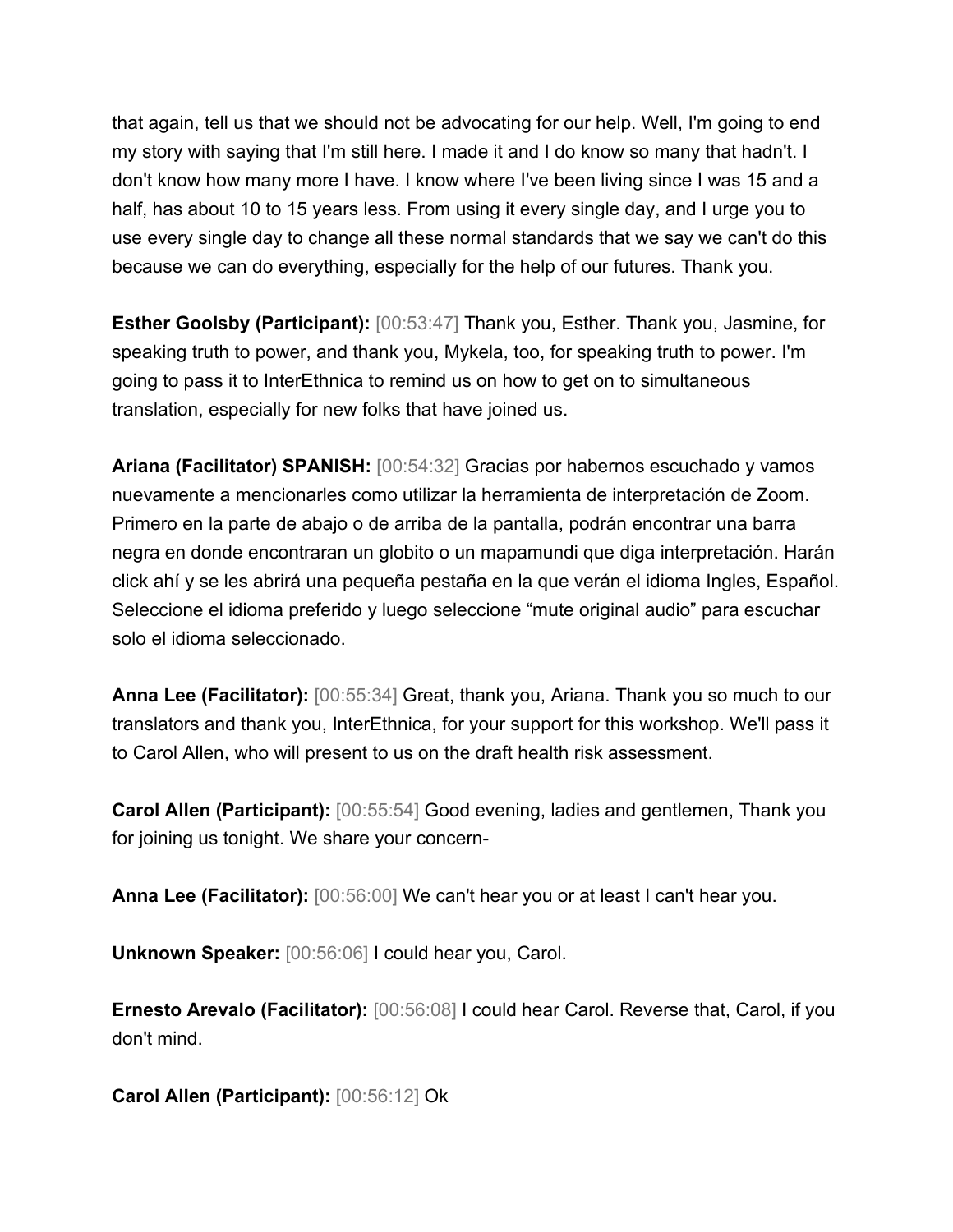#### **Ernesto Arevalo (Facilitator):** [00:56:13] There you go.

**Carol Allen (Participant):** [00:56:14] I'm going to start again. Good evening, ladies and gentlemen, thank you for joining us tonight. We share your concerns about air quality in East Oakland. The Air District has been working to reduce toxic air emissions in the Bay Area for more than 30 years. While we have measured over 80 percent reduction in the average cancer risk due to air toxics since 1990, recent evaluations demonstrate that some Bay Area communities, like East Oakland, have higher health risks due to air toxics than other communities. This is unacceptable, and we are using all of our tools available to reduce Bay Area health risks and especially to reduce those health risk disparities in already overburdened communities. The health risk assessment for AB&I Foundry is a critical step in the Air District's efforts to improve air quality in East Oakland. Now, I would like to acknowledge my team who prepared this health risk assessment and who will be available later for question and answer session. The principal modeler, Ted Hall, the supervising engineer, Bhagavan Krishnaswami, and our toxicologist, toxicologist Daphne Chung. Next. This is the outline for my presentation. Before I get into the details of the AB&I health risk assessment, I want to give you a little background on our facility risk reduction regulation that we call rule 11 18 and about health risk assessments so that everyone is familiar with our terms. I'll provide some information about AB&I foundry's processes and emissions. I'll explain the health risk assessment results and discuss the facilities risk reduction requirements and next steps.

**Carol Allen (Participant):** [00:58:17] At the conclusion of my presentation, we will open up the meeting for questions. Next. The Air District adopted rule 11 18 in November 2017, this is a risk management based rule that will help improve community health and reduce air quality disparities in vulnerable communities by reducing toxic emissions from stationary sources at existing facilities. The facility must either reduce all health risk, all health impacts below the rule's risk action levels, or demonstrate that each significant source of risk has installed the best available controls for that source type. I'll explain more about those two terms in red in a moment. But first, I want to go through our rule 11 18 implementation process with you. Next. The rule 11 18 process starts when the Air District determines that a site may pose an elevated health risk based on the facility's annual toxic emissions inventory. Next. This triggers a health risk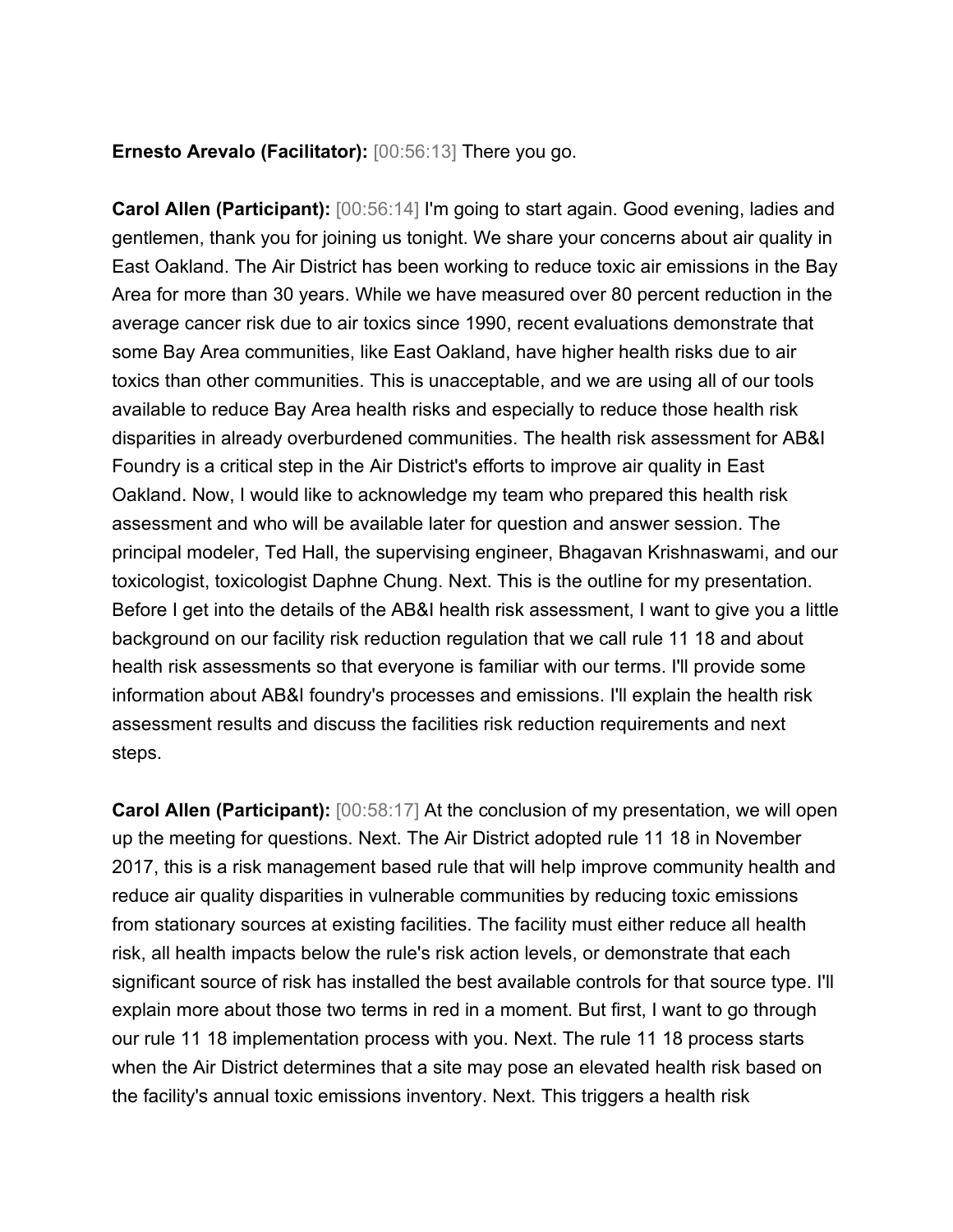assessment for the facility that will include all stationary sources at that site. Health risk assessments, or HRAs, require detailed information about the facility, which we verify before we start preparing the health risk assessment. Once we complete a preliminary risk assessment, we share our input data and the results with the facility, and correct any errors that may be identified. Next, we share the draft health risk assessment with the public, collect public comment, make any necessary corrections or improvements, and publish the final health risk assessment. Next.

**Ernesto Arevalo (Facilitator):** [01:00:16] If this final health risk assessment demonstrates that a health risk exceeds a risk action level, the facility must submit a risk reduction plan. This plan must demonstrate how the facility will meet the rule's risk reduction requirements. Risk reduction plans, or RRPs go through a similar review and approval process as the risk assessment. The Air District reviews the plan and requires additions and corrections until we are satisfied that the plan demonstrates sufficient risk reductions. A draft plan is shared with the public and all comments are considered. We will require the facility to make any necessary revisions to the plan before the final risk reduction plan is approved. Next. Once the plan is approved, the facility has five years to fully implement all risk reduction measures. This time is established by the rule and provides time for the facility to design the emission control systems, obtain all required permits for these facility changes, build the control systems, conduct the testing needed to demonstrate compliance with the new limits. Next. Risk action levels are health risk levels that trigger facility action. The Air District established this risk action levels in Rule 11 18. They apply to the maximum health risk level for a facility as identified by a health risk assessment based on the combined operation of all stationary sources at that facility. As you can see, there are three health risk categories: cancer risk, chronic hazard index, and acute hazard index.

**Carol Allen (Participant):** [01:02:07] Exceeding any one of these categories, risk action levels, requires risk reduction for that health risk category. I'll explain more about these health risk categories in a moment. While the risk action levels apply to the combined impacts from all sources at a facility, the significant source thresholds apply to individual equipment units or operations. Individual sources that have a source risk above a significant source level must have the best available controls for that source category unless total facility risks are less than all the risk action levels. The Air District's risk action levels and significant source levels are the most stringent risk reduction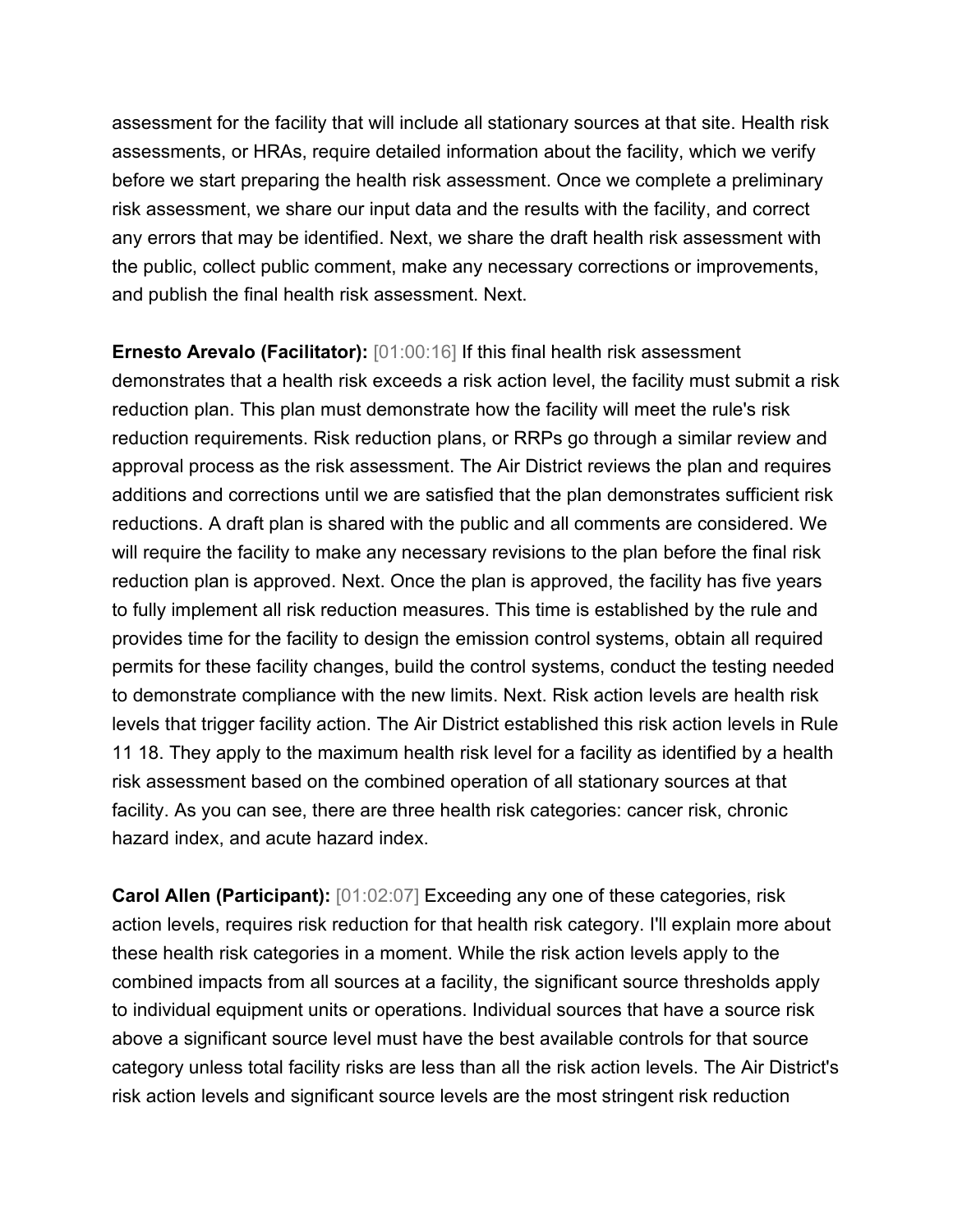thresholds in the nation for existing facilities. Next. Health risk assessment is one of many tools that the air district uses to compare air quality throughout our region and determine where we need to focus our efforts to improve that air quality. Health risk assessment is a type of analysis that quantifies health risks for a given situation. These health risks can then be compared to risk management thresholds, such as the rule 11 18 risk action levels. Risk assessments are conducted using scientific methods and the most up to date health protective information available. The procedures and health risk data are established by the California Office of Environmental Health Hazard Assessment, or OEHA, which ensures consistency throughout California. The health risk results represent the chance or odds that an exposed population will experience a health effect. These results are strictly a measure of probability and do not mean that disease or health effects will actually occur.

**Carol Allen (Participant):** [01:04:12] Risk assessments include many assumptions that are often purposely health protective. The results of rule 11 18 health risk assessments are specifically intended to be compared to the rule 11 18 risk management thresholds. These results do not represent health risks for an individual person. An individual's health risk depends on many other exposure, genetic and social factors that cannot be assessed in a standardized health risk assessment. Next. The health risk assessment starts by defining the situation to be evaluated. These include identifying facility location, toxic emissions, locations of emission points, building dimensions, terrain data and local meteorology data and more. Next. We run a computer program called an air dispersion model that determines how the pollutants that are emitted by the facility will move out into the surrounding community. The air dispersion model determines toxic pollutant concentrations in air at locations throughout the community. Next. And one more, please. Thank you. Next, we use information about people and the toxicity of the pollutants to calculate health risks for different exposure cases. Breathing rates are considered for different ages and activity levels. We also consider ways other than breathing that people might be exposed to air toxics, such as absorption through skin or drinking water that has been contaminated by toxins. Children's sensitivity to toxics is also included. As I mentioned earlier, all of this health risk data has been developed by OEHA using best available science and is used by all air districts throughout California.

**Carol Allen (Participant):** [01:06:21] Next. Finally, we use the information about potential locations of off site workers, residents, and schools, in the local community to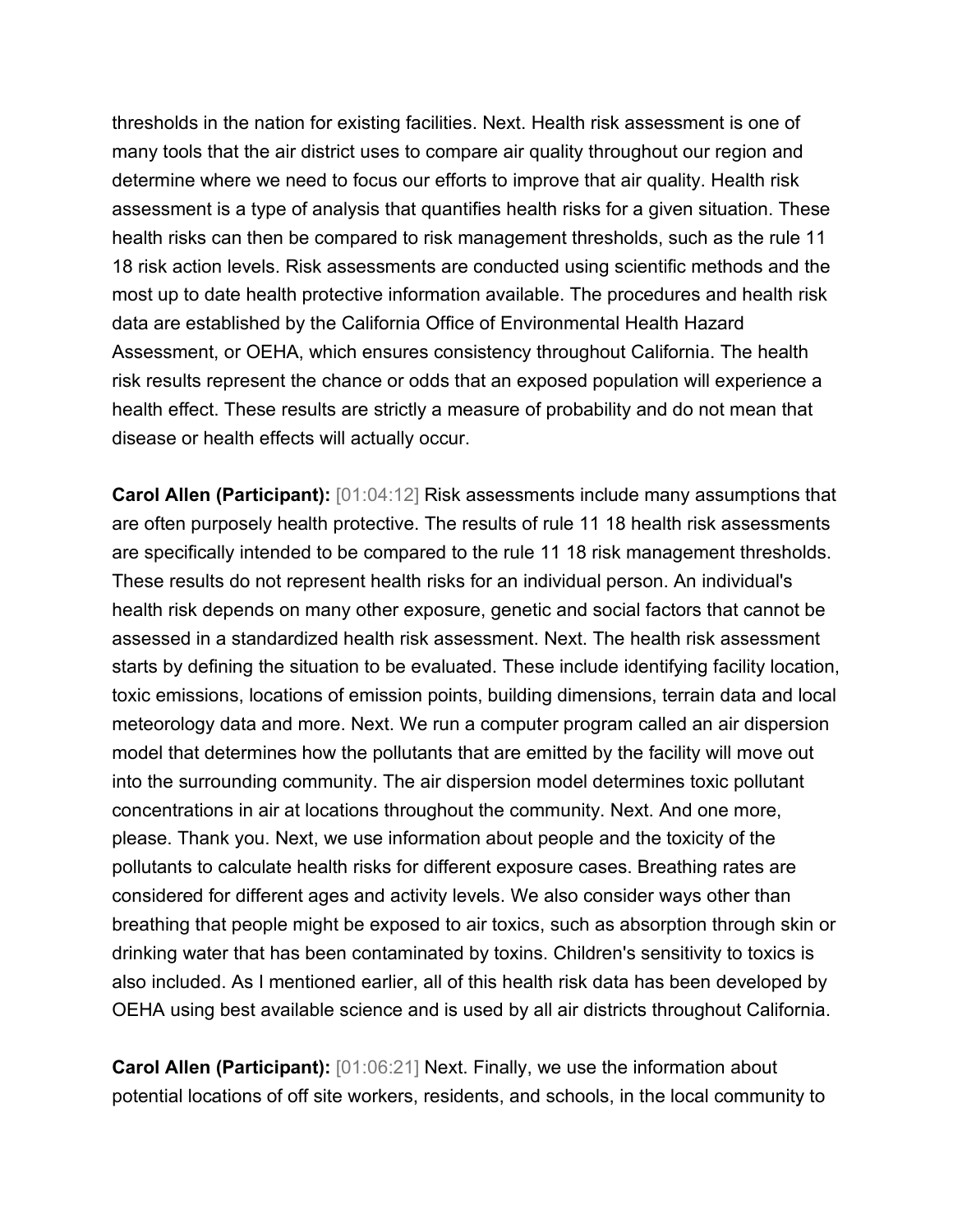determine the maximum health risk for each of these different standardized exposure scenarios. Next. For each of these standard exposure cases, the air district's health risk assessment will determine the maximum health impact for three health- health risk categories: cancer risk, chronic hazard index and acute hazard index. Cancer risk is determined for toxic compounds that have the potential to cause cancer, which are called carcinogens. Long term exposure to toxic compounds may also cause non cancer health effects, such as impacts to heart, kidneys, reproduction or other organ systems. The potential for non cancer health impacts due to long term exposure to toxic compounds is called the Chronic Hazard Index. Short term or one hour exposures to toxic compounds may cause eye, nose, skin irritation, dizziness or other temporary impacts. The potential for health impacts due to short term exposure to toxics is called the Acute Hazard Index. Please keep in mind that the results from these Rule 11 18 health risk assessments are estimates of the probability of health risks. These results should not be interpreted as an estimate of disease in your community. We use risk assessments to determine whether facility risk reductions are necessary and to identify the equipment or sources at a facility on which to focus our risk reduction requirements. Next.

**Carol Allen (Participant):** [01:08:15] Now, I'd like to provide some background information about AB&I foundry located at 7825 San Leandro Street. Next. The area immediately surrounding AB&I Foundry is industrial and commercial in nature. Residential neighborhoods are located north and east of the facility, as close as two tenths of a mile, or about a thousand feet from AB&I. ACORN Woodland Elementary School is located about a third of a mile or eighteen hundred feet northeast of the facility. Next. The interim community map identifies places and areas of interest that are near AB&I. The map shows one quarter, one half, one mile and two mile radii from the facility. It shows locations of community places of interest, especially for children, families, and elders, including schools and learning centers, child care facilities, hospitals and clinics, parks and recreation areas and churches. AB&I Foundry manufacturers cast iron soil pipes and fittings from recycled iron. There are three major processes: scrap iron melting operations, pipe production and coating operations, fittings and custom castings. Next. Scrap iron, limestone and coke are loaded in layers into the cupola where the iron is heated and melted. Molten iron is held in a furnace until it is transferred to either the pipe production operations or the fittings and castings operations. Next. At the pipe production operations, molten iron is injected into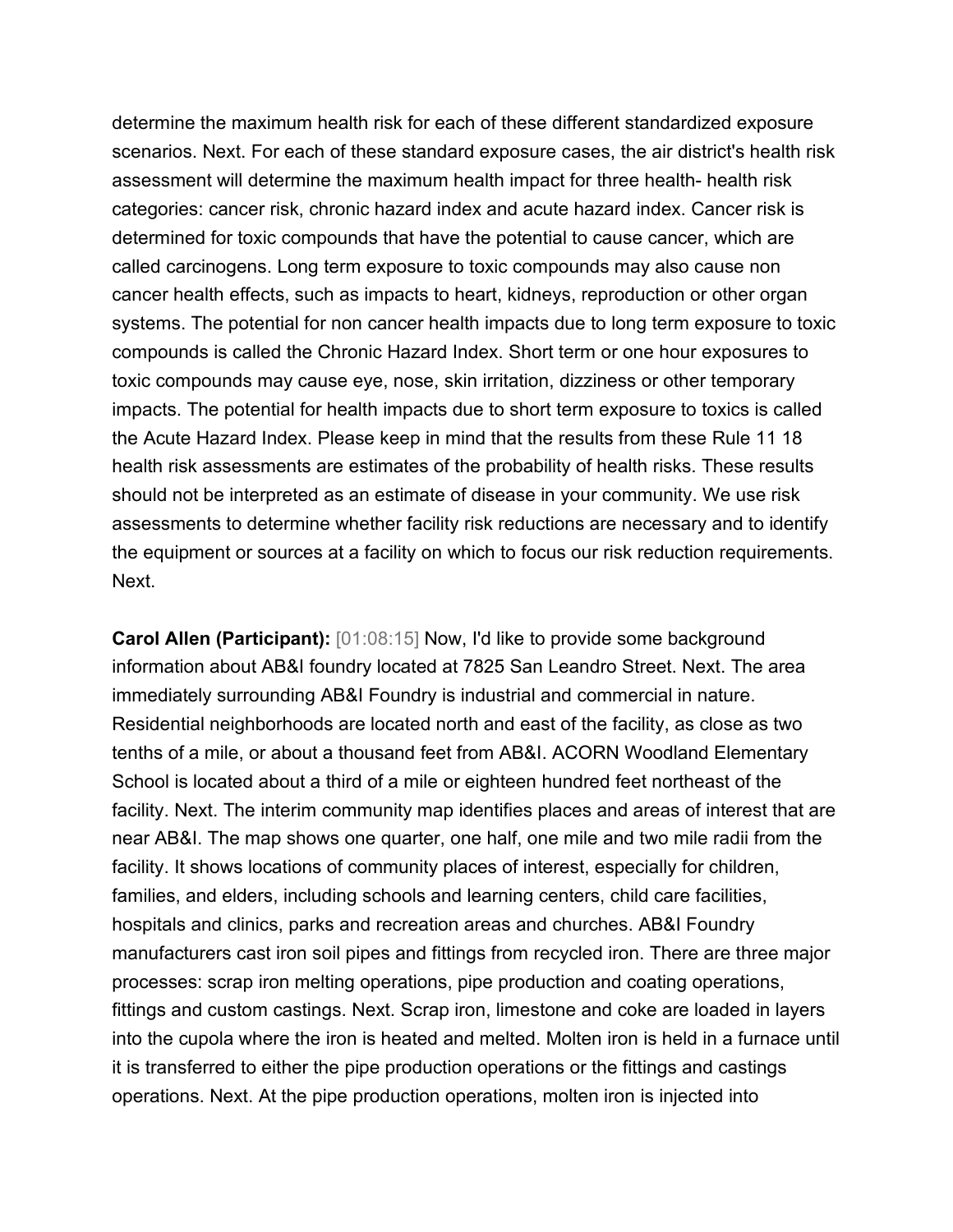centrifugal pipe machines. These pipe machines used spinning forces to create uniform hollow pipes. After cooling, the pipes are dipped in an asphalt type coating to seal the pipes.

**Carol Allen (Participant):** [01:10:34] Next. Fittings and custom castings are created using sand molds and cores that are loaded into a molding machine. After cooling, the cast materials pass through a shake out process to remove excess sand. The materials are finished and packaged for shipment. Next. And one more. Going back to our Rule 11 18 process drawing, we are here at the step outlined in red for AB&I Health Risk Assessment. Next. I'd like to go back a little bit and talk about why we are conducting the HRA for AB&I in the first place. The Air District uses a calculated value called a prioritization score to compare the emission levels and toxicity of toxic emissions from facilities. In 2018, the Air District identified about 40 Air District sites that had high potential for elevated health risks. Under rule 11 18, we refer to these sites as phase one facilities, which need additional review and health risk assessment. AB&I Foundry's cancer risk prioritization score was 644. Sites with similar scores include large landfills, power plants, and manufacturing operations. Since AB&I scores exceed the phase one facility thresholds, a health risk assessment is required. The Air District collected the necessary input data for the health risk assessment from AB&I, updated the toxic emission inventory, and we've shared a preliminary inventory with the facility and now we've completed the draft health risk assessment. And now I'd like to go into the results for this facility.

**Carol Allen (Participant):** [01:12:39] For AB&I Foundry the maximum health risks from all stationary source operations were determined to be a cancer risk of forty six in a million, a chronic hazard index of one point six, and an acute hazard index of five point eight. The health risk for each category exceeds the rule 11 18 action levels. The Air District's draft determination is that AB&I will be required to reduce these facility health risks to meet rule 11 18 requirements. Next. This figure shows the highest cancer risk for each of our three standard exposure cases compared to the risk action level in red. As you can see, cancer risk impacts are highest for the worker exposure case. For the resident exposure case, the highest cancer risk is about twenty two in a million. And there are some residential areas where the cancer risk exceeds our risk action level of 10. For students attending ACORN school, the cancer risk is less than the risk action level. Next. This table identifies each of the significant sources of cancer risk at AB&I.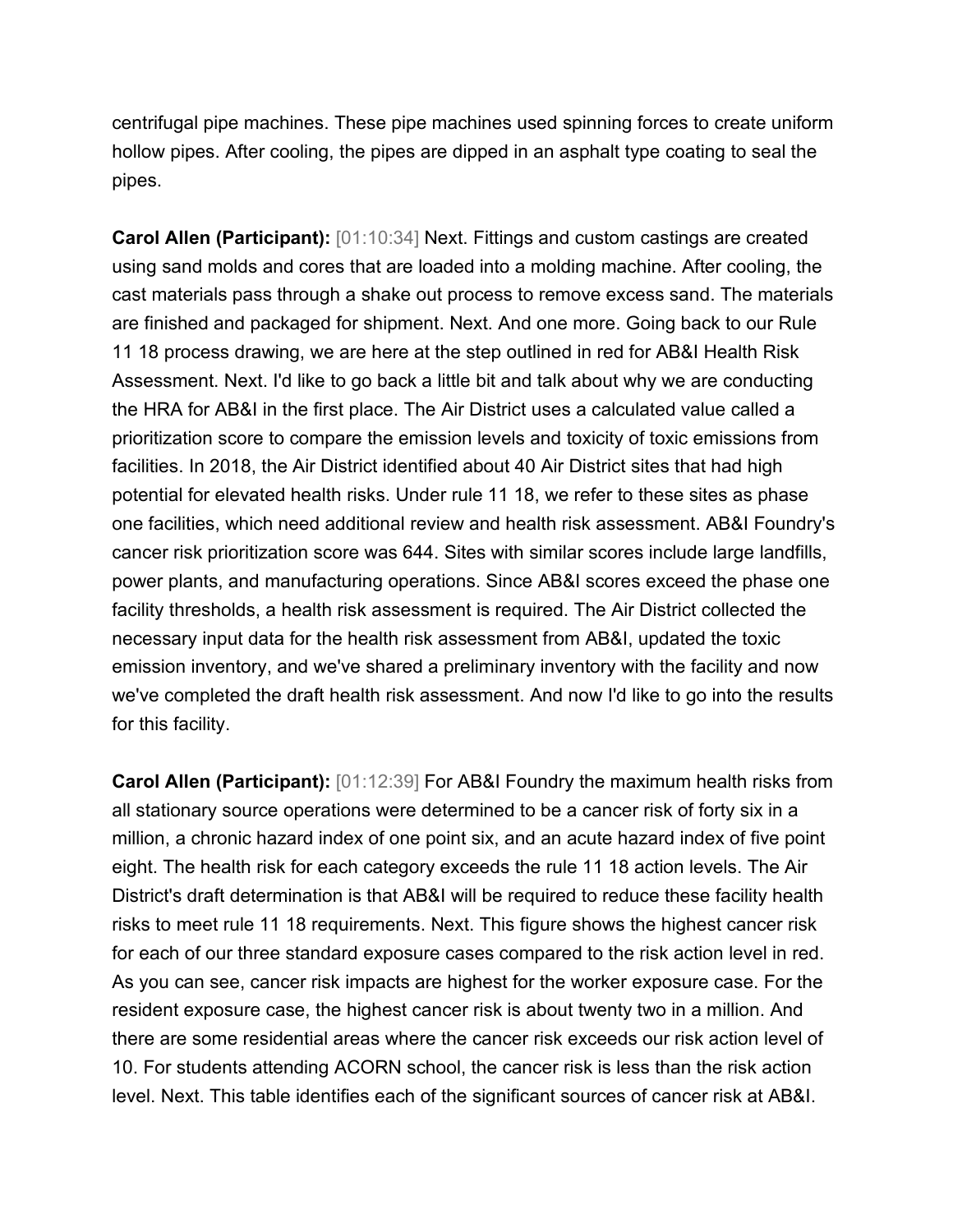Any source that has a cancer risk greater than one in a million is a significant source. These five sources will be required to have the best available retrofit controls for toxic emissions. Note that three of these sources are pipe casting machines. Next. This is another view of where the cancer risk is coming from. The relative contributions to the worker cancer risk are shown in the orange balloons, about seventy five percent of the maximum cancer risk for workers, and that's for off site workers, is coming from the pipe casting machines.

**Carol Allen (Participant):** [01:14:53] About 20 percent of this risk is coming from the molding operations and about two percent is coming from the cupola. For the pipe casting machines, about two thirds of the risk is coming from fugitive emissions, and one third is coming from the roof vents. Next. For residential receptor locations, the source contribution breakdown shown in the yellow balloons is a little different due to the farther distance from the facility and the influences of emission release methods. For example, emissions from stacks move through the atmosphere differently than fugitive emissions do. However, the significant risk sources are still the same. Primarily, the pipe casting machines, followed by the molding operations and then a small amount from the cupola. Next. At both off site worker locations and residential locations, the primary contributor to cancer risk is a toxic metal called hexavalent chromium. Arsenic, benzene and cadmium emissions are also significant contributors, especially for the residential cancer risk. Scrap iron contains small amounts of toxic metals like hexavalent chromium, arsenic, cadmium, nickel and lead. These toxic metals are emitted from operations that handle molten iron. These operations include the cupola where the scrap iron is melted, the pipe machines where the molten iron is formed into pipes, and the molding operations where molten iron is cast into fittings. Small amounts of toxic metals may also be emitted from grinding and finishing operations. Baghouses at the cupola, loading operations, and finishing operations capture and control most of the toxic metals from these sources.

**Carol Allen (Participant):** [01:17:05] But the pipe casting machines are currently uncontrolled. Benzene and other toxic compounds are produced during combustion at the cupola and from binders used in the molding operations. Cupola, organic toxic emissions are captured and controlled by afterburners. Next. This map shows the worker exposure case, which has the highest cancer risk. Areas shaded in orange, have worker cancer risk greater than the rule 11 18 risk action level of 10 in a million. Areas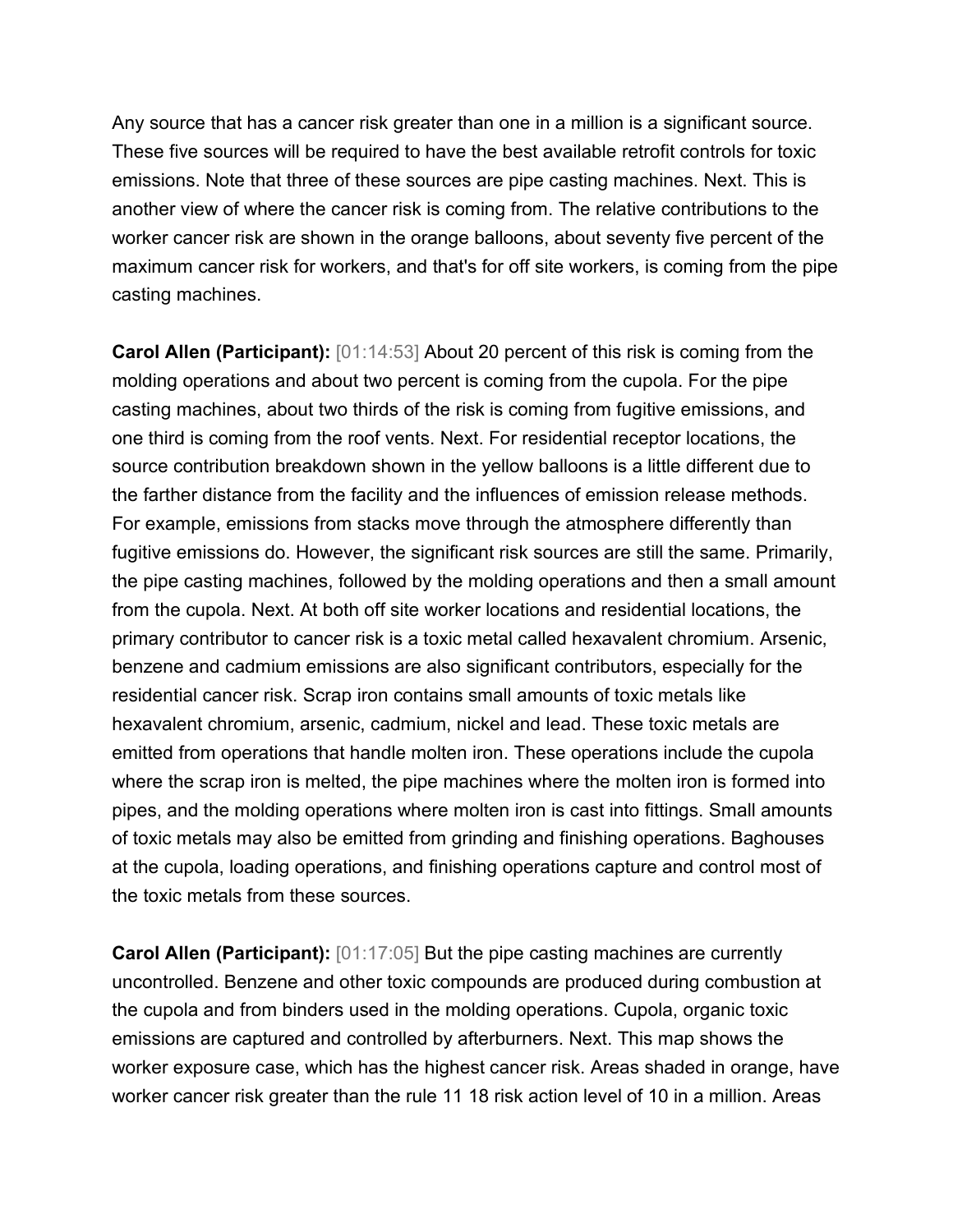shaded in green or gray have cancer risk for workers that are less than the risk actual level of 10. Next. This map shows cancer risk for the residential exposure case. Again, areas shaded in orange have resident cancer risk greater than the risk action level of 10, while areas shaded in green and gray are below that risk action level. I'll zoom in now, next. As you can see from this map, there are residential areas east of Holly Street and east of G Street that have cancer risks in the orange shaded areas. While most of the cancer risk is coming from pipe casting machines, most of the non cancer impacts are coming from the pouring, cooling and shake out areas of the fitting and custom casting operations. Most significant pollutants are arsenic, for chronic impacts, and nickel, for acute impacts.

**Carol Allen (Participant):** [01:18:52] Next. For chronic non cancer health risks, only the hazard index for workers exceeds the rule 11 18 risk action level of one. The chronic hazard index for residents, residents and students at ACORN school are each less than one. Short term or acute non cancer impacts exceed the risk action level of one for locations near the facility. Next. Our draft determination is that AB&I foundry will be required to reduce risks from this facility. Risk reduction measures should be targeted at the significant risk sources. The most significant source of cancer risk is toxic metal emissions from the pipe casting machines. At the fittings and custom casting operations, the source two pouring, cooling and shake out operations have significant health risks for both cancer risk and non cancer health impacts, also due to toxic metals. Some acute health risks for source two also come from benzene. The cupola is also a significant source of cancer risk and non cancer health impacts, primarily due to toxic metals. Next. AB&I has installed baghouses at several operations that control particulate matter and toxic metal emissions. The cupola has two afterburners that control organic compounds, including toxic organic emissions such as benzene. Cupola particulate and metal emissions are also controlled by a baghouse. Pouring, cooling, and shakeout areas have four baghouses that control particulate matter and toxic metal emissions.

**Carol Allen (Participant):** [01:20:51] Next. As a result of Air District rules, especially in anticipation of rule 11 18, Air District enforcement actions, odor complaints and voluntary measures, AB&I has made process and physical changes to reduce toxic emissions from this facility, they have replaced mold binders with less toxic materials and added and replaced baghouses to improve control of toxic metals. They have also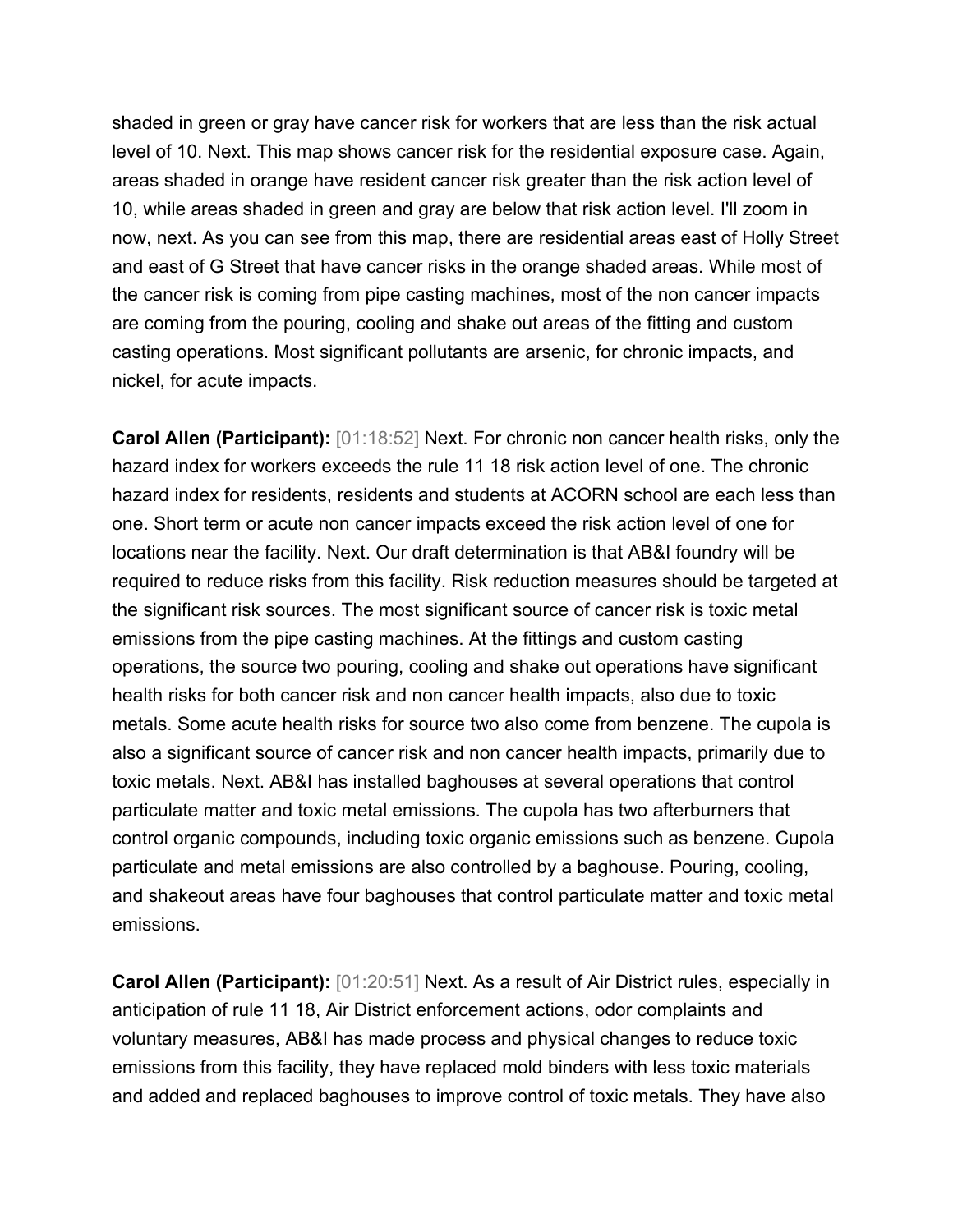installed windbreaks and enclosures, made system changes, and improved maintenance and housekeeping procedures to improve capture efficiencies and reduce fugitive emissions. Next. While AB&I and the Air District requirements have reduced toxic emissions from this facility, our health risk assessment has revealed that the control measures taken to date are not enough, and that additional controls are necessary to meet Air District health goals. When this health risk assessment is finalized, AB&I will be required to submit a risk reduction plan that demonstrates how they will further reduce risk from their operations. These risk reduction strategies should focus on the significant risk sources that have been identified in this risk assessment, especially the pipe casting machines, which are the highest contributor to the cancer risk and are currently uncontrolled. Possible risk reduction strategies include installing additional enclosures to reduce fugitive emissions, venting captured emissions to new or updated control devices, modifying operations to use less toxic compounds, and relocating or curtailing operations. Next. This is our estimated schedule for the next steps in the risk reduction process for AB&I Foundry.

**Carol Allen (Participant):** [01:22:58] We will collect public comment on this draft HRA, or health risk assessment, through June 8th. Next, we will post the final risk assessment. We hope to have it posted by September, but this draft schedule depends on the extent of public comments received, and the amount of revision the risk assessment is needed. Concurrently with the posting of the final health risk assessment, we will notify AB&I of the risk reduction plan due date, which is six months after notification. Toward the end of 2022, we expect to post the draft risk reduction plan on the website and we will have a public comment period for this plan. If there are no major issues with the plan, we expect to approve it by April 2023. Although AB&I has five years to complete all the risk reduction measures, the plan will include interim milestones to keep the facility on schedule. AB&I must also submit annual progress reports until all risk reductions are completed. Next. More information about rule 11 18 requirements, health risk assessments and the AB&I health risk assessment can be found on the Air District's website. We will continue to collect public comment on the AB&I risk assessment through June 8th. You may submit your comments online through the website or send them to my attention by email. This concludes my presentation. And now I'd like to turn it back to Anna.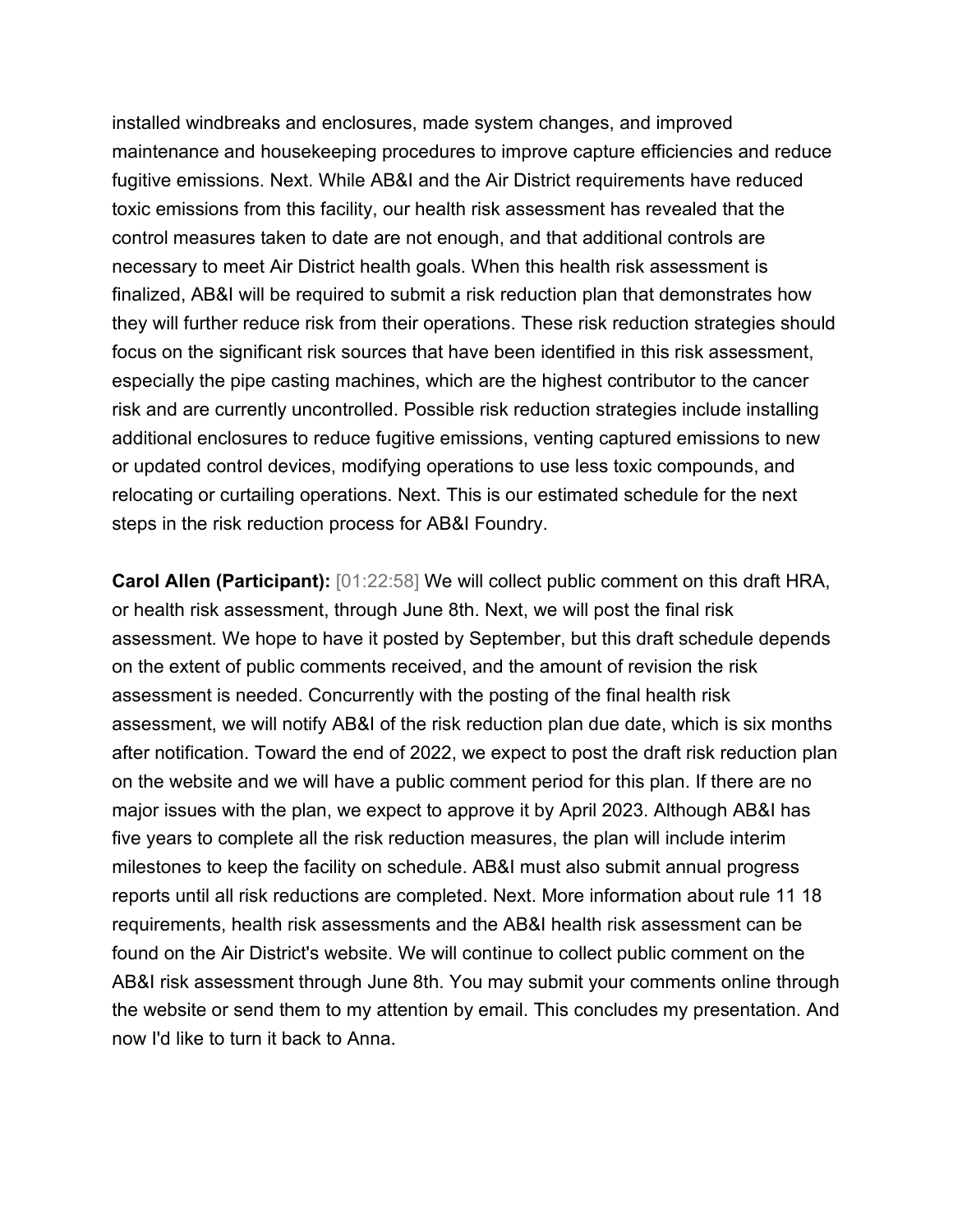**Anna Lee (Facilitator):** [01:24:39] Thank you so much, Carol, that was very informative. Right now, we're going to move over into the question and answer portion of the agenda. So first, I'd like to remind everybody that we- of the virtual participation principles as a way to be respectful of one another's opinions, making sure you're muting yourself when you're not speaking, share your video if that's possible, so we can stay visually connected, be flexible and patient with the technology, and one person speaks at a time. And to- to that end, please use your raised hand function, and if you're on the phone, you can raise your hand by doing star- pressing star six on your phone. Before we start, though, we're going to do a quick zoom- oh, sorry. That's for later. But so we will- there's a lot of people, we have about thirty five minutes for this section, and because of that we'd like to- we're going to limit each speaker with their questions, because they may have multipart questions, to two minutes each. So we're going to be thirty to thirty five minutes here. And so with that I will open up the Q&A.

**Anna Lee (Facilitator):** [01:26:19] And one thing to note, Carol and her team are here, we also have the Air District health officers here, representatives from our compliance and enforcement division, meteorology and measurements. And as we said in the beginning, the US Environmental Protection Agency is here as well. So, Aneesh, I see one hand up I saw Katherine Funes is that the first hand? Please Katherine, go ahead and unmute yourself.

**Katherine Funes (Participant):** [01:27:07] Hi, yeah, hi, Katherine Funes, I'm here with New Voices of the Rose Foundation, also a Deep East Oakland resident. I have a question, so many questions, but I think the first one is to clarify that resident descriptor, especially when we're talking about that area, also has a lot of un-housed neighbors there. So does that risk assessment on residents, is there an opportunity to differentiate residents who at some point can maybe enter a home and have some sort of buffer versus residents in the area that don't have housing?

**Anna Lee (Facilitator):** [01:27:49] Katherine, did you have more questions? You can feel free to just go through them. OK, so I'll pass that to Carol.

**Carol Allen (Participant):** [01:28:12] So the- to answer the question about the residents, when we're doing the standard health risk assessment, we- we looked at areas that we could identify where there were permanent housing residents. So at this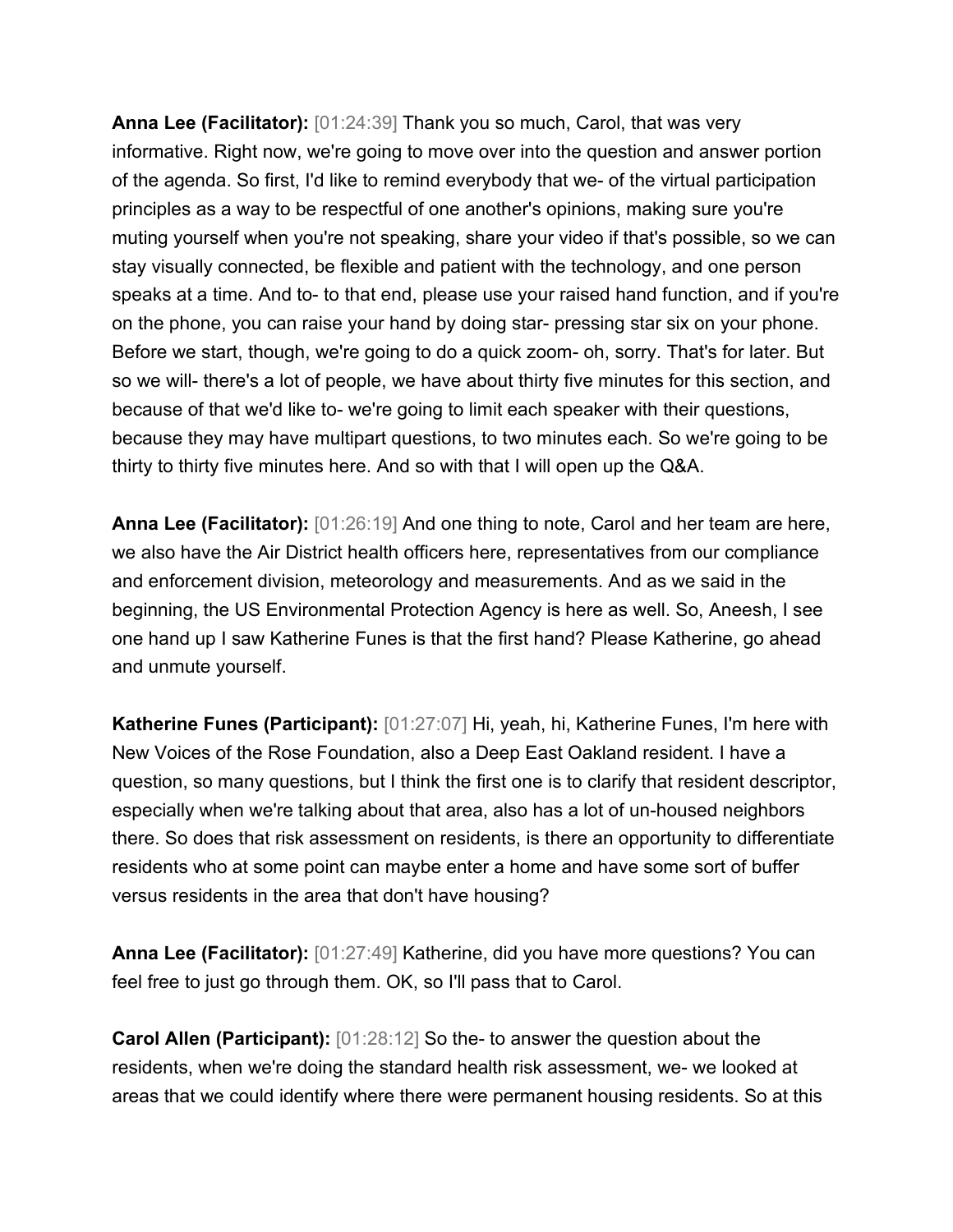time, we have not identified unhoused areas as residential receptors for this health risk assessment.

**Anna Lee (Facilitator):** [01:28:45] Thank you. So next, we have Bethany.

**Bethany (Participant):** [01:28:55] Yes, thank you and thank you for this great presentation. 2028 seems very far off and I do feel ill in the mornings and I keep my windows closed until the evening when I think they're shut down. I'm wondering what I can do to keep myself safe from these toxins in the meantime, while we're working on getting better standards set and eliminating these toxins.

**Anna Lee (Facilitator):** [01:29:26] So, Carol, do with that, Bethany, sorry.

**Bethany (Participant):** [01:29:31] Thank you.

**Carol Allen (Participant):** [01:29:32] OK, thank you, Bethany. Carol, do you have a response or Judy Cutino?

**Judith Cutino (Participant):** [01:29:40] Hi, yes, thank you Anna and good evening, everyone. I'm the health officer for the Air District. So ideally, I understand it can be challenging, but if people are able to get air cleaners, that can be helpful, especially if they have carbon. And the Air District is- it's it's still early and it's challenging. But we're trying to work on programs to help people get air cleaners. But it's still early and it's a very challenging program. Other than that, it's- the best things are to try and minimize exposure, which might mean that if you're able to leave the area for even some amount of time to well, especially as we, as we come out of COVID, that would be helpful if you're able to go to school or- but otherwise, you know, just regular things that we know to take care of ourselves, and that's to get as much sleep as we can, to eat as good food, and I know that can be a challenge for people that don't have access to good food, but good food helps like fruits and vegetables and, and exercise, you know, just kind of the regular things to take care of ourselves. Anna?

**Anna Lee (Facilitator):** [01:31:36] Thank you, Judy. So we have a bit of a queue, so we're going to go Mariana Munoz, David Belle, Rupa Marya and then Anna C., Anna C. and then so let's have Mariana first. Oh, sorry, I think it's Marina. Marina Munoz.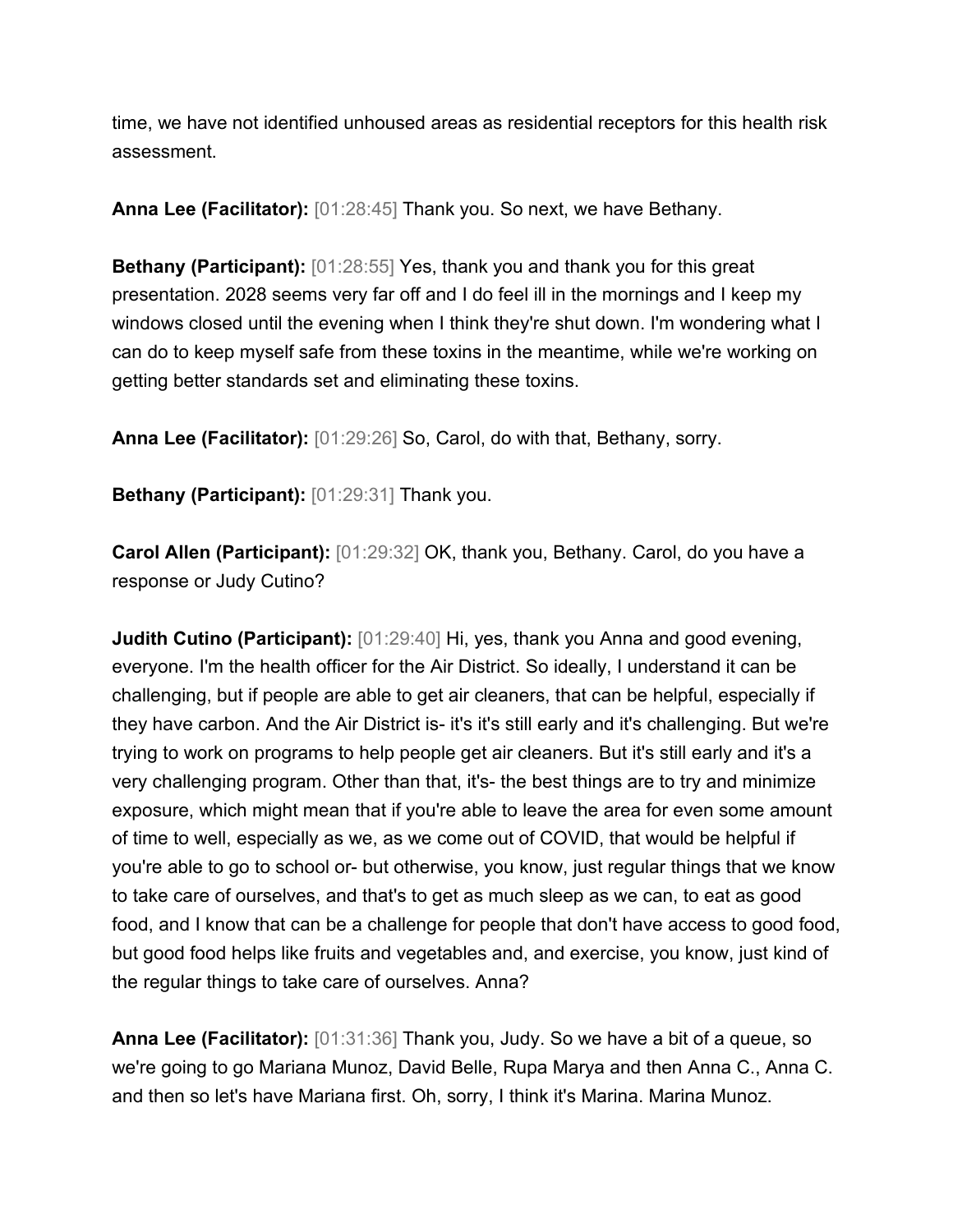**Marina Muñoz (Participant):** [01:32:14] Permítame tantito estoy quitando, cambiando de cámara. Mire yo creo que ya estamos cansados de hacer tanto trabajo verdad. Aquí en el este de Oakland. Tengo años que soy miembro de CBEs, he sido una líder de mi comunidad de la Sobrante Park y he hecho mucho estudio verdad. Ya que me interesa mucho por que mis hijas tienen asma y yo creo que ya deben de hacer algo las autoridades porque nosotros somos la parte mas afectada. Entonces piensen ustedes verdad. He estado escuchando al supervisor verdad, que tiene 10 años trabajando aquí. Porque no ha venido por esta área a caminar, a ver los problemas de la comunidad, de lo que estamos necesitados. La verdad es una vergüenza, diría yo. Salgan de las oficinas, vengan nuestra comunidad se está muriendo de asma, de cáncer, de muchas necesidades. Yo he trabajado dura para que mi comunidad cambie. Porque necesitamos un aire puro para respirar. Dennos recursos para hacer varios estudios. Se necesita dinero para hacer estudios en nuestras comunidades Hay mucha pobreza aquí. Estamos en el área mas abandonada. Gracias, mi nombre es María Muñoz.

**Anna Lee (Facilitator):** [01:35:36] Thank you so much for your comment, Marina. Just a heads up. That's OK. That's OK, Oscar. For others who may be monolingual Spanish speakers moving forward, we will definitely build in more time for the interpretation. So the way we did it right now was just round the clock two times, which should equal four. So don't want to cut you all short of your time. So next, we have, and I just want to pause if I believe that was a comment, so I'll move on. But if any Air District staff want to respond, feel free to jump in. Otherwise, we will go to David Belle. Feel free to unmute yourself.

**David Belle (Participant):** [01:36:32] Hi, yeah, so I just like, for my first thing is like, this is like a really big issue and my biggest problem with it is the fact that it took ya'll so long to kind of like, just like, actually come up and speak about it like, and then also like with what you said about like getting away from it, especially in these times, we cannot just get away. We can't just move away and like, just go somewhere and get away from it for an extended amount of time. Like, we can't just move like, and at a moment's notice. Like, that's expensive for one. And that's also a really hard thing to do. And then the eat well thing, especially in East Oakland, that is the thing that is extremely hard to do because healthy, fresh foods are so hard to find, like they're either super expensive or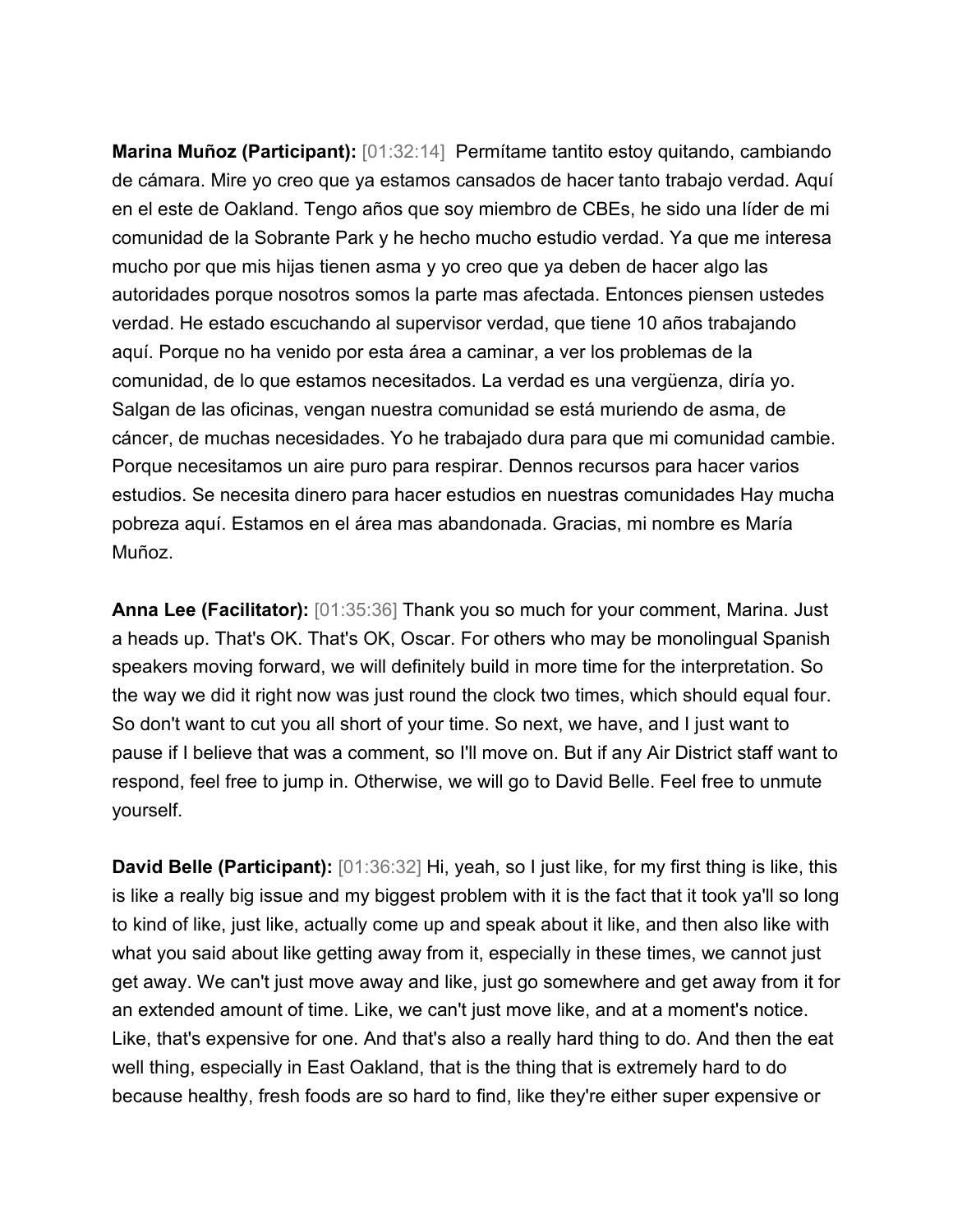they just aren't readily available at all. And I honestly just think like the like the timing of this is kind of just it's like, it's kind of just like all like it's really late, in my opinion. Like it could have been done so much earlier, like and it could have just been like dealt with so much earlier as to where it wouldn't be this big of a thing.

**David Belle (Participant):** [01:37:50] People wouldn't like like people wouldn't be here, like just trying to talk about this nearly as much as possible and like voice our concerns as much as we are right now, as much as we need to right now if it had just been dealt with beforehand. I understand that it's not something that can just be done like at the drop of a hat, but it is something that is extremely important, that needs to be done. And it's something that should have been dealt with a long time ago. And I don't want this to come off as like me just being like, yeah, this is your fault. You should have done this. Like, I just like, like [unintelligible 01:38:23] I understand. Like, this is something that should have been done quite a while ago. And it's something that we shouldn't have to come up here and voice our concerns about for something to be done about it.

**Anna Lee (Facilitator):** [01:38:47] David, thank you so much for your comments. So next, we have Rupa Marya.

**Rupa Marya (Participant):** [01:38:58] Hello, can you hear me? Thank you so much for this presentation. My name is Rupa Marya. I'm an associate professor of medicine at UCSF in San Francisco. I'm an East Oakland resident two to three days a week with my two year old and seven year old. I'm forced to go inside during the morning hours because of the toxic smells coming from the AB&I Foundry. I have deep concerns about the derelict behavior of BAAQMD in this process in terms of protecting the health of the people of East Oakland. It is shocking to me to see how odor complaints are handled or how the complaints of people living under this oppression of poisonous air, it's poisonous air that we're talking about in Oakland, how it's dealt with with people coming out to stand next to me three or four hours after we call to complain, to sniff the air. And only if they sniff the air in the way that we sniff the air do they register a complaint. So there's a farcical nature to how BAAQMD is proceeding in this day and age. I work at a top notch health institution. If you want more information or more technical savvy, I'm sure you could partner with more people in the health institutions.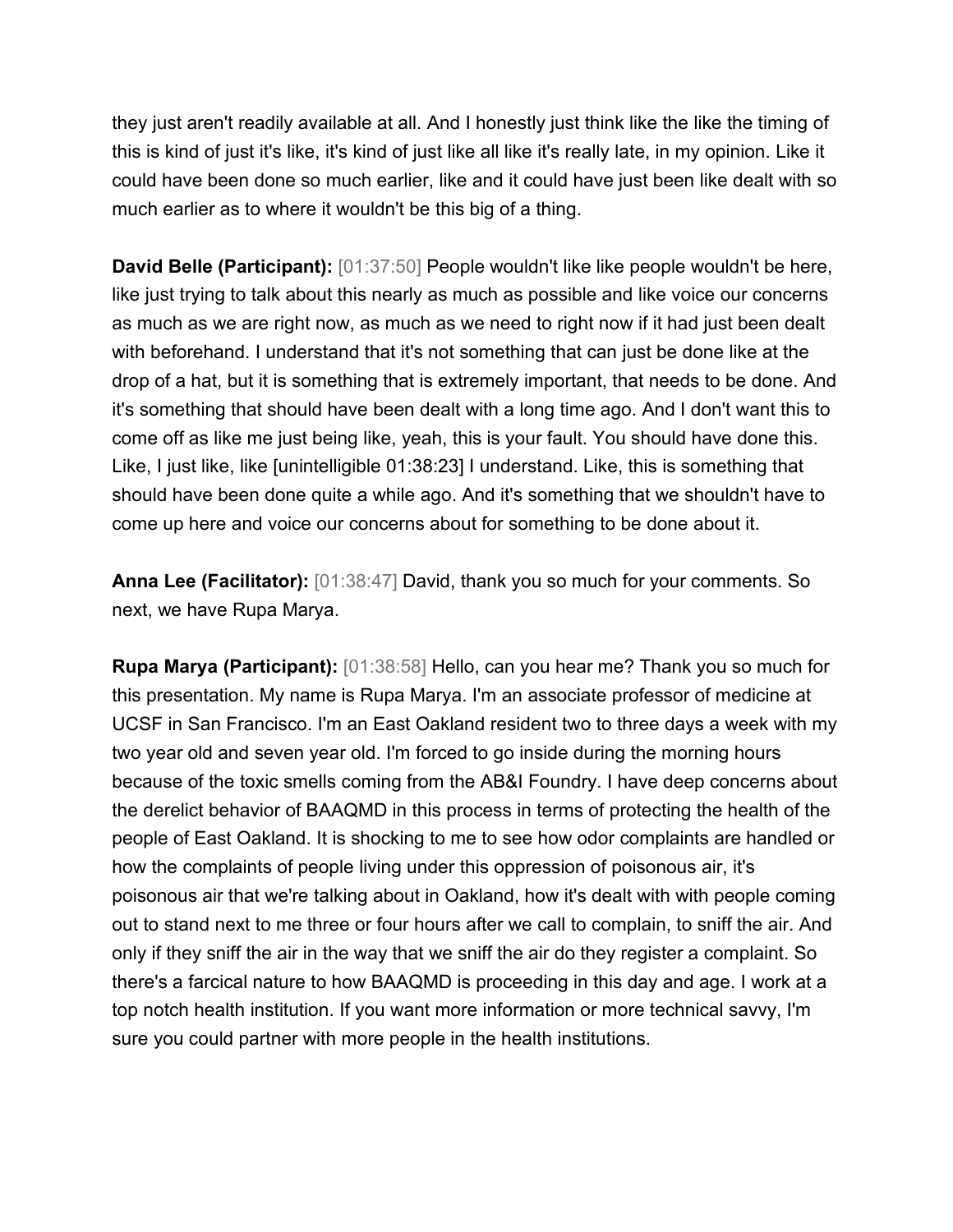**Rupa Marya (Participant):** [01:40:13] What Judith just shared as your health advisor, that people in East Oakland who are being exposed to carcinogenic materials should just sleep better and eat better and do those basic things to keep themselves better while they're being exposed to carcinogenic materials in the air is again farcical. This is not the way we treat people with respect, especially black and brown community. So I want to know a couple of things, like number one, in your report, in your health assessment report. With this elevated cancer risk, is there going to be an option to shut the AB&I Foundry down? They've been operating in East Oakland for over one hundred years and they still haven't figured out how to operate safely, even cutting the jobs and moving them to Texas, and we'll be in touch with the people over there in Texas, even doing that, it won't cut enough down to lower our cancer risk. We do not deserve to be breathing this shitty air. We do not deserve for the people of East Oakland who are already hit by COVID and the highways and all of that and the poverty and the racism and the policing, we don't need to be breathing air that's going to cause cancer.

**Rupa Marya (Participant):** [01:41:24] I want to know if the cancer risk in the children is actually calculated over time. I have a couple more questions. Can I can I just ask a couple more questions?

**Anna Lee (Facilitator):** [01:41:33] Could you. Yeah, if you could. If you could wrap up your remark. And then I just want to make space for other folks.

**Rupa Marya (Participant):** [01:41:39] Yes. The questions are, is it is it feasible to have the closure of AB&I foundry be involved in the BAAQMD report? Number two, why do AB&I employees show up at my doorstep when I call BAAQMD to file a report about an odor complaint? Why are they showing up? What is the relationship between BAAQMD? Number three, it's not a question of statement. Shame on you, Nate Miley, for being there for twenty one years and doing nothing about this toxic pollution happening and taking campaign help.

**Anna Lee (Facilitator):** [01:42:08] OK, thank you Rupa. I just want to make space for other folks and I will turn over to I think there was a permitting question. So I think that goes to Pam.

**Pamela Leong (Participant):** [01:42:31] So I think Carol has the answer for that but-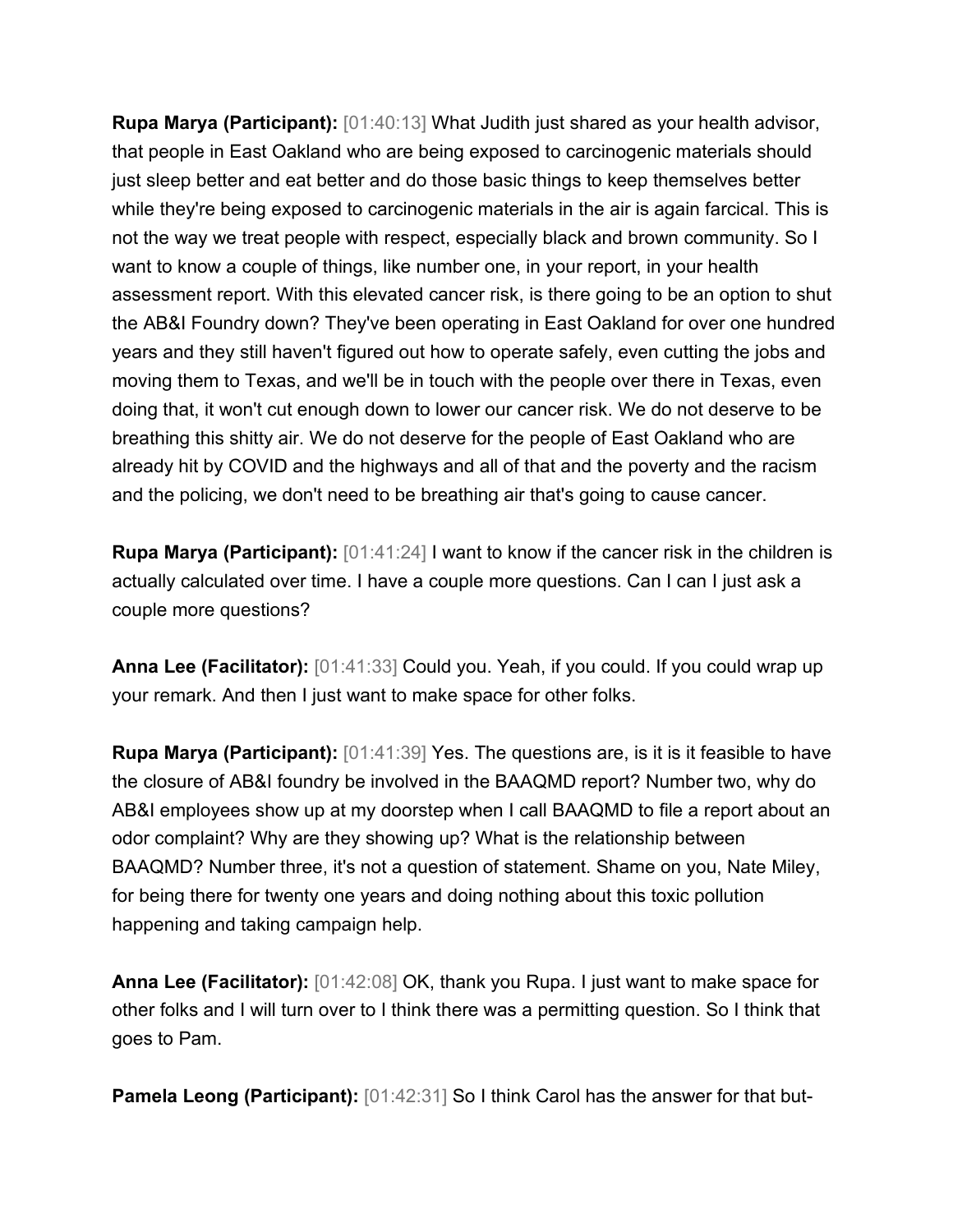## **Anna Lee (Facilitator):** [01:42:35] OK

**Pamela Leong (Participant):** [01:42:35] -the elevated risks do trigger the- the risk reduction plans and otherwise there there is no other violation that we could shut them down.

**Damian Breen (Participant):** [01:42:55] This is Damian Breen here, I'm our senior deputy for operations, and I just wanted to add a little bit to Pam's answer there. We at the Air District are extremely concerned that the facility is above the limits that are in our rules. But our rules do limit what we can do. Like any organization, any governmental organization, we're bound by the regulations that we have. So while, as Pam says, currently the facility is not in violation of any of our regulations, we will do our best in the most expedited timeframe that we have available to us under the rules to put pressure on the facility to employ the best available control technology that they have to them to bring these emissions down and we'll continue to use our enforcement and investigative group to make sure that the facility is complying with all of our rules during that period. Thank you.

**Anna Lee (Facilitator):** [01:44:05] Thank you. Apologies, I- there was a question, I think, about compliance and enforcement, is Jeff Gove on the line?

**Jeff Gove (Participant):** [01:44:41] Can you hear me?

**Anna Lee (Facilitator):** [01:44:43] Yes.

**Damian Breen (Participant):** [01:44:44] Yes sir.

[01:44:45] Yeah, this is Jeff Gove Compliance Enforcement Division, I think the question with regards to complaint response, our inspectors are in the field every day responding to complaints when they come in and we try to get them as expeditiously as possible. Sometimes when the complaints are routed through the California Air Resources Board, they'll take a little bit longer to get to our dispatcher and can be delayed response times. But again, we try to do our response as quick as we can. We do have a professional relationship with AB&I, when we do receive complaints, and we let them know that their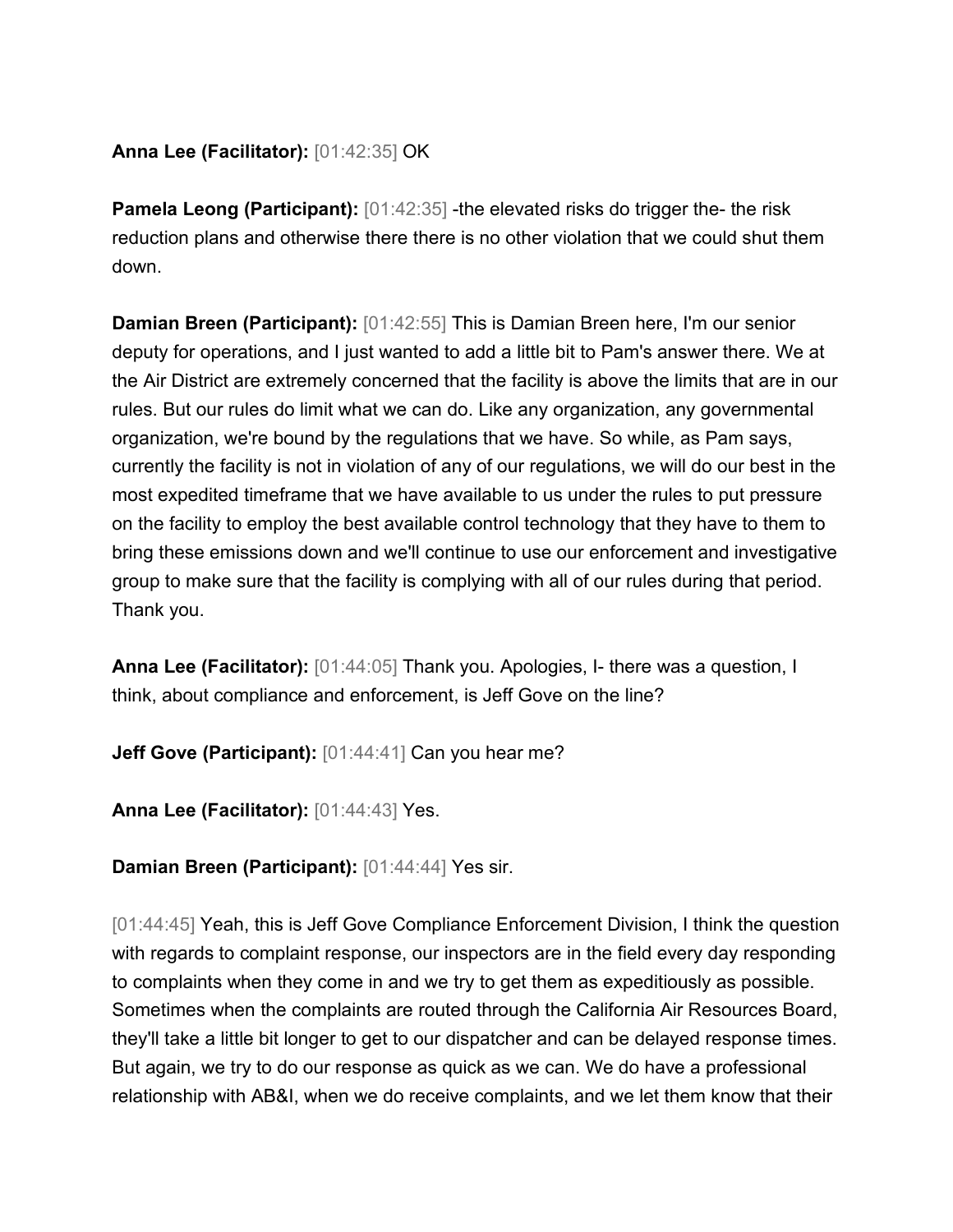complaints allege against them. So if they wish to do a patrol out in the area, they can patrol. But we do not divulge any information about the complainants themselves and I'm not sure you can still hear me on my computer just went completely blank.

**Anna Lee (Facilitator):** [01:45:43] I could hear you, and I hope that addresses all your questions, Rupa. I just want to let people know we're running short on this portion of the agenda. However, so if you want to put your question in the chat, that's one way of getting it up there. And if we can't get to your question, all these questions, everything in the chat is being recorded and staff will reply to the questions in the chat on the website at a later date. Next, we have Anna or Anna C..

**Anna Cobbit (Participant):** [01:46:34] Hi, am I unmuted? Am I unmuted, can you hear me?

**Anna Lee (Facilitator):** [01:46:41] Yes, I could hear you.

**Anna Cobbit (Participant):** [01:46:43] Ok, great. This is Anna Cobbit and I live on Frances and Fairfax, which is outside of the two mile radius that was in the study. And I first want to say thank you for doing this study and this risk assessment. However, I do agree that it's a kind of a day late and a dollar short, but at least it was done. And I could say that even though I'm outside the two mile radius of the study, I still smell that crap. And it's bad. It just feels like you're being attacked by the air. So it is a serious problem. And I also just wanted to say about the complaint process when when I complained to the Air Quality Board, somebody comes out here, it's usually a guy and who's like, you know, 20 years younger than me and and three feet taller than me and he comes out here, and he mansplains to me why, you know, it's just not what I think it is. I'm not smelling what I think I smell and I'm not experiencing this. And anyway, the point being is I feel like these guys that come out after you complain are really intimidating and they have a really bad attitude and they show up two hours later and they're like sniffing around, going I don't smell anything. That is just incredibly, that's really unacceptable in terms of a scientific method to verify a complaint. Just unacceptable on any standard of evidence. So I just want to wrap up and say that people outside of the two mile radius are definitely experiencing these effects just as strongly, I mean, I don't know if there is something you can add to the radius, but the point being is, yes, please do something about the complaint process, yes I see that, I'm going to finish my sentence and say-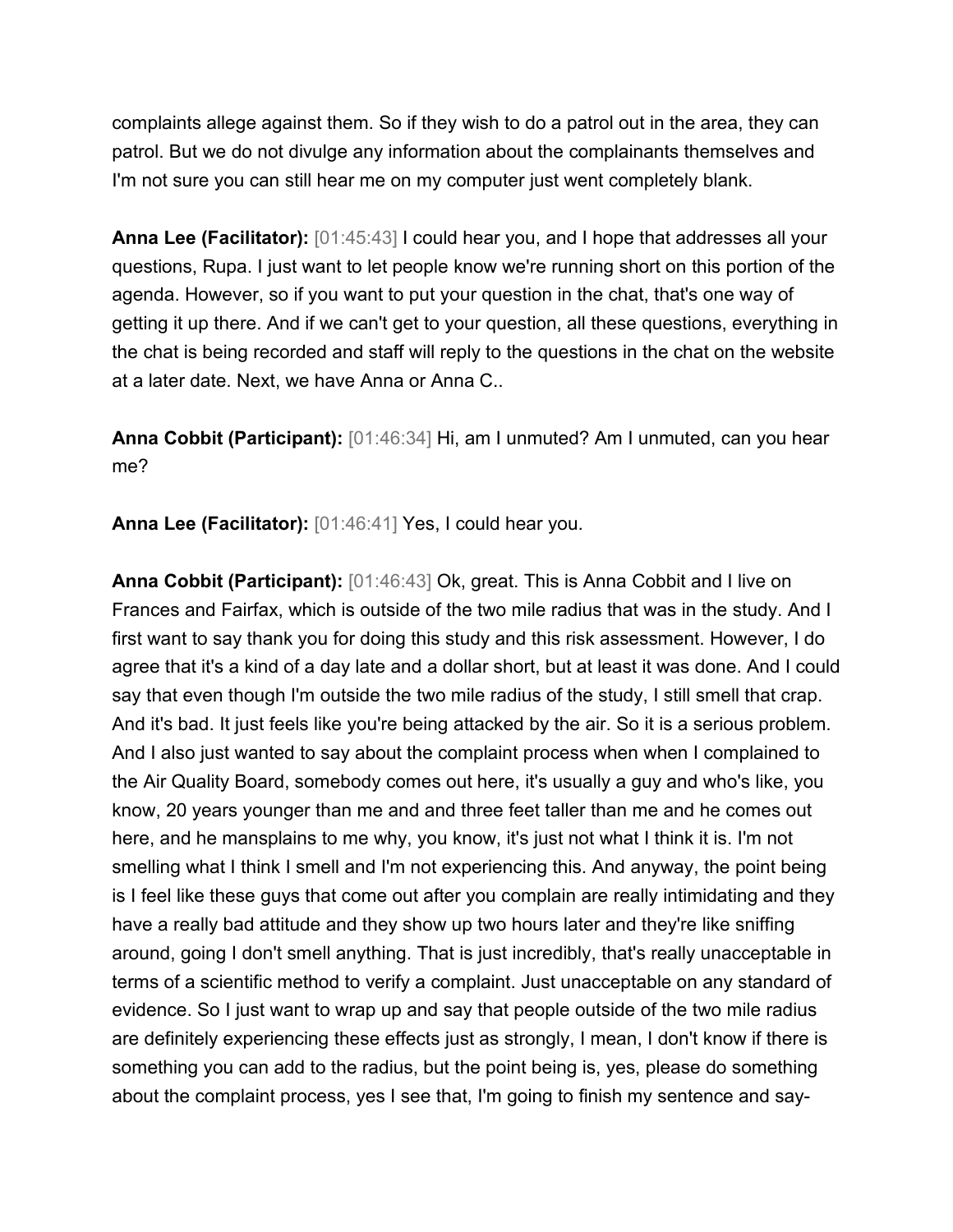### **Anna Lee (Facilitator):** [01:48:52] OK, thank you.

**Anna Cobbit (Participant):** [01:48:53] -people should continue to complain because we all know this agency has had tremendous inefficiencies and even corruption. Thank you I pass.

**Anna Lee (Facilitator):** [01:49:05] Thank you Anna. And I think we're going to just combine the Q&A and public comment section, so so just FYI we're going to do that and I'm going to turn to Jeff to see if you have any comments or responses to that. There was also a couple of questions about what's the number to call for BAAQMD, and thank you, Damian, for putting the the phone number for the complaint line as well as the website. So, folks, I refer to the chat, please, for how to contact the Air District. Jeff, do you want to respond?

**Jeff Gove (Participant):** [01:49:48] Yes, sure. Again, my name is Jeff Gove, compliance and enforcement director. My staff is out there every day trying to do its best to confirm complaints to the facility, but if you're experiencing any issues, you can always feel free to call me directly to address your concerns. Maybe we can talk about that offline and I can put my information in a chat. Thank you.

**Anna Lee (Facilitator):** [01:50:17] Thank you. So next, we have Anya Cross. Feel free to unmute yourself and ask a question or give comment. Thank you.

**Anya Cross (Participant):** [01:50:28] Hi, I don't know if everybody can hear me. My first question was just regarding BAAQMD's actual measuring procedures, any other agency that is measuring something that would be considered science would have to use some type of scientific measuring technology in order to verify a complaint or what's going on. Is there equipment that could be issued to them instead of the sniff test? The sniff test, again, is something that is arbitrary. We're talking about Troy, we're talking about Mike and different people who are coming out that may not vibe with us. And it seems like if they verified the complaint, it's going off of their vibe, not actual science. There's no other environmental health agency that would consider that as an actual finding. It's ridiculous. Number two, just hearing this, hearing the health officer say things about moving out of the area, eating healthy foods, we've all talked about that,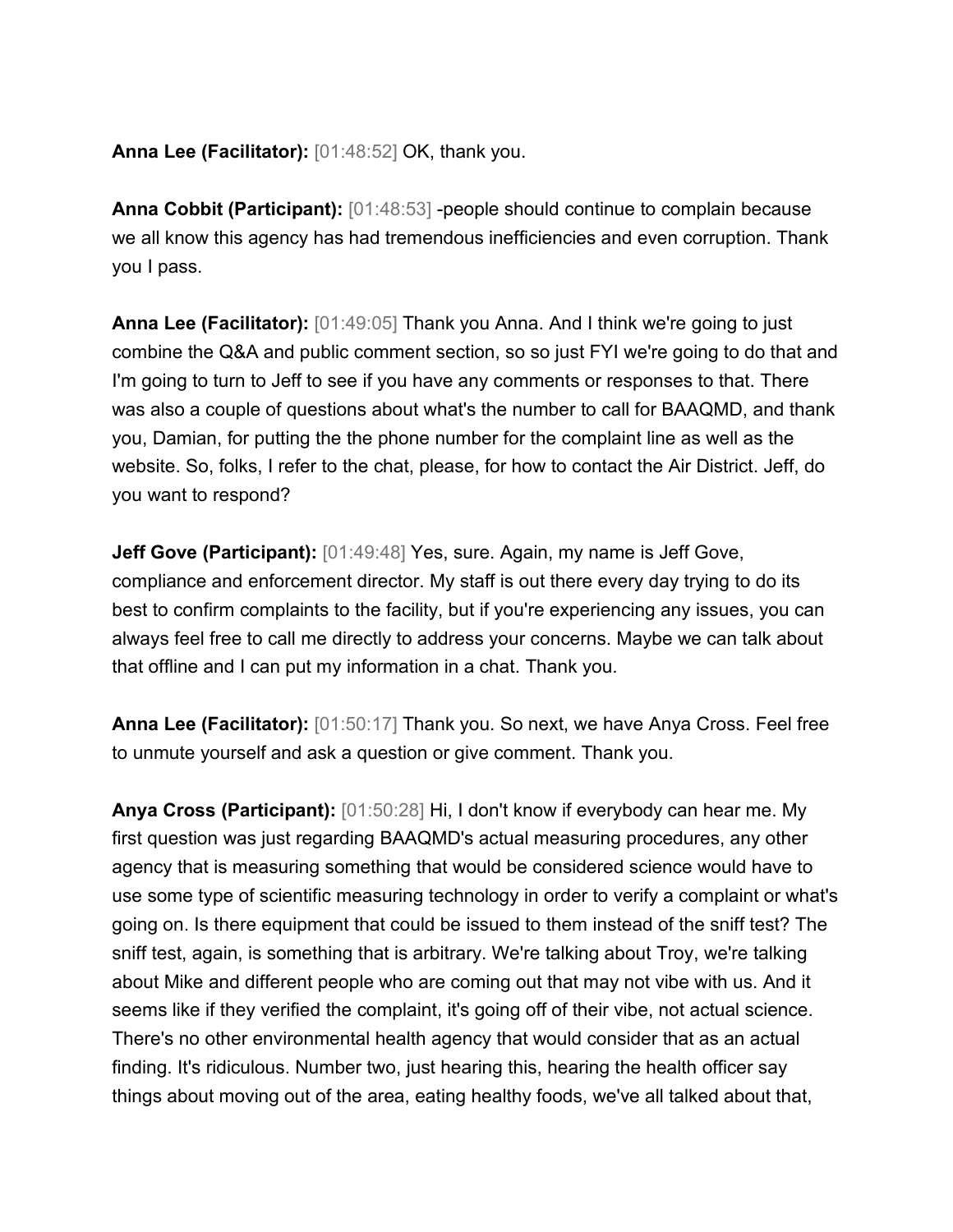but just seeing that this problem is plaguing East Oakland, an area we know people do not have transportation. They don't- they can't just move out of their house and go to another place. Do the politicians on the line like Nate Miley, I was hoping maybe our D6 councilman would be on here, I don't see his name, but do other politicians feel different about their alliance with AB&I and receiving contributions from them? And I would really like to hear from Nate Miley if he could answer. Do you feel different knowing that the people that you represent or your friends and colleagues represent are not getting a fair handshake in this? And it's just the, the, it's just not realistic what's being told as the quick fixes on this?

**Anna Lee (Facilitator):** [01:52:18] Thank you so much for your comment and question. So I think there was a question for Carol. And was the measure- was that for you?

**Carol Allen (Participant):** [01:52:30] I'll start and then I think I'm going to pass this off to Jerry, but I'll just start by saying, regarding odors, our noses are extremely sensitive and they are much more sensitive than measurement techniques. But I also wanted to mention that what we smell and the, what we measure in the health risk assessment are not necessarily the same things for, for example, what you smell when you're, when you're smelling an odor is often an organic type of compound, whereas the primary, primary health risk issue for this facility is a toxic metal. And so there isn't necessarily a correlation between what you're smelling and what's causing the most health effects. But I'd also like to pass it off to Jerry to talk about measurement techniques for odors.

**Jerry Bovee (Participant):** [01:53:36] Yeah, thanks, Carol. This is Jerry Bovee, I'm the manager of the source test section at the Air District. Odors like Carol mentioned that are extremely difficult to measure. She's correct in stating that the human nose is the most sensitive detector of odors and being able to detect these compounds that are causing the odors down to the level that the human nose can is extremely, the technology is just, hasn't really developed to that point yet. There are some instrumentation out there that can get down to the parts per billion or parts per trillion level. But this, these technologies are still much in the development phase and they're not very portable at this point. It's not something that can easily be deployed when we get a complaint to bring out to an area to try to assess what the concentration level is or what is actually causing that odor. Ideally, in the future, as this technology advances further, there might be methods where or instrumentation developed where you can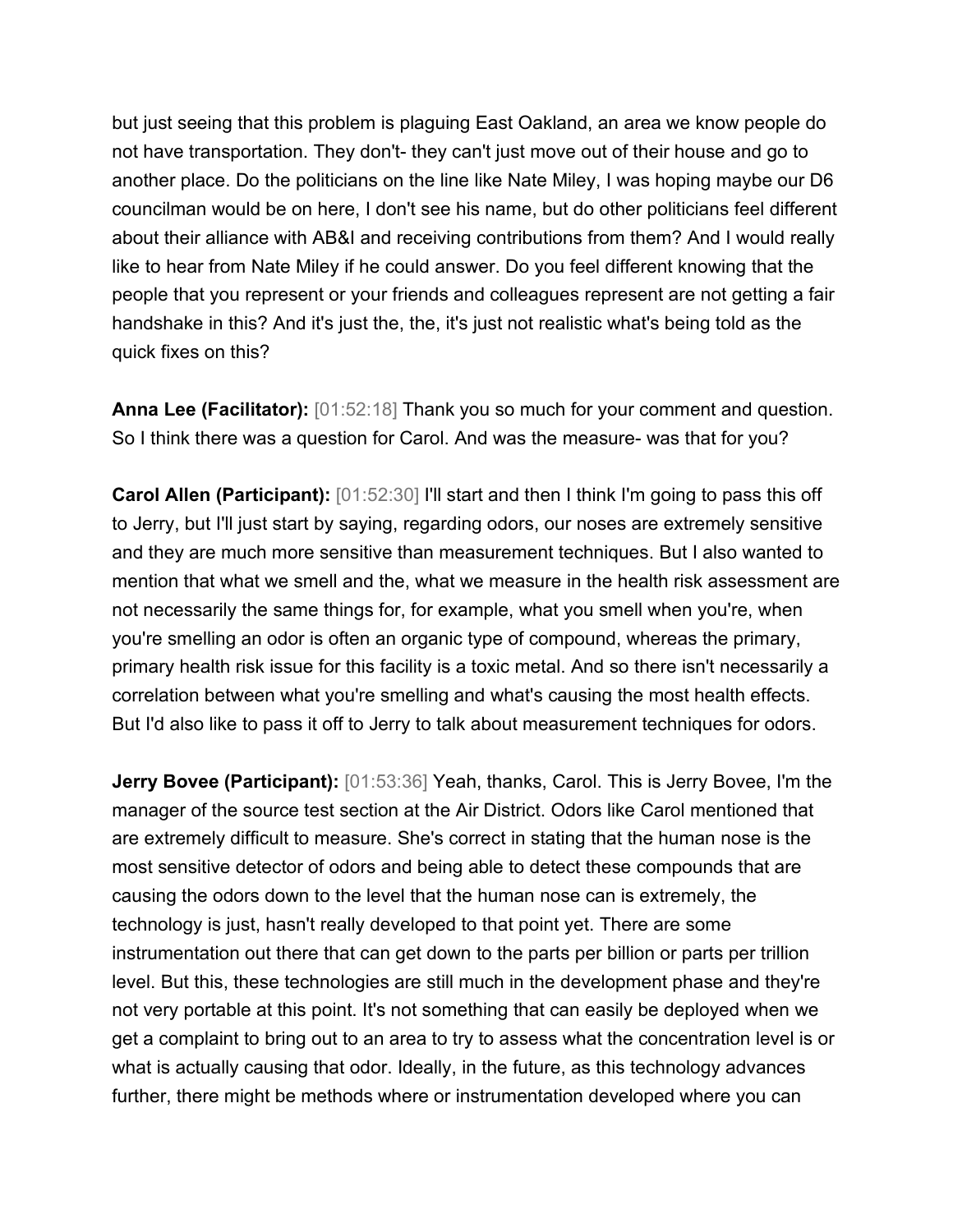actually make it more portable and bring it out to the facility, to the areas and be able to to detect these things. But it's just not there yet. So we have to rely on the inspectors and the human nose at this point to try to detect this and, and do odor screening of various types in order to determine how bad it is.

**Anna Lee (Facilitator):** [01:55:12] Ok, so I think we have next, Bethany, have you gone yet? Think you were next.

**Bethany (Participant):** [01:55:21] Thank you. I think I'm unmuted now. I'm wondering why we're waiting till 2028 have these, these things in force. And also, is it possible to just completely shut them down before that? Maybe they can reopen when they figure out how to do things safely. But it seems like, you know, keeping everybody in a state that's dangerous is, is not a solution. And something needs to happen yesterday, like a lot of people are saying. So can we push up the timeline? Can we pause operations? What can we do to help us today?

**Anna Lee (Facilitator):** [01:56:04] Thank you for your comment and question, Carol?

**Carol Allen (Participant):** [01:56:10] Sure I'll take that. So the rule 11 18 established the timeline, this rule was adopted by a board of directors and the timeline is part of the regulation. The- it does allow them five years once we've approved the risk reduction plan to do this installation. There are engineering design that needs to happen, and for designing the new control devices, the facility has to apply for permits from multiple different agencies for the changes at the facility. They need time to install the abatement equipment and to do the source testing to demonstrate that the abatement equipment is performing the way it's supposed to be performing. And all of that does take time. But where we can, we will do everything we can to accelerate this process as much as we can and to ensure that the facility is keeping to the schedule that's set out in the risk reduction plan.

**Anna Lee (Facilitator):** [01:57:21] Ok, next up is Margie Lewis 22, feel free to unmuted yourself.

**Margie Lewis (Participant):** [01:57:27] Hello. As Carol pointed out and I want to sort of piggyback on what Bethany said, Carol pointed out in the report, the emissions are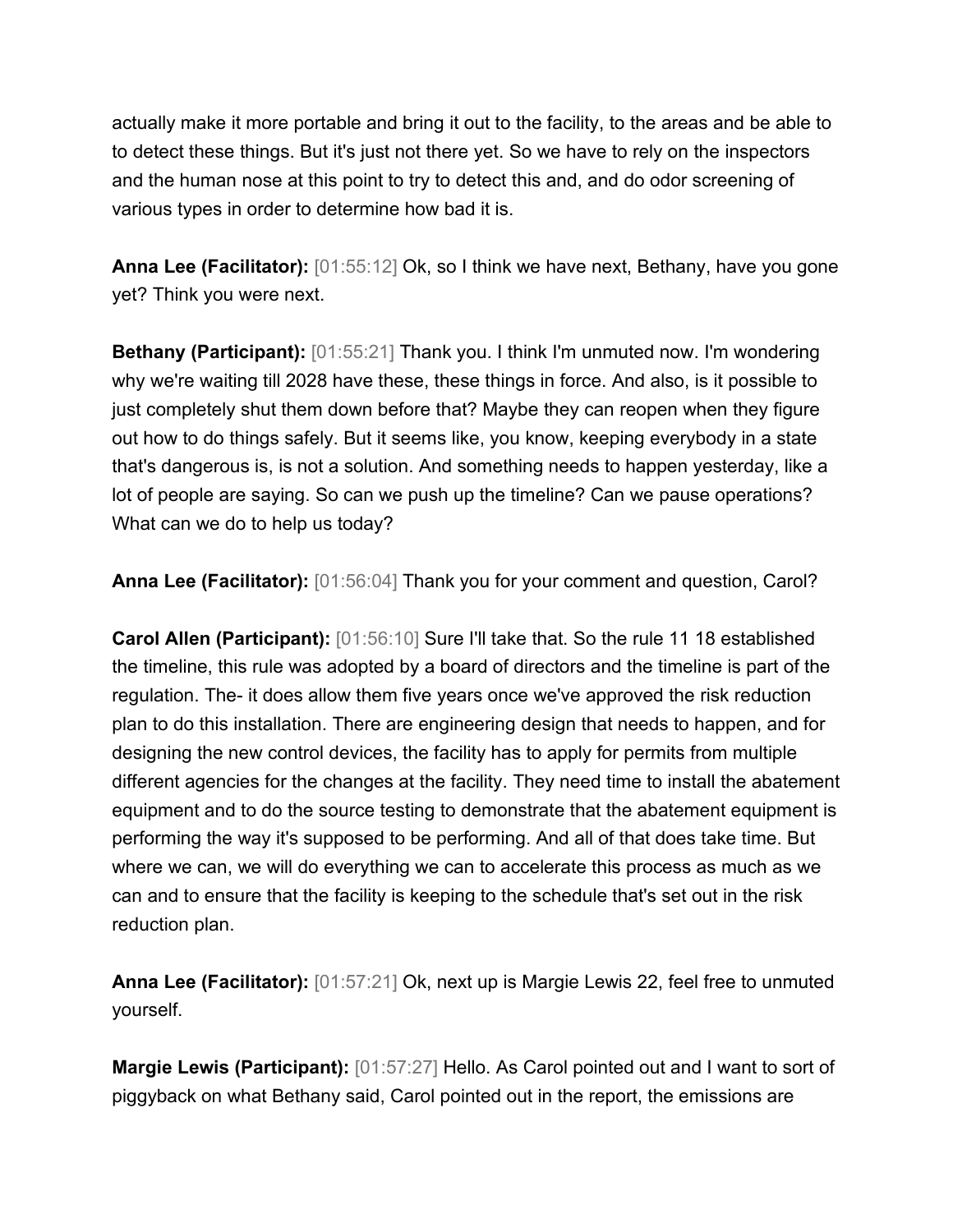toxic. There's no ifs, ands or buts about it. And the clock has run out. The infant, the child, the young parent, the elderly do not have time. So therefore and I understand that what the timeline is in the regulations, we need you to advocate for a change in these regulations because it's unacceptable. You cannot continue to put the burden on the community to continue to breathe the air. There's nowhere to run. There's nowhere to hide. You close your window unless you live in a hermetically sealed cabin, you breathe the toxic air, no matter how great your food is and how much you exercise. And by the way, you're breathing in more when you exercise, you're breathing and more toxins. So the point is you've got to change the regulations and they have to be shut down. And the burden has to be on AB&I to figure out whatever they need to do. If they need 10 years, fine. Let them be closed for 10 years, figure it out. But the community cannot continue to bear the racist brunt of these toxins. So what can you do to help change the regulations? And the community will be behind you to do that because these regulations are unacceptable. The clock has run out.

**Anna Lee (Facilitator):** [01:59:16] Thank you, Margie. I think there was a question about what could be done with the regulation, so does someone either on engineering or executive leadership-

**Damian Breen (Participant):** [01:59:29] Damian here, I'll just step in and take that one. So one of the, one of the things that's happening through this process is we are taking your comments. And we do understand that folks are frustrated with the amount of time that we have in our timeline here. But that's a comment we can take back to our board of directors, I'm certain. As you know, many of them are very interested in what happens here. So that's something that we can definitely share with them and see if they're willing to take that up. I'd also say that while we are working on the rule timeline, we're also using our other enforcement tools. We're having our staff visit the facility. We're making sure that we're trying to stay on top of the complaints and keep this facility in compliance. And we're also working with our partners at the California Air Resources Board and US EPA to see what other things we can do, even outside of our own authority, to make sure that we are trying to get the best and quickest cleanup that we can from this facility. So we'll definitely take those comments back and we will share them with our board.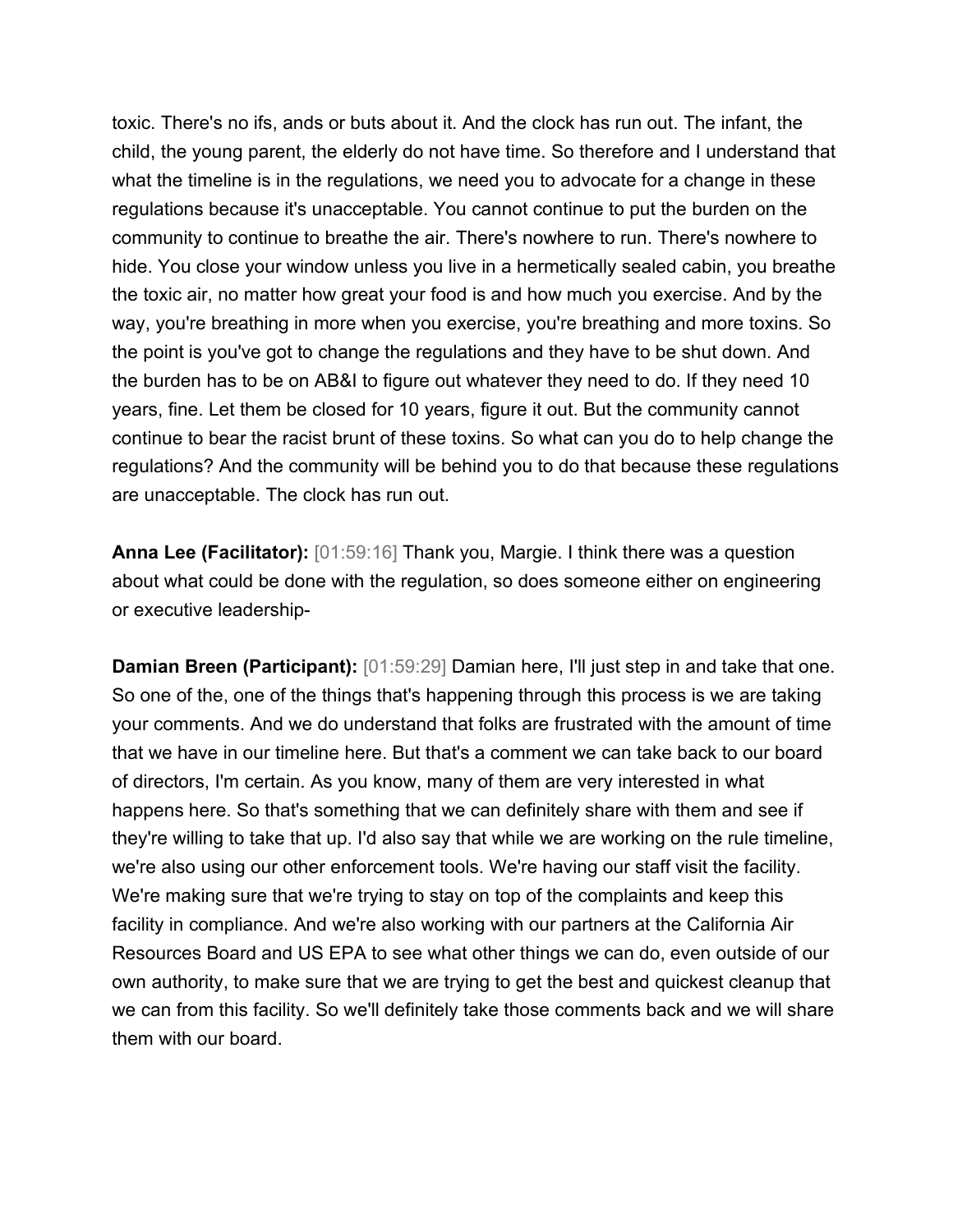**Nate Miley (Participant):** [02:00:42] Yeah and this is Nate Miley. I've been listening as well and, and I'm listening to the comments from the community and I'll be talking to the staff about this as well.

**Anna Lee (Facilitator):** [02:00:54] Ok, thank you. So next, we have Shanthi Gonzales, please feel free to yourself.

**Shanthi Gonzales (Participant):** [02:01:03] Thank you. I want to just thank CBE for organizing this and getting a mailing out to everyone in the neighborhood because we usually don't hear about these kind of meetings. So appreciate the effort. I just wanted to say that I'm appreciating that, you know, there was research done about the impact on Lockwood and EnCompass, I mean sorry, on ACORN Woodland and EnCompass students. I just wanted to say there's probably a dozen schools that are impacted by AB&I's activities. There is the students on the Lockwood campus, which is, includes Havenscourt. So the Coliseum College Prep Academy across the street from them is Aspire Golden State. There's three state run preschools at Arroyo Viejo, at, God. I just lost my train of thought. But there are three state run preschools, there's the Stonehurst CDC, so it's not, it's not as though there's only a couple of schools that are being impacted by this. It's actually much more far reaching. There's actually probably two thousand or three thousand students that are being impacted by the poison. So I just want to echo what Bethany said, which is not acceptable to wait five years to fix this.

**Shanthi Gonzales (Participant):** [02:02:17] Kids are being impacted every day. And with kids going back to school, they're not going to be able to just be inside all the time like they have been over the last year. So I hope that we can take action much sooner than five years from now, because it's not it's not acceptable to expose kids in this way. Thank you.

[02:02:36] Thank you for your comments, is Cesar East- Dash East Oakland, are you there? Feel free to unmute yourself.

**Cesar (Participant):**  $[02:02:51]$  I just want to know what type of pollutant controls has the company put in place? I mean, have they put any in place? Have they, have they changed their operations since they, since they've started? Because there's plenty, there's state of the art pollutant controls available for foundries, and for them to, to, and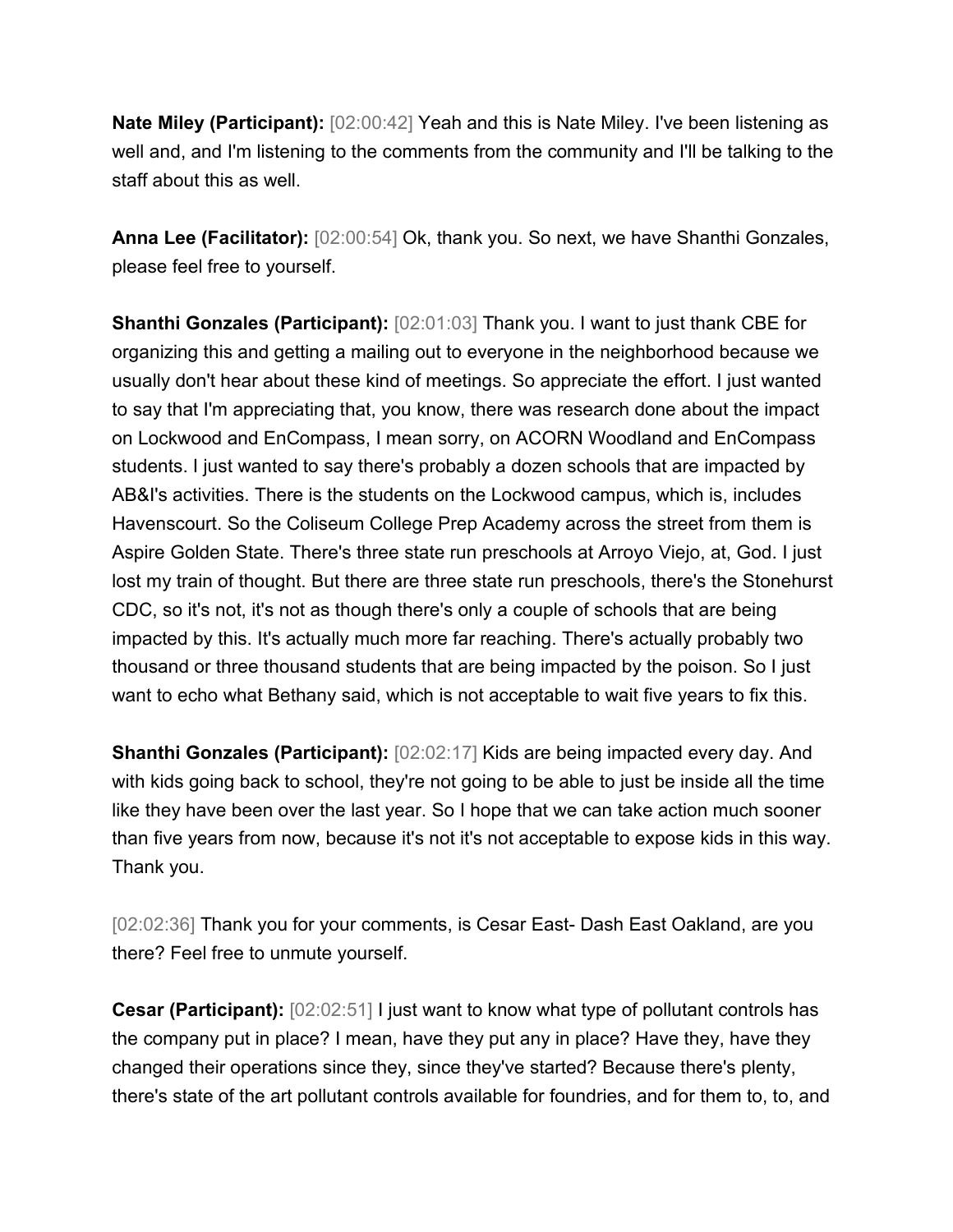five years, five years from now is a long time. I mean, the- the effects of the hexavalent chromium, chromium alone are extensive. They're- I mean, I was driving today just from San Leandro to, to, to my home in East Oakland through San Leandro street, and right after passing that, the AB&I Foundries, I got a nosebleed. I didn't even know what AB&I Foundry was. I didn't, I didn't know that at all. And it was pretty extensive. My, my, my nose bleed and I- as soon as I got home, I was like I just kept thinking, I'm like, why did I get a nosebleed? I haven't gotten a nosebleed in over 20 years. I'm like, What? What is going on? And then I paid attention to that little pamphlet. Then I as soon as I came back, I came back to San Leandro, I got online and I did some research on the company. I finally realized what that company is. And just, just know, I've only been living in Oakland and East Oakland for a year, and to, and and the effects that I, that I have, that I have felt just to the- from the air alone are extensive. I mean, I'm inside my home and I feel like I can't breathe.

**Cesar (Participant):** [02:04:28] I, it's, I want to know what the company is, what are, what are the, based on this, on the assessment, what are the recommendations? What what does the company have to do? Has the Air Board actually set certain standards that they have to follow or, or set or, or set certain technologies that they have to put in place by a certain date? I mean, what is it? What's what's next, I want to know, what is the company going to do next?

### **Anna Lee (Facilitator):** [02:05:08] Thank you-

[02:05:09] Aren't there representatives from the company here now, can't they answer some of these questions? Can't they tell us what, what, what are some of the things that the company has done to, to, to control the pollutants that they released out into the air?

**Anna Lee (Facilitator):** [02:05:32] I believe that they-

**Cesar (Participant):** [02:05:33] -don't answer, no one answers. It's ridiculous.

**Damian Breen (Participant):** [02:05:38] Cesar, if we might, think we can answer a little bit back to what, what's been happening. So over the last few years, there have been significant numbers of complaints from the community that's allowed the Air District to confirm a couple of violations for odor. We've also been working on this particular study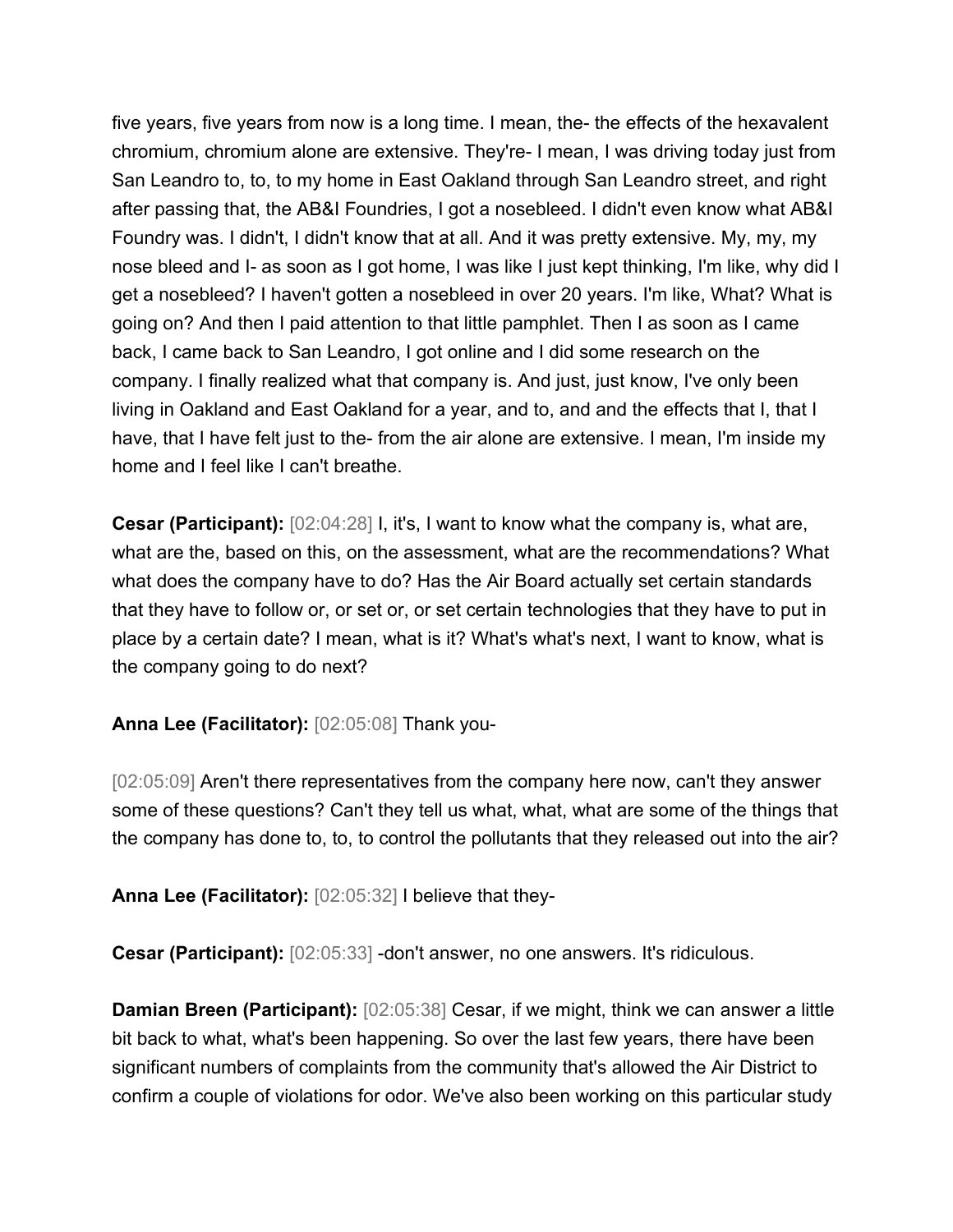here. And as a result of that and our work with the facility, we've seen them make a number of changes. Carol I don't know if you want to step through kind of some of the things that they've done so far. But one of the things I would say is that we continue to put pressure on them to change it, to change quickly, and we will continue to do that. We have the timeline that's in the, in the regulation, but that's not all of the things that the Air District can do or our partners can do to, to increase the pace of change. But, Carol, do you want to talk a little bit about some of the things that have happened since we've began, begun kind of to issue violations and since the facilities begun to realize that the issue that there is here?

**Carol Allen (Participant):** [02:06:47] Sure. I think I mentioned earlier that the facility has installed and updated a number of baghouses. Baghouses are high efficiency air filters that remove particulate matter and toxic metals from collective air from certain operations. So they have installed enclosures around certain operations and particularly in the molding operations, the sand molding operation areas, where they've installed these enclosures around those areas which enable them to capture those emissions, and then once they're captured, they can be vented to these baghouse type filters. So there's been a number of updates to those baghouses, and improvements to the capture efficiencies around those sand molding operations. They're also doing some experiments with methods of capturing organic emissions from those baghouse areas as well. At the cupola, they have thermal oxidizers that control organic emissions and another baghouse that controls the toxic metals from the cupola, that's the metal melting operation, but the one area that is still uncontrolled, and that we want the facility to focus on, because seventy five percent of the cancer risk is coming from this area, are these centrifugal pipe casting machines. So right now, those centrifugal pipe casting machines are not controlled and that, that is the area where we want the facility to focus on. That is what the health risk assessment identified for us, is that this, that this was a particular area that we need them to do controls on, so that's what we're going to be working with the facility and the future. The rule allows the facility to develop a plan on how they want to control their emissions, but our health risk assessment shows them where those emissions are coming from, so we know where to direct those efforts. And that's, so that's what we will be working with the facility on in the future.

**Azibuike Akaba (Facilitator):** [02:09:09] Ok, so this is Azibuike, so I'm taking over the comment period, so we basically combined the question and answer period. We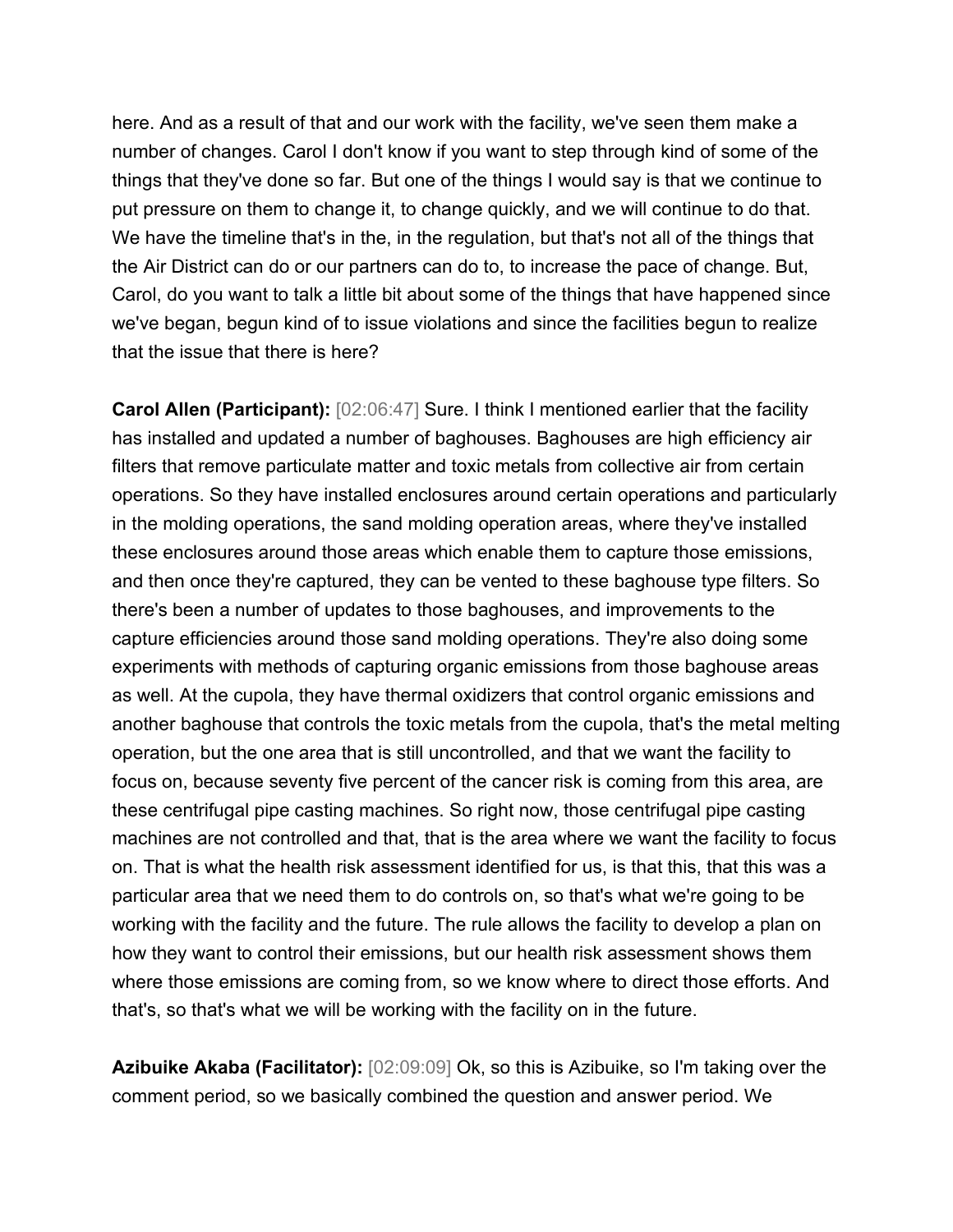changed it up to combine the public comment period. We have thirty five minutes and then we're going to go into small groups where more people might want to ask questions that's not a big group or make comments. So that's how we're going to use the rest of the time. And I'll start with the list continuing for Michelle, looks like Micheline Beam. You can unmute.

**Micheline Beam (Participant):** [02:09:58] I'm unmuting, can you hear me?

**Azibuike Akaba (Facilitator):** [02:09:59] Yes, yes.

**Micheline Beam (Participant):** [02:10:01] Ok, it's Micheline.

**Azibuike Akaba (Facilitator):** [02:10:04] Ok, thank you.

**Micheline Beam (Participant):** [02:10:05] I was asking because, my question is, although ABI, AB&I is the current offender that we're discussing tonight, this area has a lot of other companies. And I'm wondering how many of those have also been asked to cut down on the pollution that they're putting out, because there are a number of factories that had been vacant. People and companies are beginning to move in. And there are companies, some of them are marijuana manufacturing or whatever else they're doing. So I'm wondering what the Air Quality Board is doing about the other ones. In addition, I happen to garden so that I can get those, quote, healthy vegetables, unquote. So I'm particularly disturbed that all of this air is dropping off what I thought were my organic vegetables. So what is a person to do? So that's a two part question. What else is going on with the other factories and monitoring their emissions? And about the, you know, vegetables and things like that, so you can't win if you living in East Oakland, it seems.

**Azibuike Akaba (Facilitator):** [02:11:16] Good point. So maybe we should take a list of comments and questions and then we'll have our staff respond to each one or group them together. Josh Beth?

**Josh Beth (Participant):** [02:11:36] Greetings. I'm a resident of Deep East Oakland, I'm within that red zone around the foundry, I live here with my, solo parent, with my 12 year old son. I just wanted to go back to the presentations that Mykela and Esther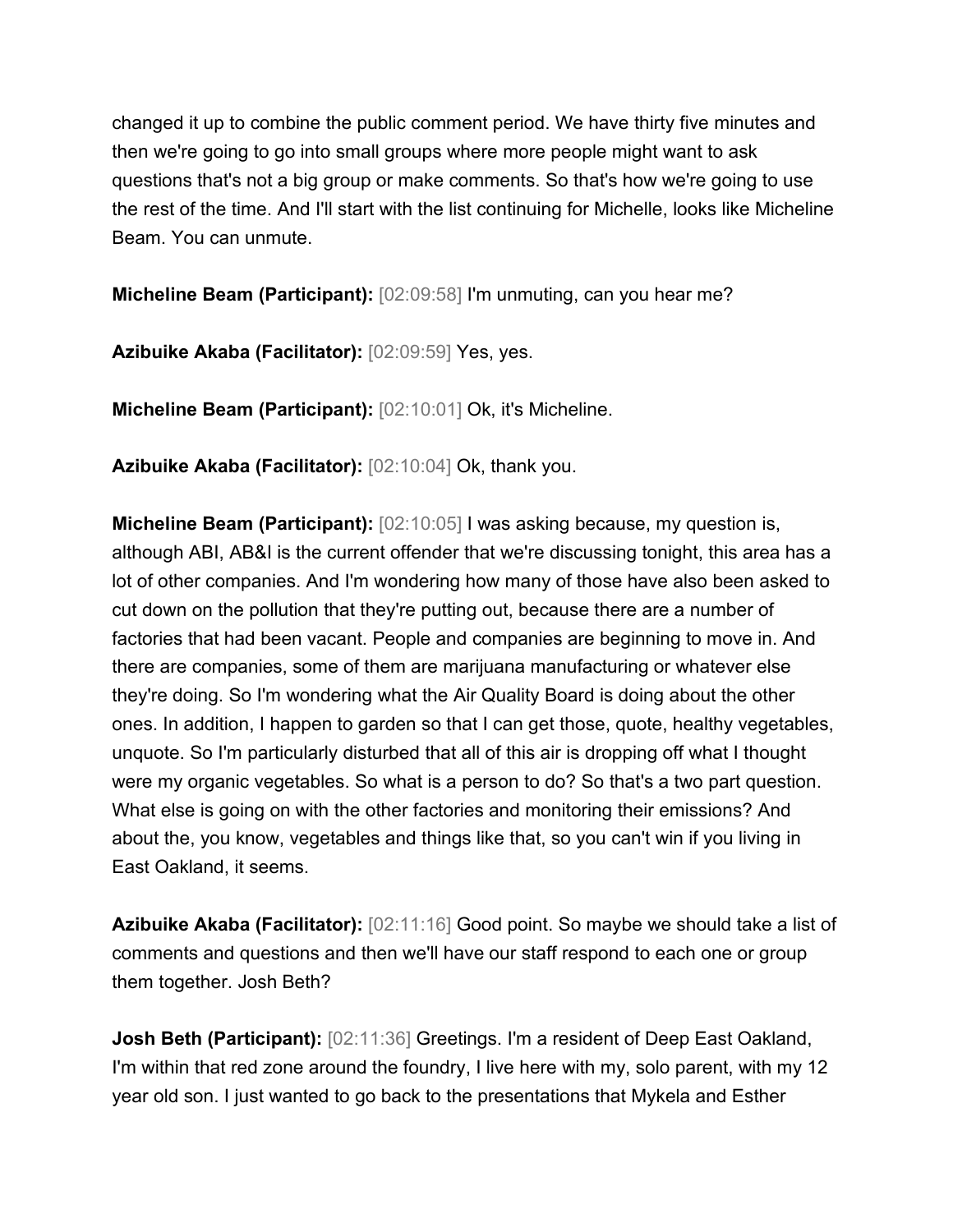shared with us at the beginning. And in that vein, I think the first thing that needs to happen is, and I hope the AB&I representatives here are listening, is that AB&I needs to own up. AB&I needs to do so much of what this country needs to do, which is to acknowledge, acknowledge that they're, the reason they were able to locate where they are is because that was where black and brown and low income people were living. And the reason- and they made, they have made historically their money off of the long term health of people of color and low income people, just own it, just acknowledge it. They are not the only ones. This whole country has done it. That's our history. And we are not going to start healing as a country until we all start owning up to that and fixing it. So start from that place, own it, acknowledge it, apologize, and then figure out what you're going to do to make amends. I don't know what your balance sheet looks like. I know it's expensive to make these changes. I don't think the answer is to move to Texas and poison the low income people and people of color in Texas. I don't want the jobs to go. I'm glad you're recycling metal. It's better to recycle than to keep mining. That's a good thing. But clean it up. Take the money back that's on your balance sheet, that you've made over the past hundred years off our backs and clean it up. And my question is, apart from using their own funds, are there government funding streams either from the federal government or from the state government to help them clean up? Thank you.

### **Azibuike Akaba (Facilitator):** [02:13:26] Excellent. Angela?

**Angela (Participant):** [02:13:33] Oh, so my turn already. OK, so the HRA shows that much of AB&I's toxic emissions come from a piece of equipment that is completely unpermitted. So for years, communities have been exposed to the toxics because BAAQMD decided that the facility didn't need a permit. So, is, would BAAQMD then fix their mistake?

**Angela (Participant):** [02:14:07] Ok, Katherine? Thank you.

**Katherine Funes (Participant):** [02:14:15] Oh, hi, sorry I couldn't unmute myself earlier again for the rest of the questions I had, but I was really also going to echo what Angela had just said about what the Air District is going to do. We have talked a lot about this plan that AB&I is going to set forth. It's going to take too long. People are going to die in that time. But what is the Air District committing to in terms of your regulations and your permitting? What are you going to change? I am not satisfied as a resident of Deep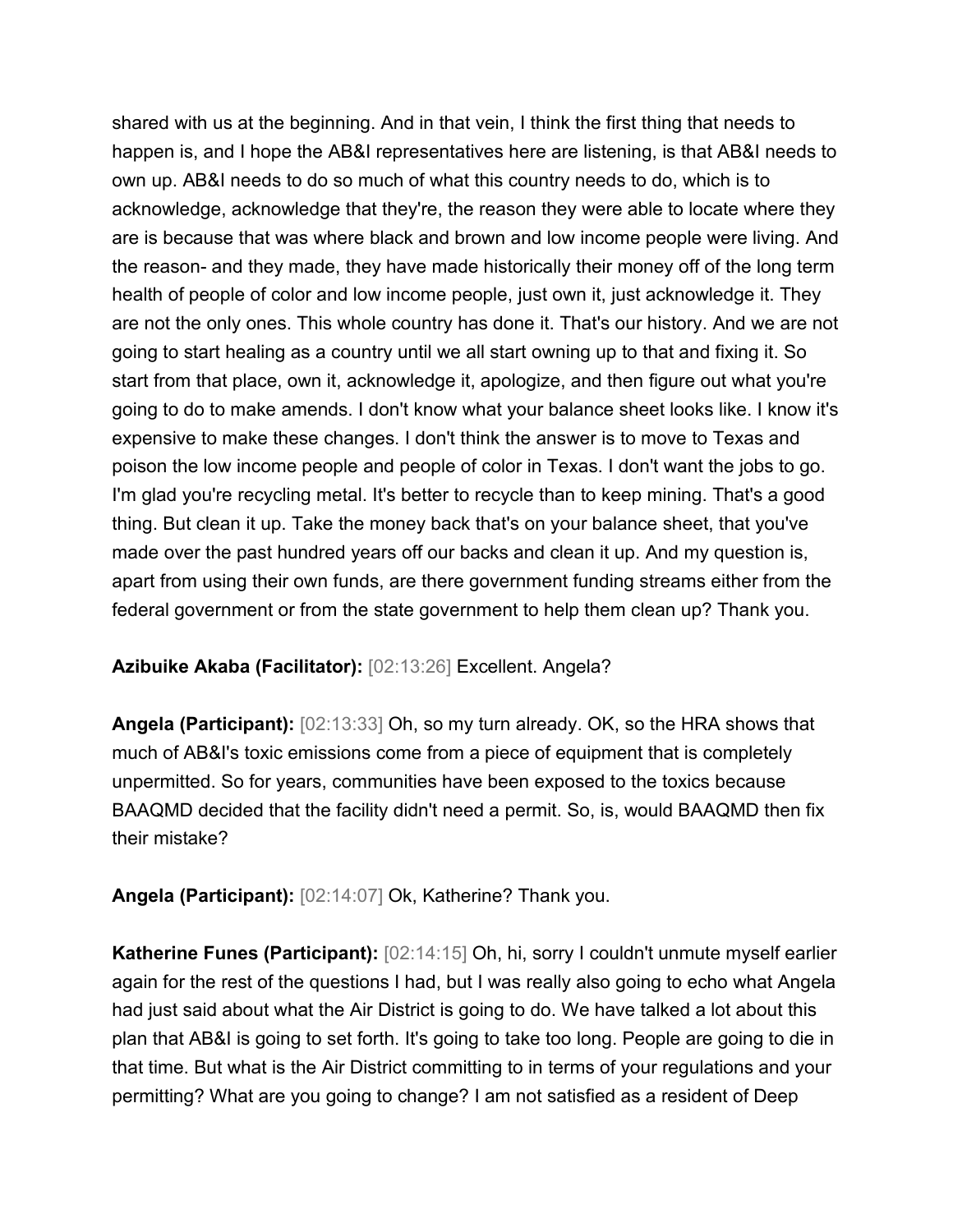East Oakland with the standards that you currently have today. And I really don't want those to be the same standards that we have in 2030 something, whenever this plan is supposed to be finalized, implemented. So how can we bring those down to zero? And additionally, AB&I has violated those, those emissions threshold standards for, for a while now and at some point has been held financially responsible for violating those those standards, paying to the Air District. What percentage of any of that has gone to also hold them financially responsible for the health impacts on workers and youth and residents, both unhoused and housed? And if they're not going, how do we get them to be financially responsible? Because it's been a history of financial responsibility on the health impacts and there will continue to be so.

**Azibuike Akaba (Facilitator):** [02:15:42] Thank you, Katherine. So I want to defer to the panel of experts that the Air District has, there's several questions around, you know, are there federal funding? Is there funding to support the streams to help AB&I, is there, what is the Air District going to do with the regulations? Also, Micheline asked about growing vegetables, so we're just trying to group them together, but can we start with Carol?

**Carol Allen (Participant):** [02:16:27] So I'll talk about the permitting for the pipe casting machine. So, first of all, the machines that were previously exempted are going to be required to get a permit so that it- that is we do have backstops that are regulations that if a operation emits toxic air contaminants over certain levels, that it does require a permit and that permit exemption is no longer valid. So we will be requiring a permit for those pipe casting machines. And I think there was another question about making changes to the regulations. And I just wanted to point out that we do have another workshop coming up later next week on permit reform. And maybe Pam would like to say something about that?

**Pamela Leong (Participant):** [02:17:31] Hi, good evening. Yes, next Wednesday, there's a public meeting from six to eight on permitting reform. So we'd be like looking at different ideas to make permitting tougher or more stringent in impacted areas to be able to protect the public's health. So I hope you can join us for that. And if you go to our website, there'll be a link for it. And there's also an announcement, I think, Anna just put out the announcement so she could probably give you some details too. Thank you.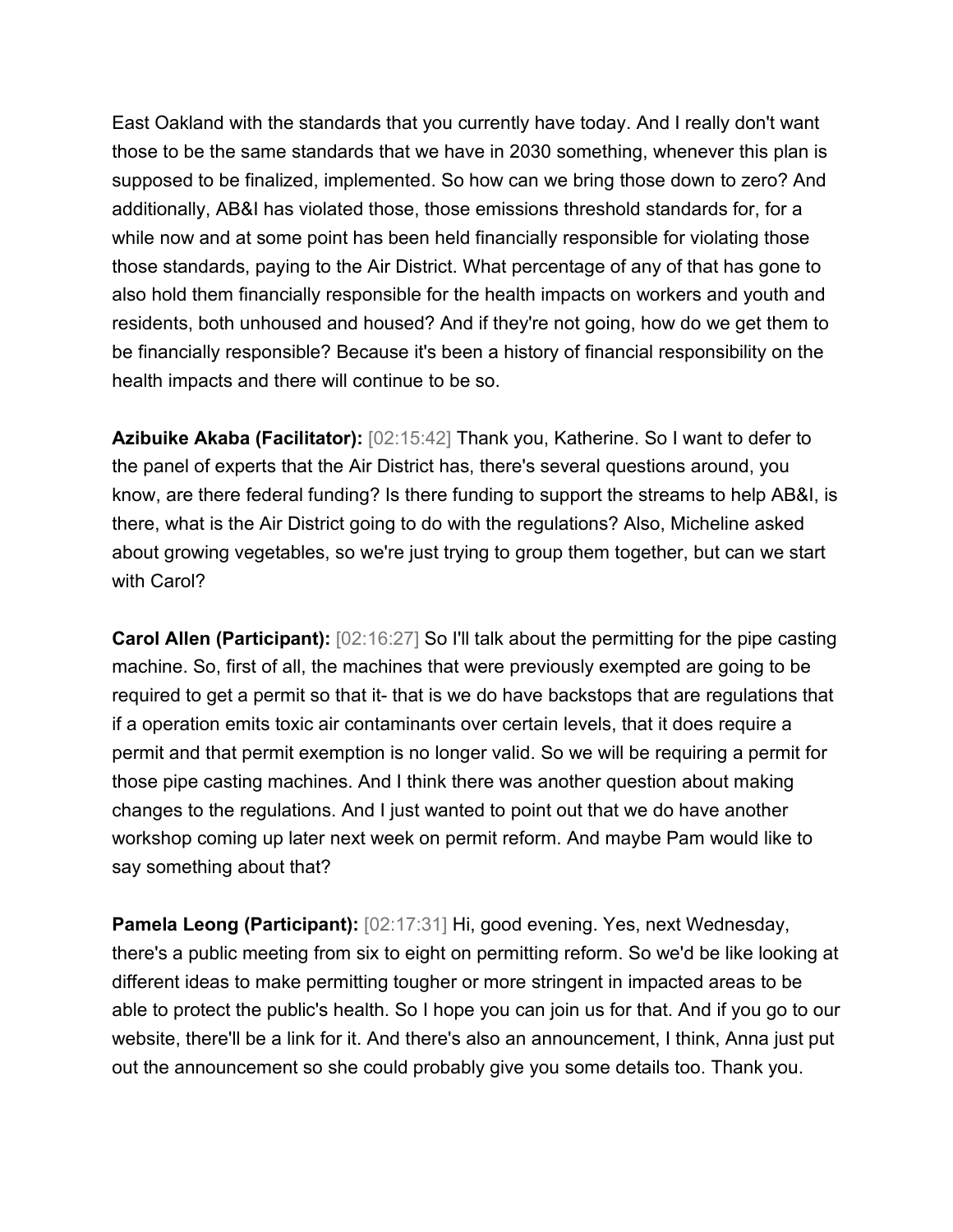**Azibuike Akaba (Facilitator):** [02:18:06] Ok, did anybody want to answer the question about is there any government funding that can help AB&I so that they can clean up their facility since those Josh Beth-

**Damian Breen (Participant):** [02:18:22] Azibuike, Damian here. You know, we're always looking to the federal government and state government for help in these areas, but there's nothing that we're aware of right now. But one thing I did want to let everybody know tonight is that we are recording your questions and comments. So things that we can't answer tonight or we may not have the full information on, we'll give you a formal response. We'll give you a written response on them. So that's an area where I don't think we've identified anything that can help them just yet. But we continue to look and if we do find something, we'll let everybody know. OK, so I want to let everybody know that we're not ignoring your questions, we're trying to take all the questions that we can. Also that if you could use the chat to list your questions, we'll come back and respond to them in writing. And, yeah, there's no intention to ignore your questions. Jennifer? Unmute please.

**Jennifer Pope (Participant):** [02:19:39] OK, can you hear me?

**Azibuike Akaba (Facilitator):** [02:19:41] Yes, we can.

**Jennifer Pope (Participant):** [02:19:42] Thank you very much. So when we call in complaints, we're responding to what we smell in the air. That's what our senses are picking up. I'm really concerned about this hexavalent chromium, though, and my, my question has to do with the range of where this hexavalent chromium is leaching or are getting into our neighborhoods. And this touches on the concern about growing our own vegetables. And I have chickens. I have eggs I sell to other people outside of the community. And I'm just really concerned about that hexavalent chromium. That is some really bad stuff. So, Carol, I appreciated your, your thorough presentation, but is there somewhere where we can learn more about what to do about that stuff that we can't smell? We can't see if it lands in our yards? Is there any kind of way that we can, You know, we can test for lead in the soil, is there any way we can test for these- these horrible chemicals to see if there's really something to be concerned about on our properties? That's what I want to know. How is it affecting me personally? Because I figure if it's affecting my family and me and my pets and my- my garden, that it's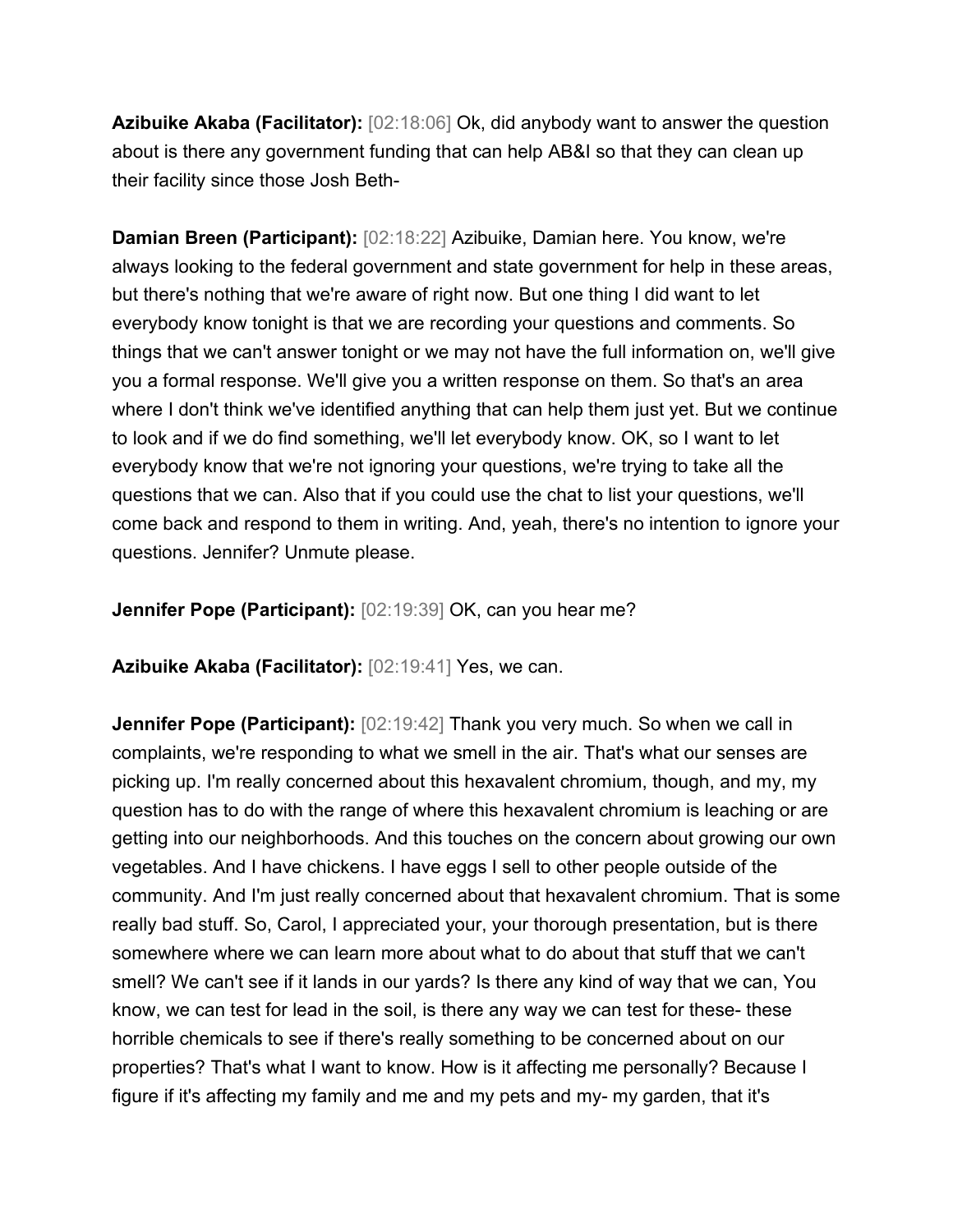probably affecting my neighbors around me as well. So that's something I'm very, very interested in doing. I'm being proactive about myself to see just how safe is this property that I bought two years ago. Thank you.

**Azibuike Akaba (Facilitator):** [02:21:32] Thank you, David Belle? You can unmute David.

**David Belle (Participant):** [02:21:42] Yeah, I just, my questions are, my first one is just how are, I've I've seen some people in chat like like raising their concerns about this. How are the workshops helping people? Like how are these workshops actively helping people. It's pretty much just giving them info but not actually doing any, like actively doing anything. And two, also with the workshops, the workshops aren't going to actively help people like doing something about this will, like standing up like, oh, AB&I what you're doing, it needs to be cut down, it needs to be cut off, it needs to be stopped immediately. Like going to them will always and it will all will always be the most effective route. And next was I just kind of wanted to say, like the whole time, like I understand the whole timing thing, but like cutting people off when the timer goes off, that's not it. Like, I understand there's a timing thing, but it's so inconsiderate when there are people here who are trying to voice their concerns because they're scared that they are going to die from this. They're scared about their health effects. They're scared about what's happening, and they're being forced to limit their times and all of like all of their concerns to this two minute window, which is nearly impossible. Some people, like some people, are completely and utterly terrified about what's happening. And some people don't even know how to get these resources. And to have the people who know how to come to y'all and know when to come to y'all know what times everything is. And then have them just get cut off completely whenever their time runs out is completely unacceptable. Like that needs to be changed. Period point blank.

**Azibuike Akaba (Facilitator):** [02:23:30] Thank you, David. So I'm just going to intervene here is one, the purpose of the workshops is to inform people about what's going on, our rules, regulations and our activities in terms of compliance and enforcement. And that's the venue that we're using is workshops. The second thing is that the two minutes is- we're allotting that for everybody to have two minutes. So is this fair? Because this could go on for hours if that's the case. And we want to make sure that everybody gets a chance to speak. And also people can submit written comments,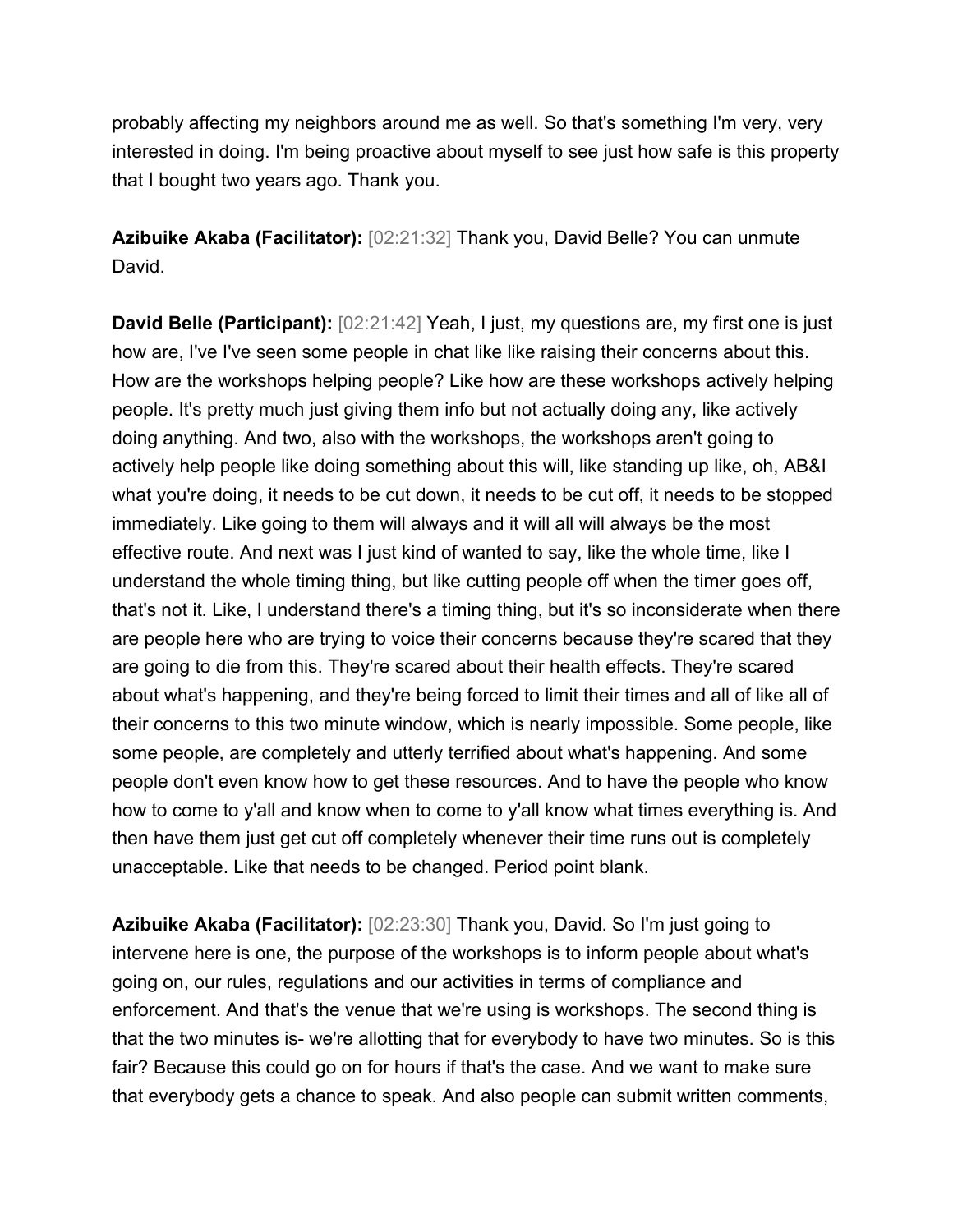they can submit comments in the chat section. And if they don't have that ability, then you can call the Air District if, if you want to call or write, like Jeff Gove mentioned his contact information earlier. So the purpose is trying to be as equitable as possible to allow as many people as possible to make comments. There's no intention to be disrespectful and take, you know like, limit people from making longer comments. But we just found that this two minute thing works for getting as many people as possible. But I definitely appreciate your comments and observations. Michael, I mean, Sunny? You're still on mute. OK.

**Sunny (Participant):**  $[02:25:04]$  I want to raise again about the issue of timeline here. Several people already mentioned, but when we mentioned it's of- people talked about five years. In fact, it's not five years. 2028 is like eight years from now, which is for me, it's giving the permission to the AB&I polluting more eight years. Now I'm also concerned about the ground**.** You have that rule the five years or eight years. So for me, you have to back and forth between AB&I until 2023 for two years, over two years. I wonder what that conversation will be about, why it has to be that long. And some people mentioned above AB&I's here because, in fact, you can see AB&I in my background, I wonder if any board members, if you Air District board members, anyone is from East Oakland living near this factory would allow eight years to wait. To- to reduce any pollution, I don't think so. So I want to ask, this is my comment you don't have to answer that, but my, my question is, if any board members or staff members of Air District will ever live near here, near this factory, you will think it's fair to use to have that eight years. In fact it's not eight years when I'm looking at the regulation 1 118, it was it was enacted in twenty six- twenty- like four years ago, five years ago. We already waited five years and now we have to wait eight years more. I don't think it's acceptable. And the ground on the **[inaudible 02:26:54]** is, oh, they have to, AB&I has to, it's convenient for the AB&I not considering about people's health living near here.

**Azibuike Akaba (Facilitator):**  $[02:27:07]$  Ok, thank you. These are important questions and we're going to get our staff to respond. I want to take a couple more questions, Michael Lowe? Or comments?

**Michael Lowe (Participant):** [02:27:21] Thank you. My name is Michael Lowe, I am the general manager of AB&I and I have been the general manager for five years, worked for AB&I for 20. Under my leadership I've been trying to help make things better and be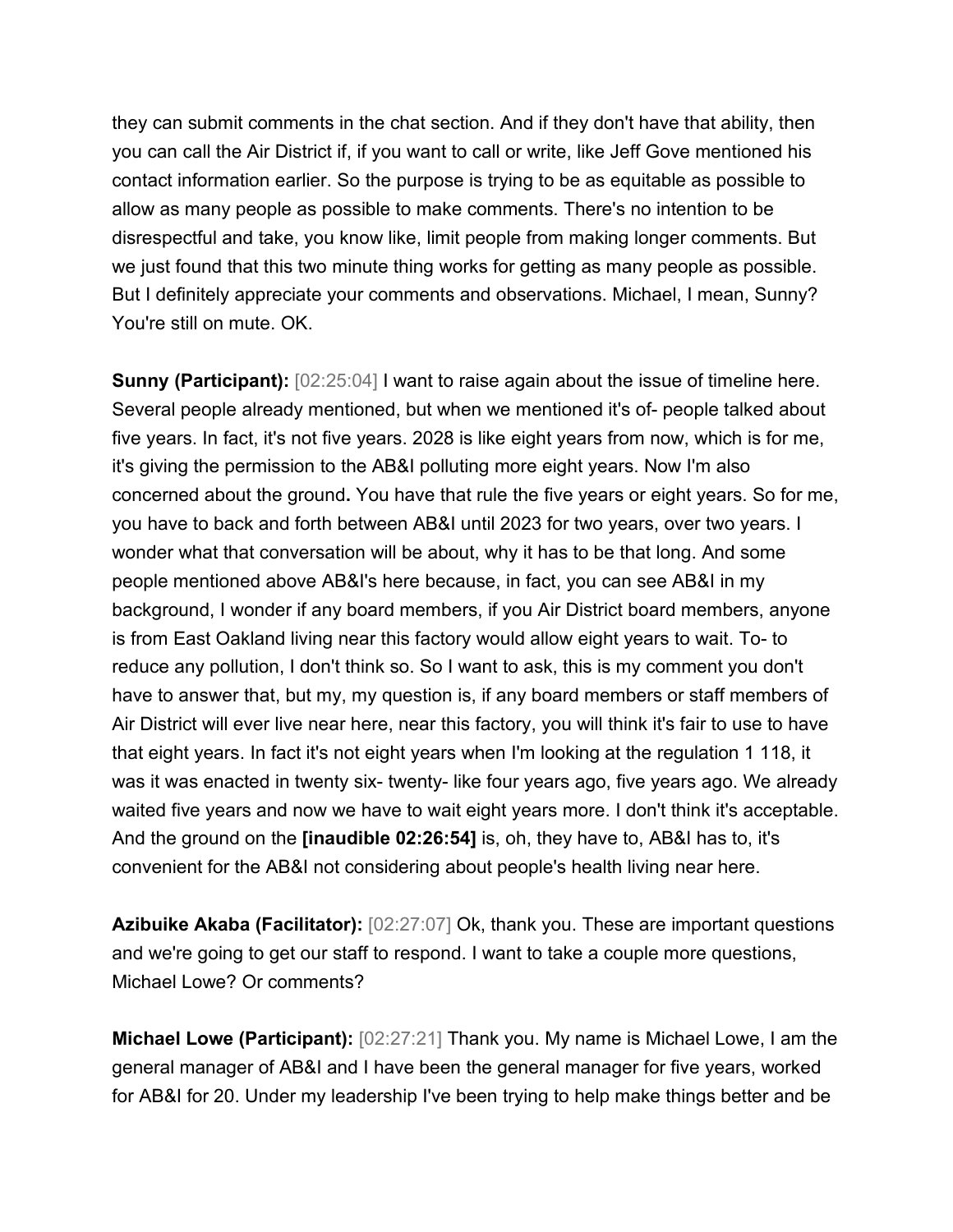part of the solutions, and since the odor complaints started spiking in the summer of 2018, we've put near total focus from our VP of Engineering and Operations and our teams in order to do our best to control the odors. What we're finding is the best solution is to move the molding operation elsewhere. It will eliminate the odors to which we're hearing all of these complaints. After that, what we want to do is move two of our six baghouses that we're using for the molding operations to focus on pipe. Our analysis from our consultant based on the current HRA numbers in the draft, we believe we will be under 10 cancer risk for both resident and worker and acute and chronic. So we are actively going to pursue that as quickly as possible.

**Michael Lowe (Participant):** [02:28:43] We agree 2028 is too long. We will partner with the Bay Area Quality District to do it as quickly as possible. Lastly, we will be having a community zoom that we will be hosting on May 18th. You can go to AB&I Oakland dot net to register and we'd be happy to answer your questions more directly. And by the way, we were not running today, so thank you again. We're actively listening and we want to be part of the solution. Thank you all. Thank you, CBE and Bay Area for hosting this great meeting.

**Azibuike Akaba (Facilitator):** [02:29:23] Thank you. Aneesh, I'm wondering, are we getting any questions from the Spanish speaking audience members? Because I want to make sure that we're not excluding anybody and I know we have comments in the chat, but I just want to make sure that we have the opportunity to listen to anybody who is speaking, their first language is Spanish.

**Aneesh Rana (Facilitator):** [02:29:51] Hi Azi thanks for the- thanks for checking. No, we haven't gotten any raised hands from the Spanish speaking channel at this time.

**Azibuike Akaba (Facilitator):** [02:30:02] OK, thank you. Mykela, and then we're going to go back to our panel for responses to these questions.

**Mykela Patton (Participant):** [02:30:14] Yeah, so thank you. Obviously, I provided the grounding and the framework on red lining and really this whole conversation, I just proved everything I said at the beginning. The agencies, the city, industry is mad racist, And like Josh Beth said I'd rather folks just say that instead of kind of like this performative liberalism of actually acting like folks care, because CBE has been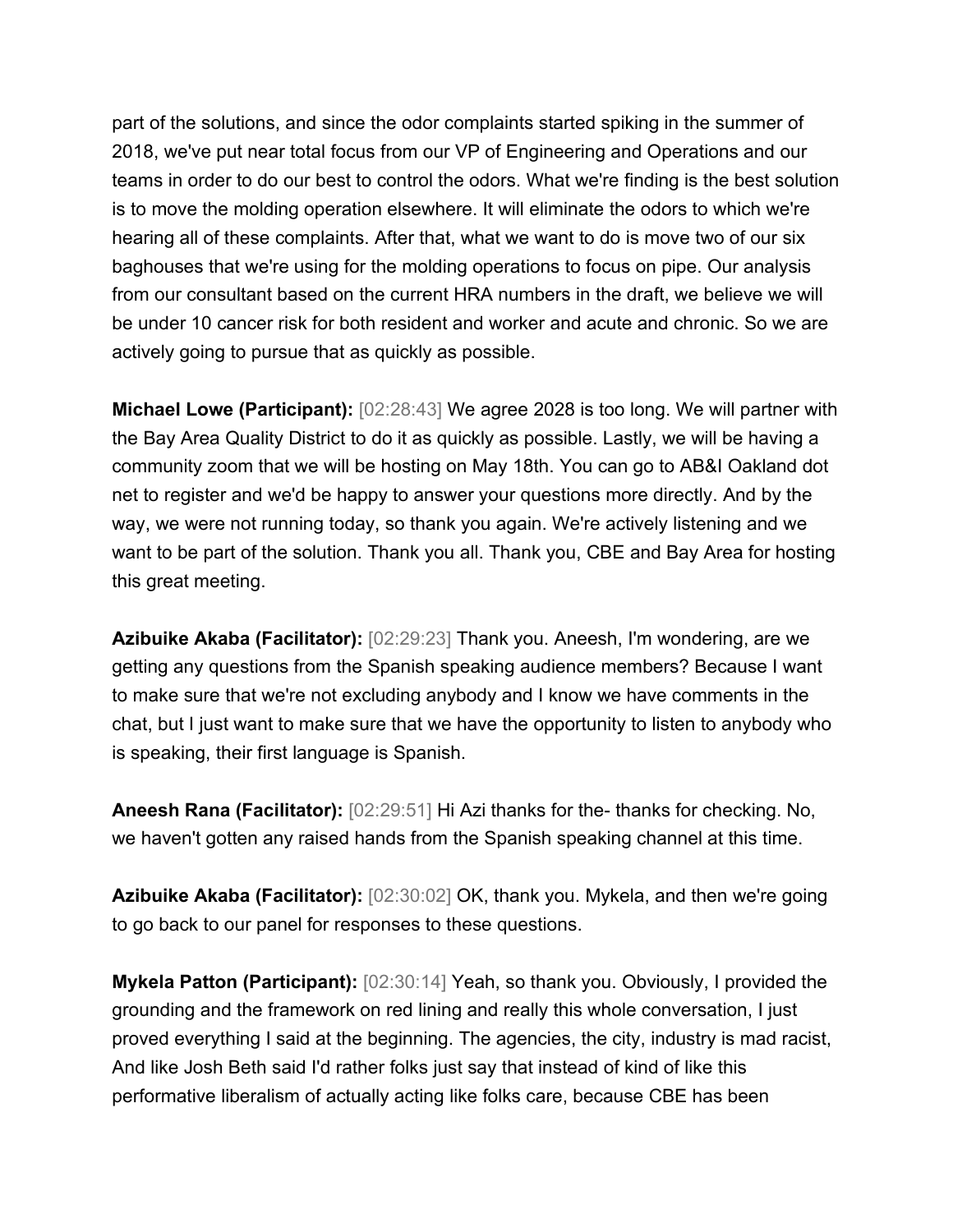engaging folks and engaging AB&I for a really, really, really long time. And specifically I know AB&I labeled CBE as a community threat in presentations that they do across the country. So our leadership and the community's efforts in really trying to partner with the city, with the agency up until now has really just gone completely unnoticed and ignored. The fact that people in the Air District made the comments and the fact that folks have to correct them in saying that eating healthy and sleeping is not enough, just shows that there is clearly not enough support or knowledge for the folks actually doing these studies and actually talking to community. It's not there. I don't know if folks live in East Oakland, which is a question I would love to know the answer to, but I know for sure that most of them don't. I know for sure that the folks at CARB who work on the AB-617 process that approve everything don't live in Oakland. And I know that when they went to West Oakland, they didn't even know what Bart was. So I don't understand how folks can just kind of come look at some pictures of East Oakland, look at an aerial map, count little shapes and say they know our community. That just doesn't make sense to me. Like I said in the chat, if folks are just going to be, you know, making maps and graphs, I can do that because I took the data analysis class and ah, I would love to get paid over 100k to do that and actually advocate for community. Thank you.

**Azibuike Akaba (Facilitator):** [02:32:21] Ok, so we have a few questions and I'd like to go to the panel. There is questions about the hexavalent chromium exposure, especially for pets and people and the food products. That was from Jennifer. And then Sunny had a question about eight years of delay in the process, especially since it was done five years ago. It was approved five years ago. So. That's the question and then. No questions from Mike Lowe, but I guess they'll be available and they're going to have their own workshop and then Mykela. So is anybody, Carol, Damian, anybody interested in starting off responding to the questions about the public health and the hexavalent chromium?

**Carol Allen (Participant):** [02:33:26] I'll take that Az.

**Damian Breen (Participant):** [02:33:27] Go ahead Carol, you start and then I can add some.

**Carol Allen (Participant):** [02:33:32] Ok, well, I just wanted to mention about hexavalent chromium in particular. So in, as I mentioned in the presentation, health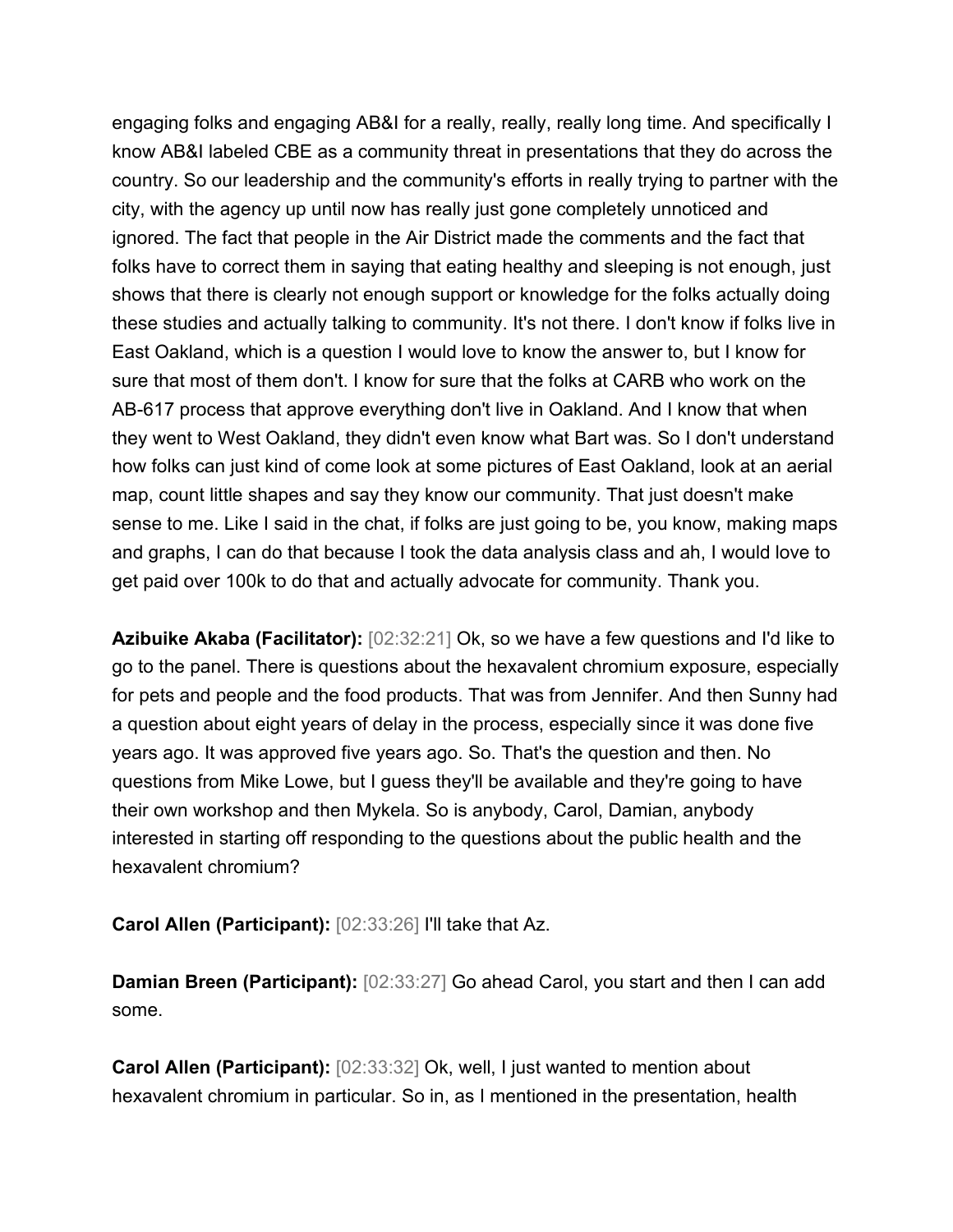effects, information about these different toxic metals is provided to us from a state agency called OEHA, and OEHA made a number of changes to their health effects information for different toxic compounds and in particular to hexavalent chromium. And that is new information about hexavalent chromium and the health effects of hexavalent chromium that have driven this to become a pollutant of, of note, the most the, most toxic pollutant that is coming from this facility. So while emissions of this compound may not have changed over time, what we know about the health effects of hexavalent chromium has changed. And what we've found out is that it is more toxic than we previously knew and or that we didn't envision before. And so we are finding now that this is something that we need to tackle. It's something the health risk assessment has identified. This is an area that we need to focus on. So that's where we're focusing our efforts, is getting this emissions of this highly toxic metal down as low as we possibly can. Damian?

**Damian Breen (Participant):**  $[02:35:14]$  Well one thing I wanted to say is that, you know, I don't want to leave folks with the impression tonight that we have done a study and that we are waiting for the time that we have in our regulation to- to do something about both the orders and the emissions here. We continue to work with the facility. We look at it through all of our enforcement tools. We will also be talking to our partners in city, county, state and federal government to see what additional actions we can take to ensure that we are trying to move as quickly as we can here. I know it is frustrating for people. It's frustrating for folks who live in these communities to see the long timelines in our regulation. So that's something, again, as I said, we'll be letting our board of directors know about. But I do want to let folks know that the Air District is committed to doing everything that we can to help, to try and get emissions reduced in the community quickly. And that includes going back to the facility and talking to them about the concerns that we've heard here tonight. I think one of the important parts of our process and something that is becoming more and more integral to the the Air District is having conversations like this where people open up and are honest to us about their concerns and let us know what they're experiencing, life on the ground.

**Damian Breen (Participant):** [02:36:45] That really does help us. And while we're not offering a lot of comfort or concrete answers here tonight, we're definitely hearing you, we'll definitely respond. We are going to try and put out a fact sheet to answer some of the questions and concerns that we've heard here tonight. And we'll post that on our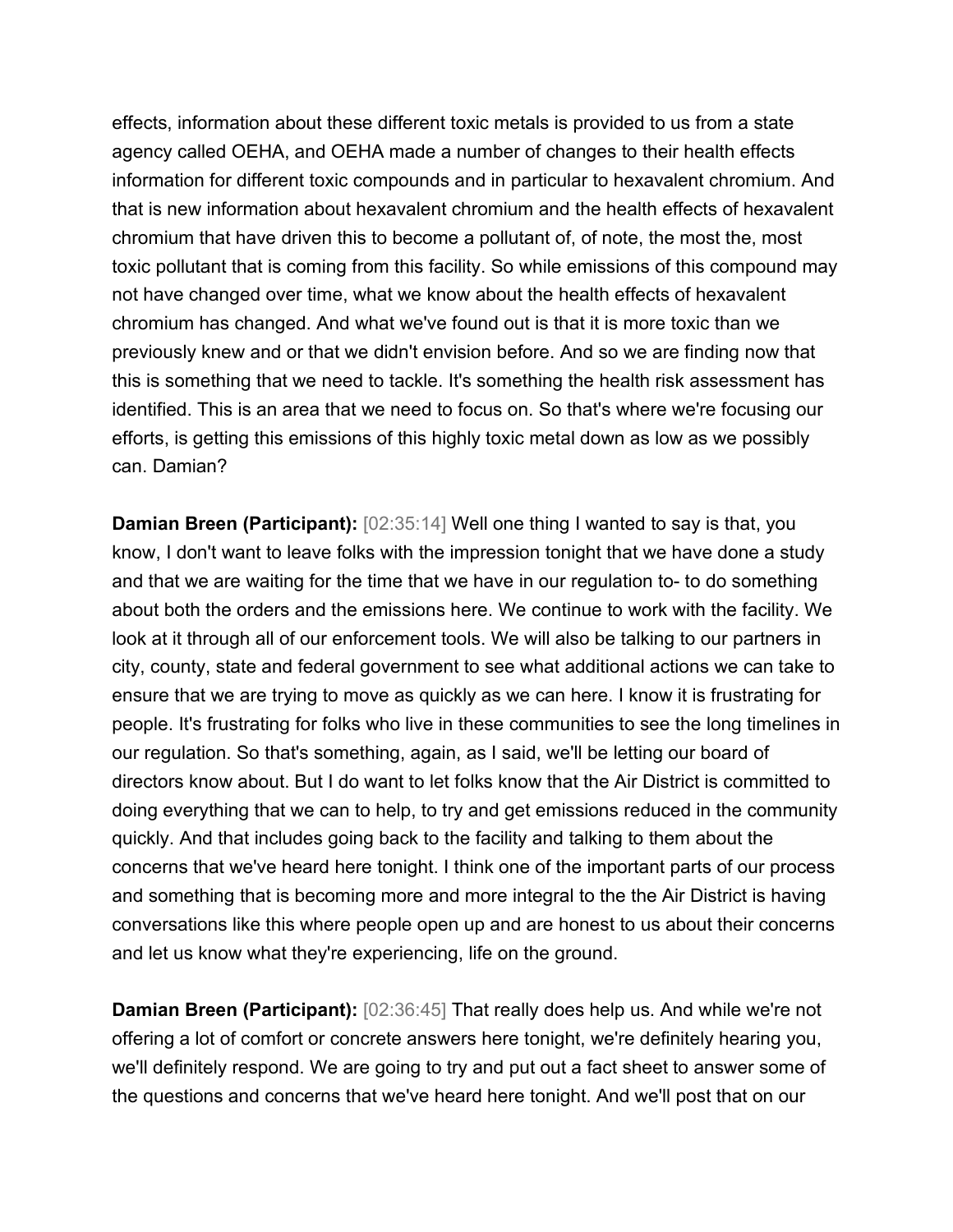website and we'll give it to CBE so that they can also help to distribute it to people so that you know that we're coming back to you on the questions that you've asked.

**Azibuike Akaba (Facilitator):** [02:37:20] OK, quickly, we're supposed to check with CBE to see if we're going to continue the public comment period or we're going to go to the small groups, which will allow people to talk in the small groups breakout sessions. So I'm not sure, we're waiting to hear from Ernesto about, continue the public comment period or do we go to the small groups?

**Anna Lee (Facilitator):** [02:37:58] Ernesto this is Anna, Ernesto says let's stay in the large room and take more comments and questions. I'm going to post the website. I saw a question about where the information will be posted. I'm going to post that in the chat. Sorry about forgetting that.

**Azibuike Akaba (Facilitator):** [02:38:17] And I'll go with Anthony.

**Anthony Bibiano (Participant):** [02:38:24] All right, good afternoon. So my question, ultimately, I'm a bit confused, BAAQMD's mission is ultimately to improve air quality and improve our health. I think you guys stated that at the beginning, but. So the HRA just confirmed two things, which is community is hurting, and the second, the AB&I has been screwing us over for the past 100 years. That's what has been confirmed right here from the HRA. So my question is ultimately, what do you need from community? Be transparent. What do you need? Do you need one hundred thousand people to show up? Do you need two hundred thousand people to show up here to fix these problems? Because I think it's very simple. What do you need from us to do your job? Does it mean cutting funding? Does it mean voting people out of power? What is the answers we need? And if you don't know those answers? By all means, let's figure it out, but it's easier, way easier to be transparent and say we don't know the answers because I mean, what else can we do, you know? So from our end as a community, what do you need at the end of the day? That's what it comes down to. What do you need from us? Do you need us to show up? Because we've been calling we've been doing the things that you guys say and that the end of the day there's still people dying. And I appreciate Michael coming in and talking about how they're doing, their efforts to change and all that. Ultimately, what does it come down to? What do you need from us? Do we need to vote people out of power? What, what do we need to do to make sure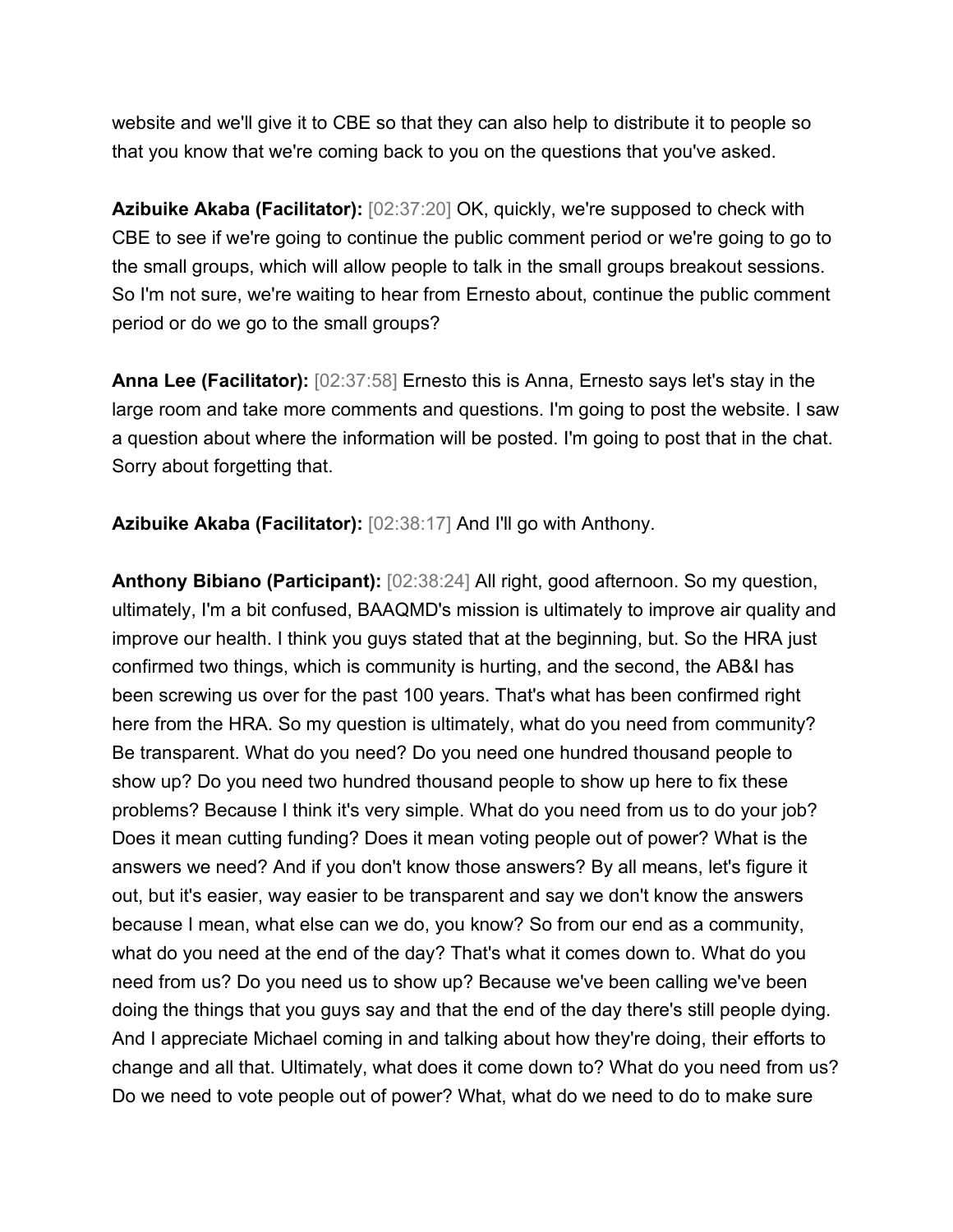our health is protected? I think it comes down to that. And that's simple because it doesn't make no sense to have community expressing their stories, expressing everything and nothing still being done. So what do you need from us to protect our health?

**Azibuike Akaba (Facilitator):** [02:40:20] Thanks, Anthony. That's right on point. Lets see, Merika, and then I'll take oh, no first I saw Jasmine, then Merika and then Angela. Jasmine, you're on mute.

**Jasmine Gonzalez (Participant):** [02:40:46] I don't think I raised my hand.

**Aneesh Rana (Facilitator):** [02:40:49] Ok, Merika, and then Angela.

**Merika Reagan (Participant):** [02:40:56] Hi, this is Marika Reagan. I am a San Francisco native that moved to Oakland dodging high rent. I've heard a couple of times and read in the comments, people are saying, like, what is the point of the workshops? And I just wanted to make a comment that I think the point of the workshops is to give the community a space blow off steam so AB&I can go back to business as usual. And, you know, one comment that stood out to me was, how are these workshops stopping us from dying? From what I can see, they are not. So until until the thing is shut down, having- having these conversations to blow off a little steam and shut people up seems to be the plan. That's my comment.

**Azibuike Akaba (Facilitator):** [02:41:53] Ok, thank you. Angela?

**Angela (Participant):** [02:41:57] Yeah, thank you. I just want to- this is not necessarily a comment for the panel, but for like all the- my East Oakland neighbors that are advocating for our clean air because BAAQMD and well, not just BAAQMD, but they will have you folks will have you think that East Oakland does not care about our community and that we don't speak up and speak out. So I'm so very glad that, that folks are here and the conversation does not stop here because CBE has a community meeting. You could reach out to me personally Angela at CBE cal dot org because yeah this, this conversation has happened because we have persisted as community members and spoke up and gotten notice, because unfortunately, what happens in the, the bureaucracy of things is that we have to as community members that are impacted, we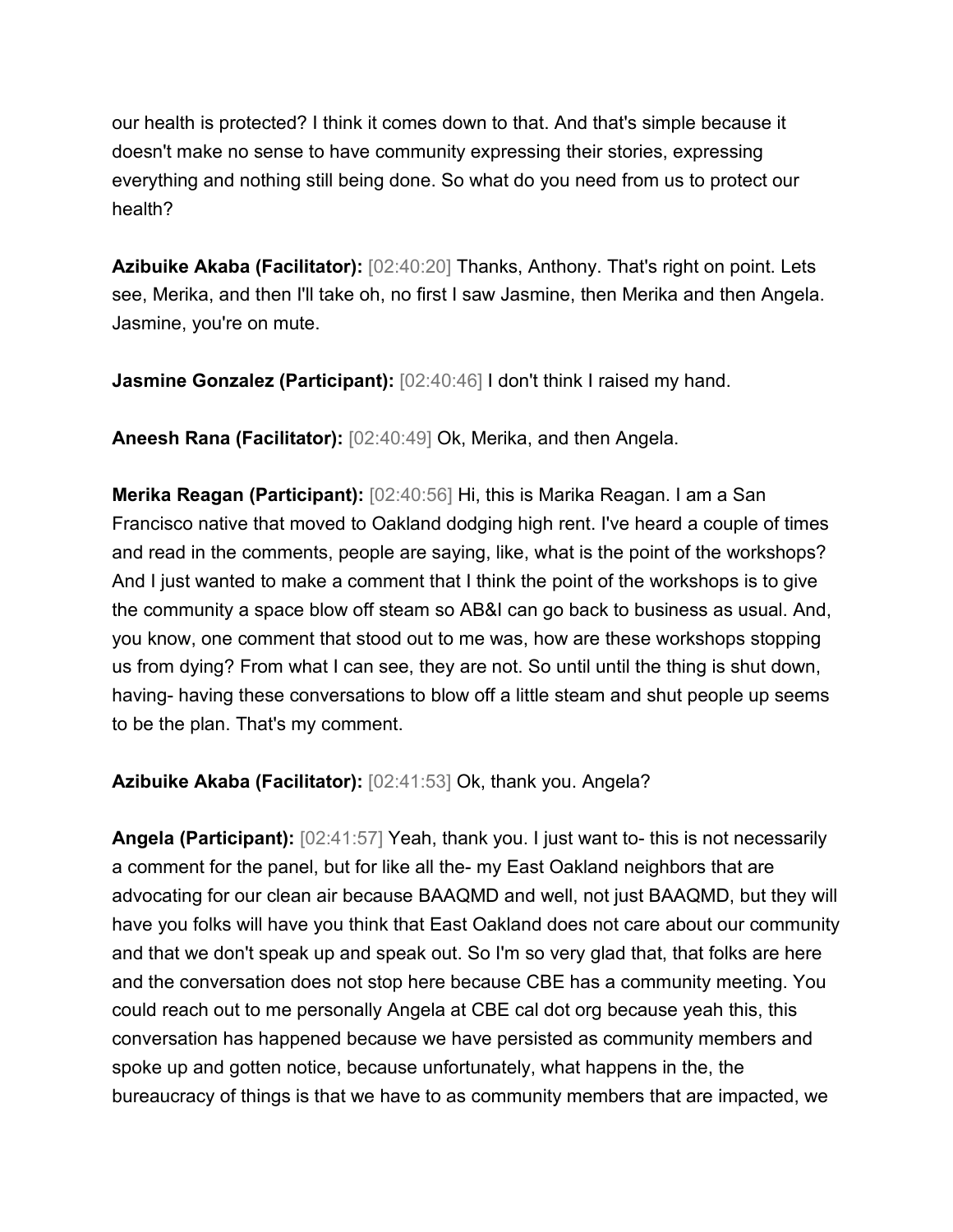have to keep speaking up and speaking up. And it's, it's a horrible, it's a horrible process, but unfortunately, that's- that's what we've done and so thank you for, this is not over, but thank you for, for speaking up on behalf of our air. I am so glad to be here among family. Even though AB&I is here.

**Azibuike Akaba (Facilitator):** [02:43:48] Thank you, Angela, and yeah, this is definitely important and your- CBE's persistence and participation and bringing all these people, the outreach, the successful outreach is important for us. It's not going to end today. We're not going to solve any problems here at the workshop. The main purpose is to disseminate information and gather questions and comments. I will refer to Mykela next and then Jennifer, or Maria and then Jennifer. Mykela?

**Mykela Patton (Participant):** [02:44:34] Hi again. Yeah, I just wanted to say that, you know, like over the last year, obviously, like nothing is what we thought it would ever be. You know with COVID, and then with the continued abuses of black Americans and African-Americans by the police and just continued structural racism. And all I want to say is that the only real way, you know in the environmental movement we talk a lot about, like a just transition or transition forward visioning futures. And that's all great. But in my experiences over the past year, it's still business as usual, just putting kind of like a fancy name on it or, you know, having more POC in your meetings. But the only way things are actually going to change is transitioning the money and the funds that it takes to really support East Oakland, because that that's the only way.

**Mykela Patton (Participant):** [02:45:32] For years, for decades, for centuries, as I presented, East Oakland was just forgotten. No city resources, no funding, no infrastructure, nothing. No hospitals and clinics, pharmacies, nothing. And the way is not just going to be closure windows by air purifier. We need money. We need support. There's no reason that the Air District should be looking in February for an environmental justice and community engagement officer paying one hundred K plus to two hundred K. That's ridiculous because I know for sure everything that they could have said, CBE and community has already told you a million times. So if that's how much they're getting paid every single year, why is that money not going into community or directly to residents to help build out that program, to give people air purifiers, or to put air filtration systems in schools or marginalized communities, or building resilience centers?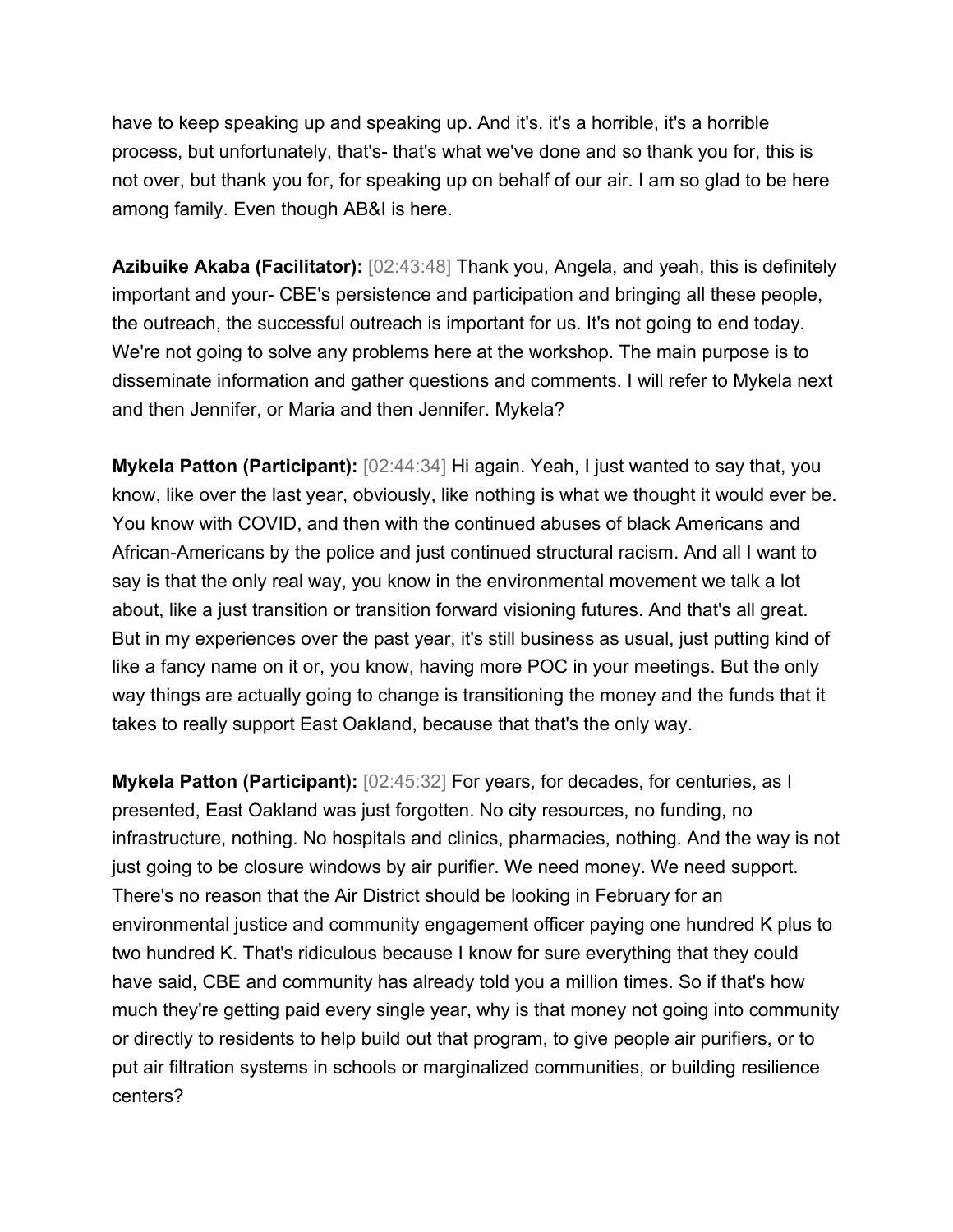**Azibuike Akaba (Facilitator):** [02:46:35] Those are great, those are great questions I'm going to defer to our executive branch. Veronica, would you like to answer that question?

**Veronica Eady (Participant):** [02:46:51] So sure, so Azibuike or Mykela, the question was, why is it that we are hiring an environmental justice officer rather than putting that money into the community?

**Azibuike Akaba (Facilitator):** [02:47:07] Yes, that's the question. And also, can we put money into the community? Essentially that's it.

**Veronica Eady (Participant):** [02:47:15] Ok. And thank you for that question, and I think it was Mykela who asked that question. Let me just say a couple of things. I mean, one is that we hiring a- an environmental justice officer because while we have a community engagement staff that's really skilled in a community engagement and you've met some of them here tonight, we'd like to intentionally provide the resources, provide the guidance to our community engagement staff and our other staff to pivot towards environmental justice, to ensure that our staff understands environmental justice, is furthering environmental justice, and we also want to look through our rules and our programs so that those programs that we have are again sort of pivoted towards environmental justice so that we're doing a better job. And, you know, I see these critical comments and these are some of the things that we need to focus on. So that's one thing in terms of having funding for indoor air filtration and programs that are really going to ease the impact on the community, we have a couple of programs that we are seeking to develop. And one is a community benefits fund that would take some of our penalties and revenues like that that we collect so that we're able to put them back into the community. So we're definitely going to talk about what we've heard today and talk about indoor air filtration and things like that.

**Veronica Eady (Participant):** [02:49:05] But it's important to note that Jack Broadbent, our executive officer, realizes that we need to do better in providing resources to the communities. So the Community Benefits Fund, which is under development now, is something that's going to be able to support the community. I would love to have another venue where we can take comments and take really advice from that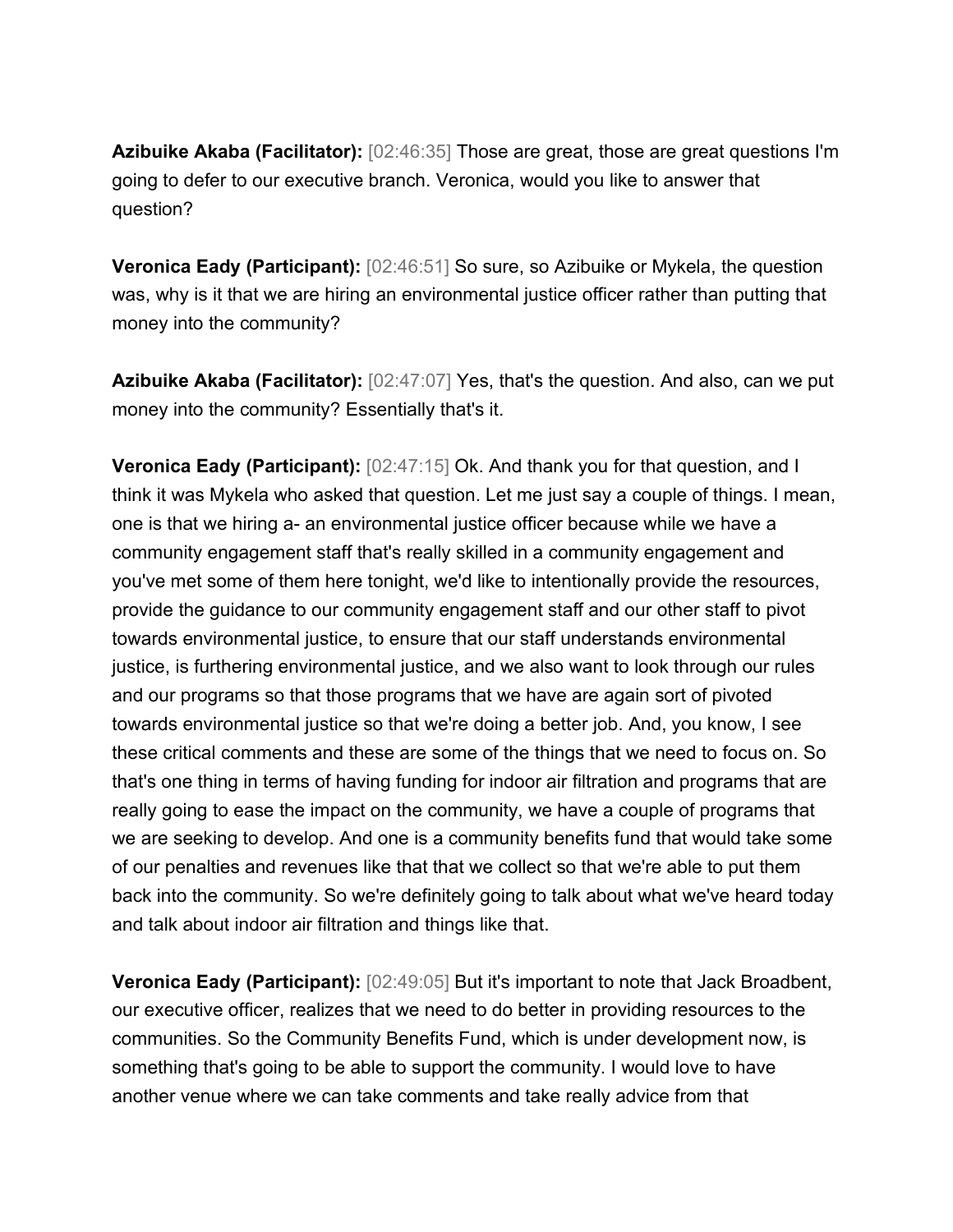community as we're developing that fund, as we're developing other ways that we're engaging the community on an ongoing basis. And a vehicle for that is community convenings that we're now having once a month that are chaired by our two co-chairs of the board's equity committee. So that's Davina Hurt from the Belmont City Council and Tyrone Chu, who's worked for the city of San Francisco in the Public Utilities Commission. So our next community convening is going to be on May 26th, and we're going to be sending out a notice for that and post it on our website. And so I would hope that some of the- Mykela and some of the other folks who have put out some comments will consider coming to that and speaking directly to our board members who chair our equity committee.

**Azibuike Akaba (Facilitator):** [02:50:38] Ok, thank you, Veronica and Maria? You're on mute, Maria.

**Maria Dominguez:** [02:50:48] Good evening, I'm Maria Dominguez from the Alameda County Public Health Department and the Health Equity Policy and Planning Unit. And well, I want to share that for Cal Fire statistics in 2020, we have close to 8000 wildfires and in 2021 we're already over 1500. Just this morning, the National Weather Service of the Bay Area issued red flag warnings from 11:00 p.m. to 6:00 a.m. Monday for the North and East Bay Hills. My question is, and this really is a question that came from since last year from Communities for a Better Environment, CBE, and they have approached our public health department and we are actively also exploring this, but my question this evening is what other mechanisms will BAAQMD explore to ensure that the most impacted residents, Alameda County, have immediate forms of relief, immediate forms of relief, as we anticipate even earlier fire seasons and dry seasons in California due to climate change? And I mean, it's a matter of, who knows right? But we can anticipate this. All the science tells us. And so what immediate forms of relief? That is what I'm taking away from this evening. Thank you.

**Azibuike Akaba (Facilitator):** [02:52:04] Thank you, Maria. So that's a pertinent question, and I would like to see if the executive people can take a stab at it?

**Damian Breen (Participant):** [02:52:15] Yeah, I can try that one Azibuike. So the Air District this year has begun a pilot program to distribute air filters, and what those air filters do is they can take a room or a couple of rooms in a home and clean them of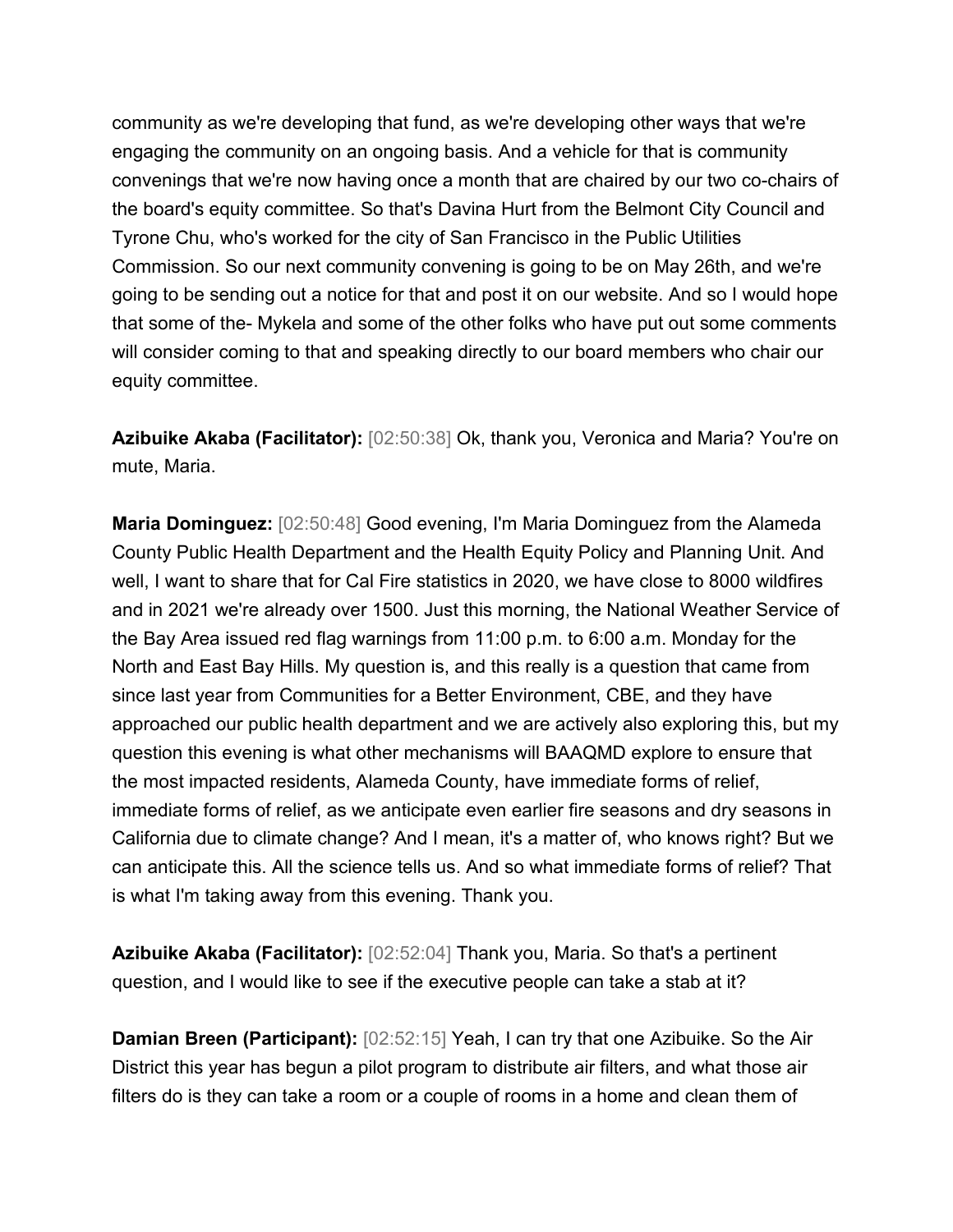things like particulate smoke. We're running a pilot program that seeks to provide these pieces of equipment to those who are most impacted by asthma and COPD. And we're doing that through a partnership with the ramp group that will distribute about 1500 of these devices to members and residents throughout the Bay Area. Now, it's a pilot program, and the reason it's a pilot program is we don't have the level of funding. We would love to expand that particular program. And we are working through our legislative branches to look for federal and state monies to expand that particular program. In addition to that, the Air District ran some legislation a couple of years ago to provide for air filtration and emergency air filtration in shelters where folks go when there is fire, fire damage. And we have been told by the California Air Resources Board that we're going to get an award of a couple of million dollars to start retrofitting buildings with better filtration so that folks can go to shelters and that there will be better places to breathe. And then we've got a partnership with the American Red Cross for emergency centers to distribute more of that equipment. So those are some of the steps that we're taking immediately.

**Damian Breen (Participant):** [02:54:07] Now, the unfortunate thing is because of the huge scope and scale of these wildfires, we don't have enough money in those programs. So that's one of the things that we are doing that we're trying to push through our legislative arms, through our members of our board, through the political elements that we have and the folks that we work with to get more money for those programs. But those are some of the things that we're doing. We're also trying to provide information to folks through our education and outreach campaigns so that they know the steps that they can take themselves, like during these events. Unfortunately, many times the best thing that you can do is to stay in your home and close your windows. You know, those are some of the things that you can do to protect yourself. We wish we had better answers and we wish we had more of this technology that we could provide to everybody to help them. But that's- those are some of- some of a long list of things that we're trying to do to help immediately.

**Azibuike Akaba (Facilitator):** [02:55:13] Oh, yeah, just checking in with CBE because we're almost at the time mark to end this workshop, but there's a lot of interests involved. There's a lot of comments and things like that. So what would you guys like to do? Would you like us to take more questions, let the audience know we're extending this, or would you like to close it up and then we can respond in writing to all the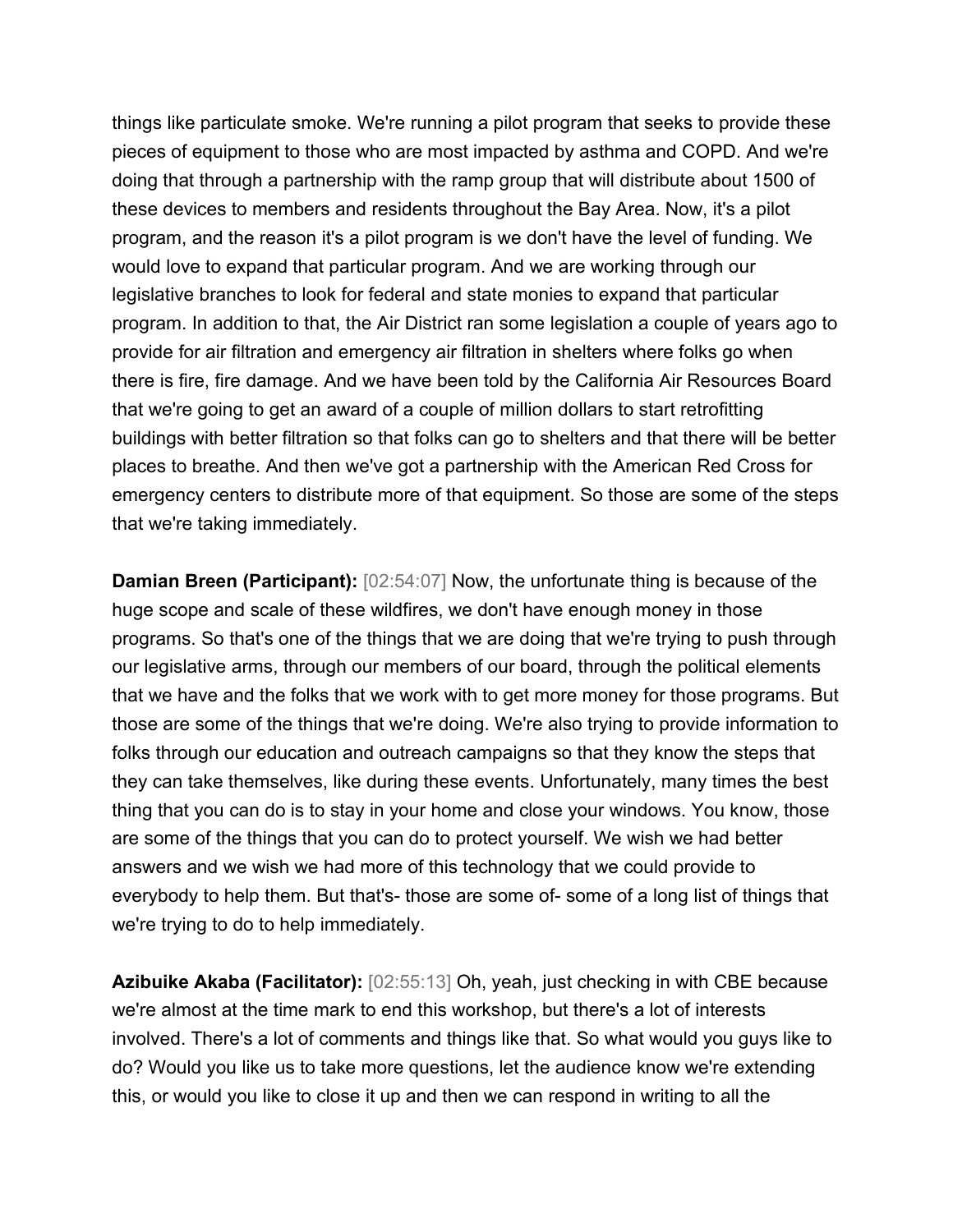questions and maybe we need another workshop so that people can, you know, express their issues.

**Anna Lee (Facilitator):** [02:55:56] Yeah and Az I'll just mention that I think we have someone who has a hand raised that we haven't had before, a phone number, so I would, I would recommend we take that person's comment if we do- if we do close out.

**Azibuike Akaba (Facilitator):** [02:56:16] But can you check with Ernesto to make sure if they want to extend it or not?

**Anna Lee (Facilitator):** [02:56:22] Yeah, I just got a-

**Ernesto Arevalo (Facilitator):** [02:56:26] 15 more minutes.

**Anna Lee (Facilitator):** [02:56:28] OK.

**Azibuike Akaba (Facilitator):** [02:56:29] OK. The audience is informed we're going to extend this public comment period for 15 more minutes based on the guidance from CBE and we'll take the questions that people who haven't asked questions. So I'll start off with the person, Margie Lewis, number twenty two, and then we'll go to the phone number. And I don't want to repeat the number, but we'll go next. So, Margie?

**Margie Lewis (Participant):** [02:56:58] Yes. Thank you for taking this. This is a major health emergency. So to me, a major health emergency, your own study is proving it, you've, Carol, has already said that they understand now the super dangers of hexavalent chromium. So it's a major health emergency. Therefore, that should supersede any time and rules and regulations, and AB&I must be shut down. That's the first thing, for fire damage, for everything, that source in our air must be shut down. And yes, I agree. We need money. The community needs money. They need air filters. They need places to go for when the wildfires start raging. Yes, all of that needs to happen. And it doesn't mean that it won't happen. But the first thing that needs to happen and that can happen is AB&I must be shut down and then they can be looking at all the solutions that they want. But we cannot allow in this major health emergency and, factor COVID in there, and factor the upcoming fire damage. We can not allow our air to be polluted anymore. And this is a way to stop it. It's not a mystery. It's obvious. And so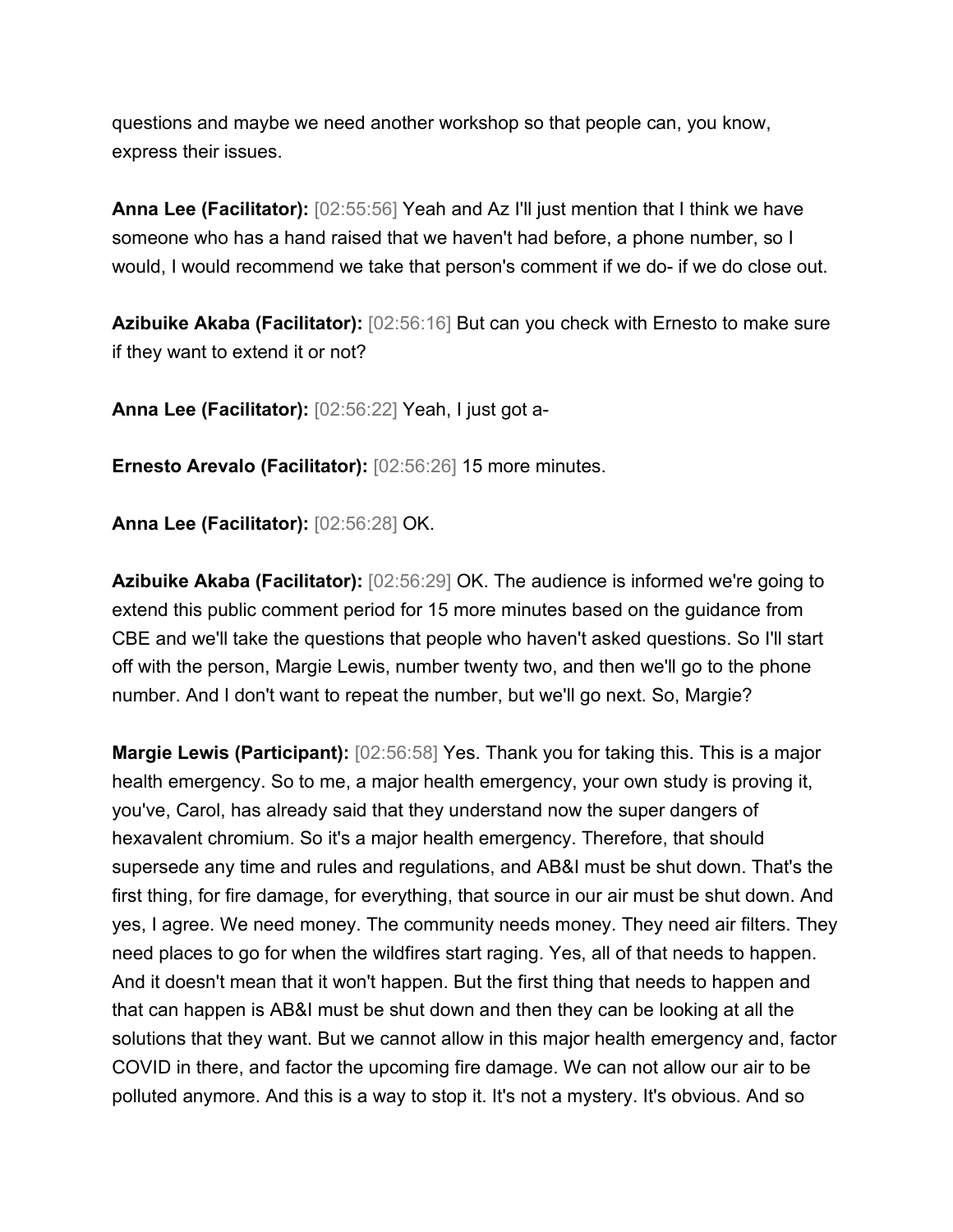that must supersede all the rules, all the regulations, the major health emergency, shut them down and work on everything else and community will work with you.

**Azibuike Akaba (Facilitator):** [02:58:42] Thank you very much. The phone number? You're on mute.

**Cecelia Cunningham (Participant):** [02:58:59] Ok. Good afternoon, everyone. My name is Cecelia Cunningham, and I would like to know this. If ABI would move, walk away from East Oakland, I feel this way, if they leave, ABI should be accountable. But what's happening here in East Oakland, because we have too many health risk assessments going on right now and I feel that they should put money within our community. To help our people, because we have a lot of people out here that need a lot of help. And only way to get this done, the funds, whatever funds we can get, we need to put it within our community. It needs to go to the community to help those people that's in need. They are in dire need because they health is impaired. Without help, you can't do nothing. So something will have to be done now as soon as possible. Thank you.

**Anna Lee (Facilitator):** [03:00:20] Thank you for your comments. So now we'll go to Lisa Danz.

**Lisa Danz (Participant):** [03:00:31] Hi, I would actually like to pass my time to Esther Goolsby, who was trying to raise their hand and wasn't able to make the raise hand button work.

**Anna Lee (Facilitator):** [03:00:40] Oh, OK. I appreciate that. Thank you, Lisa, for making space. Esther?

**Esther Goolsby (Participant):** [03:00:47] Thank you, Lisa. So one of the things I wanted to say and just to add to the conversation around the health of the community and what we should get compensation for. So because I have COPD and asthma, my medicine is over three hundred dollars a month. I know we're talking about the government providing air filters, and I know we're doing the work with the community for the last 10 years, we also made what is called a healthy development guideline that helps with development in the areas where community made these guidelines of what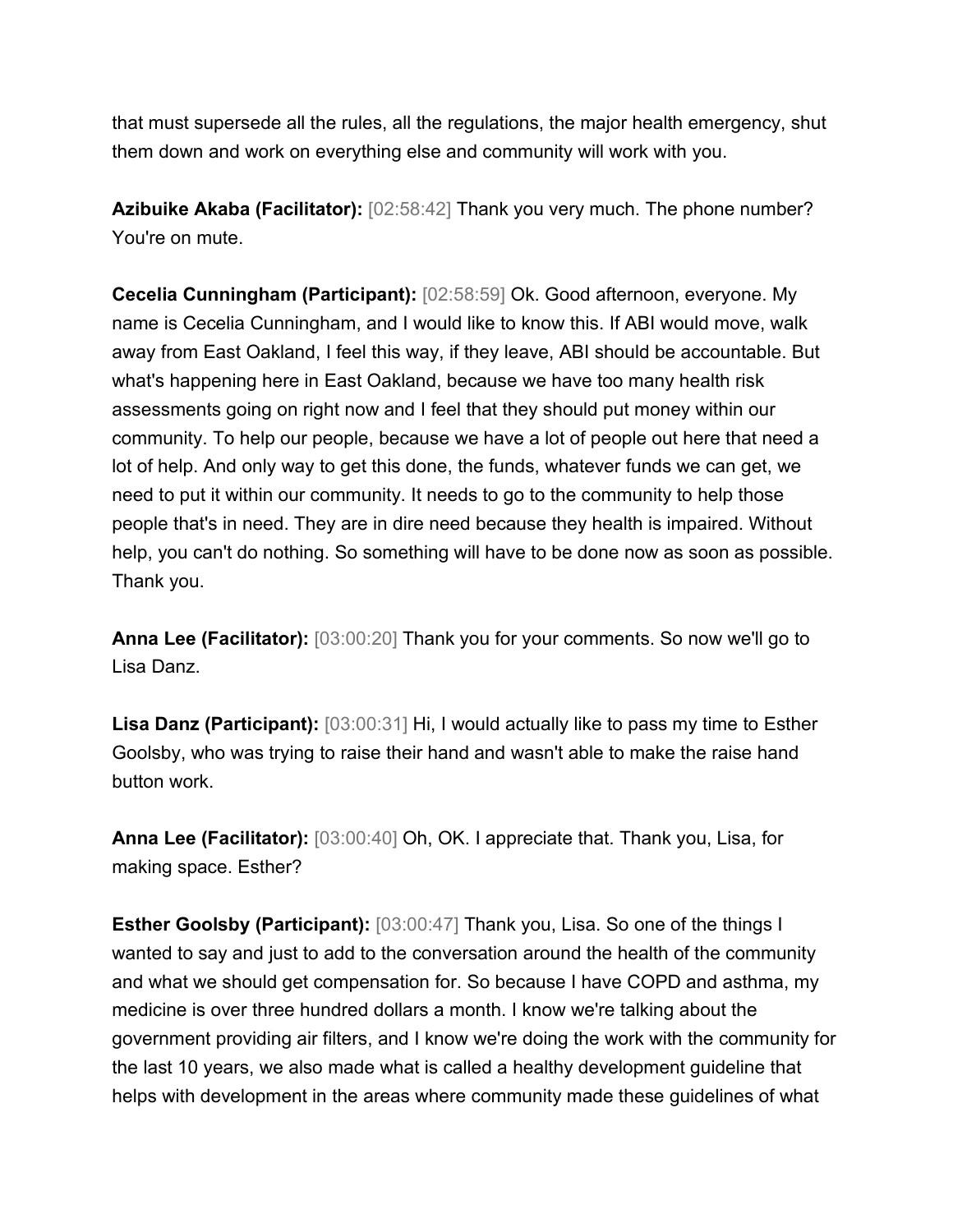we wanted to happen in the neighborhoods that we live in. Because, again, we talk about environmental injustices, environmental racism in the planning processes, nobody is thinking about the communities that's there. The other thing that I wanted to talk about. Again, and I know I heard it. [unintelligible 03:02:02-03:02:04] that is a full unjustice because we're talking about a corporation [unintelligible 03:02:15-03:02:18].

**Esther Goolsby (Participant):** [03:02:20] And I think next time we have a workshop, we should actually have some accurate maps. [unintelligible 03:02:27-03:02:32]. I have been told so many different things from the Air District [unintelligible 03:02:37], which is a lie. When the wildfires happen, [unintelligible 03:02:44] came all the way here. And I know a lot of people is on this call because they care about what they can't see that's in the air because you smell it. And we have to continue to advocate, we have to continue to advocate. for everyone to understand what they're breathing. And I don't know how much you heard of that. I see that I was breaking up.

**Anna Lee (Facilitator):** [03:03:09] I thought it was me, sorry. Esther I did-

**Damian Breen (Participant):** [03:03:15] I was gonna say-

**Anna Lee (Facilitator):** [03:03:16] -did you have more to say?

**Damian Breen (Participant):** [03:03:18] Well, I was going to just say, Esther, if you want to put your comments in the chat or if you want to submit them in writing, we'll also make sure that we answer back to you.

**Anna Lee (Facilitator):** [03:03:30] If we still have time to, because we're going to eight forty five Esther, We can take you again a little bit later. If your internet gets better. Thank you, Esther. So I did hear in Esther's comment something about wildfires and there was a question in the chat about air monitoring, I don't know if there's someone from our Meteorology and Measurements group and just also Maria Domínguez, who brought up the questions about wildfires. So I wondered if if someone wanted to talk about air monitoring and the actual pollution versus what's been modeled.

**Jerry Bovee (Participant):** [03:04:23] I can go ahead and take that Anna. With the Air District, and I know this is not the answer you'll probably want to hear, but the Air District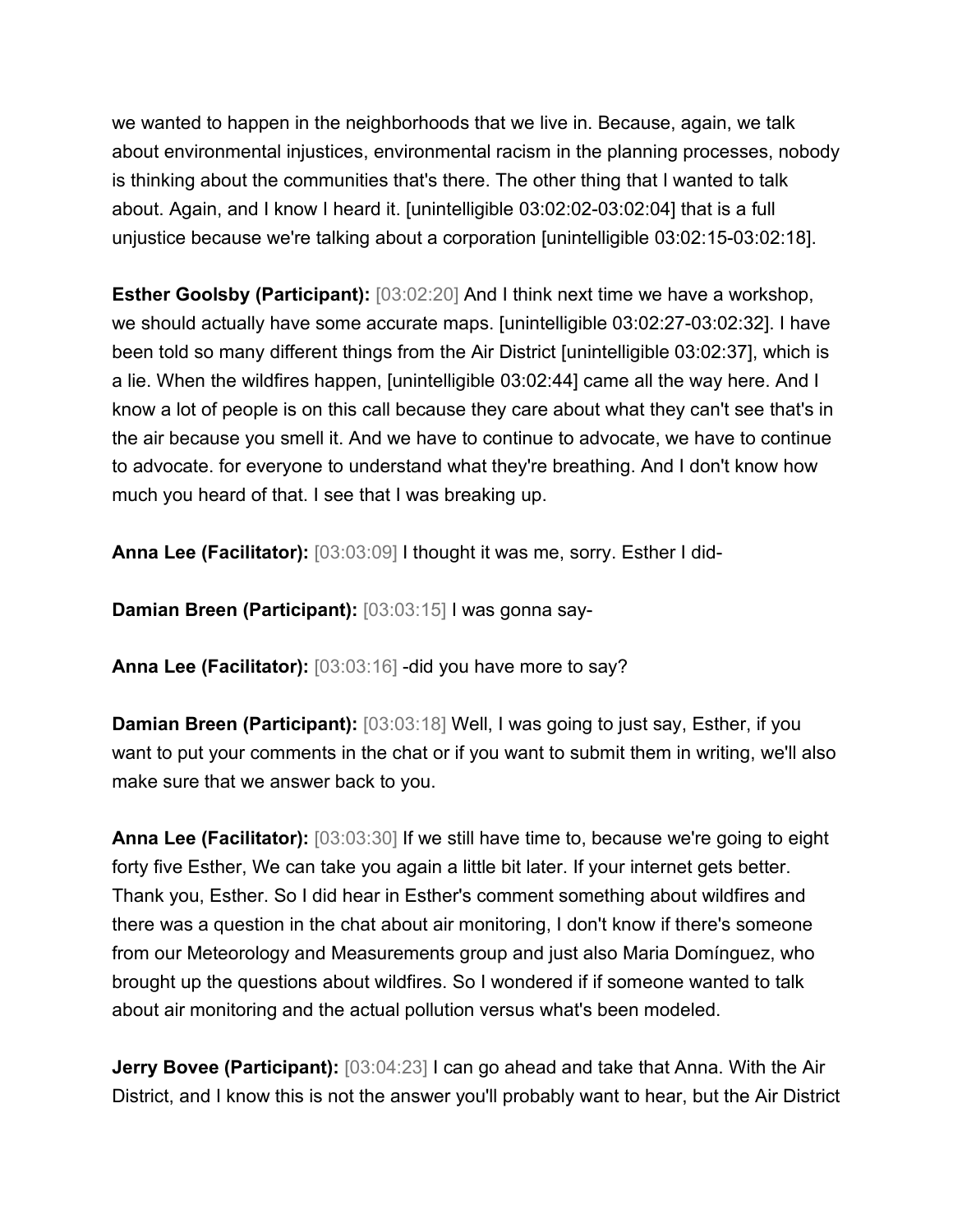operates an extensive air monitoring network throughout the Bay Area where we try to measure the PM two point five, measure the PM and other criteria and toxic air pollutants that make it within that are here in the Bay Area. It's primarily used for us to, to set policy and determine where we are at trying to comply with the National Energy and Air Quality Standards. We do pick up the pollution that's contributed from the wildfires and so you will see the spikes. Also, the EPA now has on their air now network now incorporates Purple Air monitors into that system, which is a very, very useful tool. And I think we could probably put the link to that in the chat. When there is wildfire smoke incidents, you can look at, look at that mapping that they have on their website. And you can actually it really provides a better, more extensive layer of of of indicators of what the air quality is in the individual areas. And those Purple Air monitors are used extensively throughout the Bay Area and they're owned by private citizens and and organizations. So it actually provides really, really good context as to how good the air is at a particular time during these wildfire events.

**Anna Lee (Facilitator):** [03:06:16] Ok, thanks, Jerry. So we'll go to Cesar Dash-he's still [unintelligible 03:06:23-03:06:24]. Please feel free to unmute yourself. Cesar, are you still there? OK. Well, how about Josh Beth? Feel free to unmute yourself.

**Josh Beth (Participant):** [03:06:50] Hello again, I just wanted to say, you know, I just did a really quick search, I plugged in Clean Air Act funding for cleanup and I'm getting tons of links, technology, advancement, funding, opportunity, and I haven't dug in. But I would think that with a little creativity, the money could be found. And I think two things. One is that if ABI wants to be the responsible, step up and be the responsible good community member that it purports to be, find the money. You know, whether it's your existing funds or you make connections with government officials, we all pay our taxes. And this government has money to bomb people all over the world. We have money to clean up our air, find the money. Don't keep hiding behind it's too expensive, it's going to cut too much into our profit margin. You've been here one hundred years making money. You know, you have to leave. You just need to clean it up, own up, take responsibility, find the money. The money's there. Thank you.

**Anna Lee (Facilitator):** [03:07:58] Thank you, Josh Beth, actually, that question came up a bit about funding for East Oakland community, but- and funding for technology. I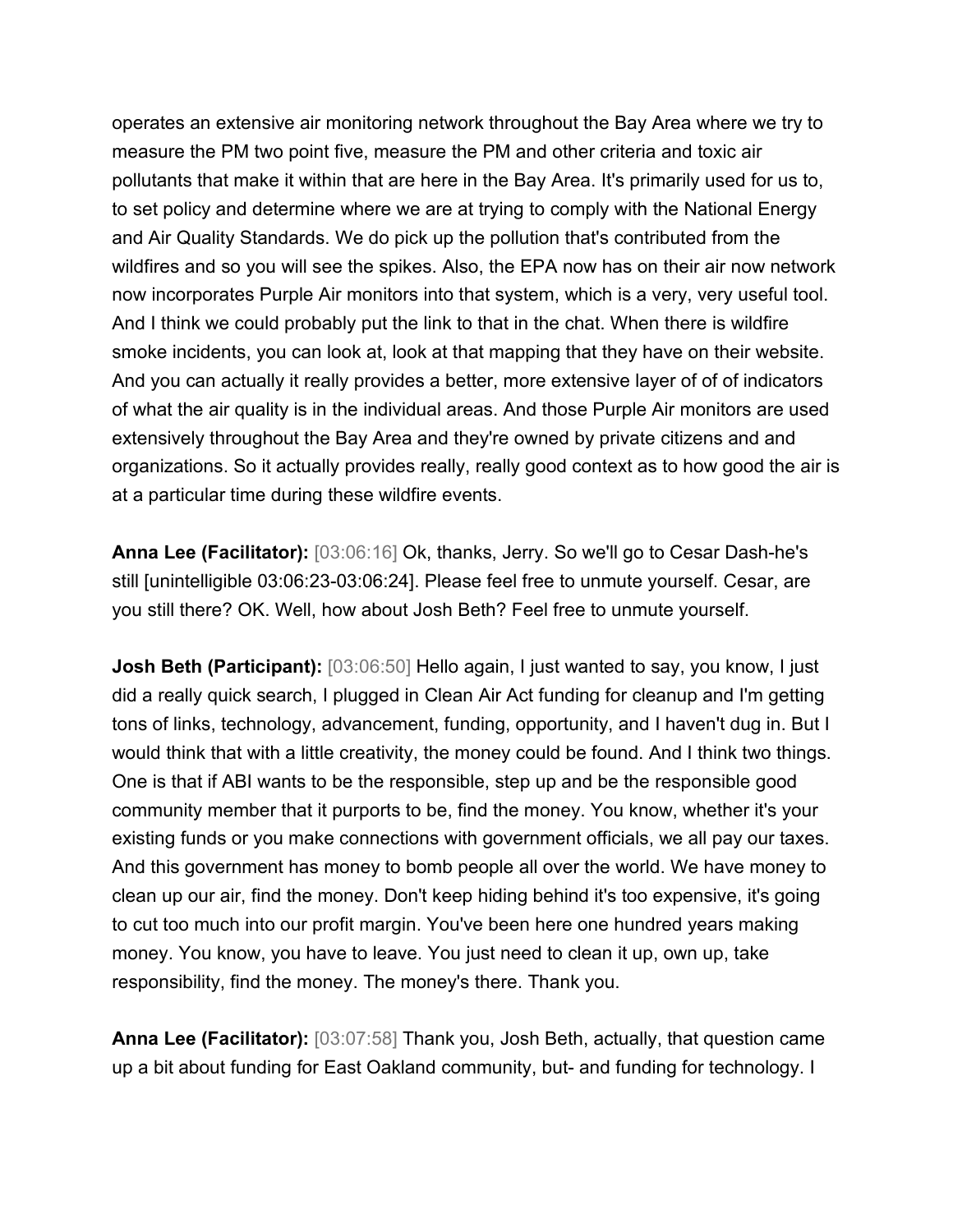also saw a question about rebates and other kind of incentives that the Air District has. So I'm going to punt that. I see Damian?

**Damian Breen (Participant):** [03:08:24] Yeah. So what Veronica answered kind of I think about some of the work that we have going on in the community. One thing I wanted folks to also know is that we do have funding and we do have technology programs, but they are not- And some of them are concentrated on industries, but it's generally to look at technologies to reduce greenhouse gases. One of the things about East Oakland and West Oakland is a lot of the air pollution that is additive to the health impacts there comes from mobile sources. So on average, the Air District each year has about one hundred and forty million dollars now over the last couple of years, actually. And what we do is we take that funding and we try and reduce the emissions from things like trucks and construction equipment that adds toxic diesel particulate matter in communities. So we have been investing that funding. We continue to do it and we do it across the Bay Area and we do it based on maps that are made up by the state of California, CalEnviroScreen maps that show the zip codes that are most impacted in terms of a number of factors, including air pollution. So we are investing in emissions reductions, but they tend to be, the funds tend to come from taxes and fees that are put on vehicles. And where we're limited in terms of the funding that we have is monies that we can put into stationary sources of air pollution and the things that we can do to help clean them up. And as I talked about earlier, we are trying to lobby aggressively to change that. But where we're concentrated on now is on some of the other things that are impacting East Oakland.

**Anna Lee (Facilitator):** [03:10:24] So Marina Munoz is the last hand I have and we probably have time for one more after Marina so we can do some closing slides. So, Marina, please and Mona, could we do four minutes?

**Marina Munoz (Participant):** [03:10:43] [Comments interpreted] Hello, my name is Marina Munoz, I spoke earlier. We have been talking a lot about the subject matter, but we really need to concentrate on this factory that is bringing contaminants to our community, our children because in our schools that are nearby and we have to think about them, we have to think of them, our children. Also many people that are seniors are getting hurt with all this asthma. I would like to ask you if any of you has a child with asthma because they get really affected. I have two daughters who have asthma. And I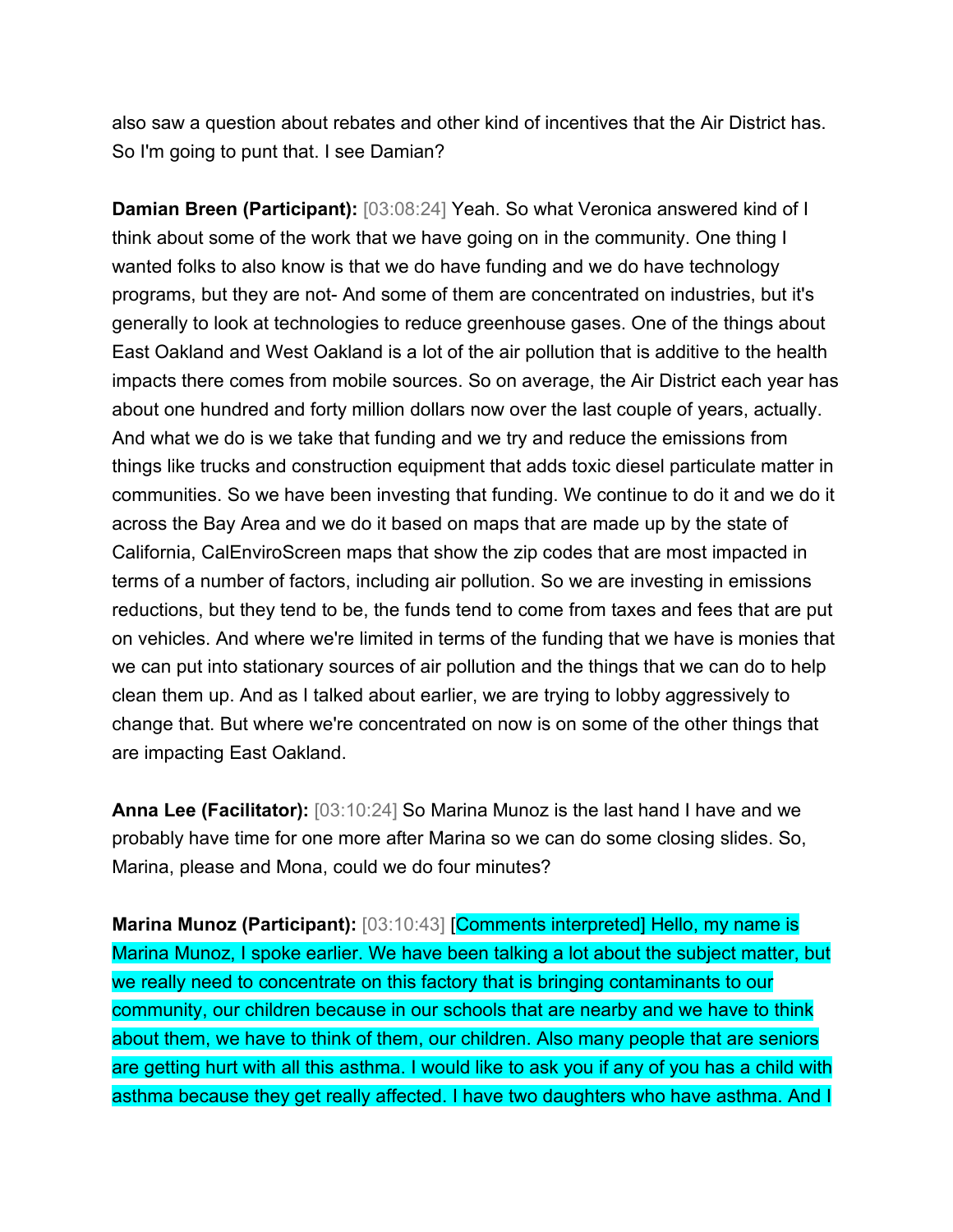want to ask you if you have any relative, any child that has asthma to see how they really suffer. It's been many years that I've been working with CBE, with Ernesto, with [unintelligible 03:12:39] and I don't see anything, the clarity in what's going on. We need more courses with more workshops, more devices and things to measure what's going on in the environment. In fact there is an area where there is a crematorium and even if we try to plant organic, we do organic farming, we are- our plants, our vegetables are getting contaminated by the situation. So you should be doing more workshops and meetings like this. I don't know why you didn't do it. It's been years that we've been trying to have this conversation. I invite you to leave your office and come over when there's a smoke and come here and smell yourselves so you can see what really happens. I invite you to come over and really go through what we are going through. In my experience, one time I tried to do a study of that and my son had to pick me up and I was, because I was choking. I could not- imagine if I didn't get in the car, that moment I would have fainted at the moment right there and then. Do something for our community to spend our money in our community and just don't use it in the in wars and that kind of things. Our community is what's important. Thank you very much. Thank you.

**Anna Lee (Facilitator):** [03:15:20] Thank you very much, Marina. So I think I saw David Belle and Chewy, you lowered your hand, but I think if you still want to speak, we could take those you two as our final commenters. So, David, feel free to unmute yourself.

**David Belle (Participant):** [03:15:42] Hi, yeah, so I just wanted to say, this isn't like I just want to say really quick about basing, like your information that you have off of CalEnviroScreen that if that were to be true, then East Oakland and Oakland as a whole, any part of Oakland would be an extremely top priority, extremely, extremely, and immediately be a top priority because of how bad the air quality is here and how extensive it is. Because I, I do like I work in this line of work like everyone else here. I, I've seen the data, I've looked at it myself. I've taught I've taught people about this. I've talked to people about this. I've looked at this myself. I've gone over this myself, like I like it is concerning to have to see that every single time I go on there and sometimes it's like even worse than I would expect it for certain areas. Like sometimes it's just completely red for miles and miles. And if that were to be true that you guys are basing your information off of CalEnviroScreen, that I would think that we- that East Oakland would be a top priority for you to try to fix it as soon as possible. And it just seems as if it's just being neglected and it's just being kind of pushed to the side for years and years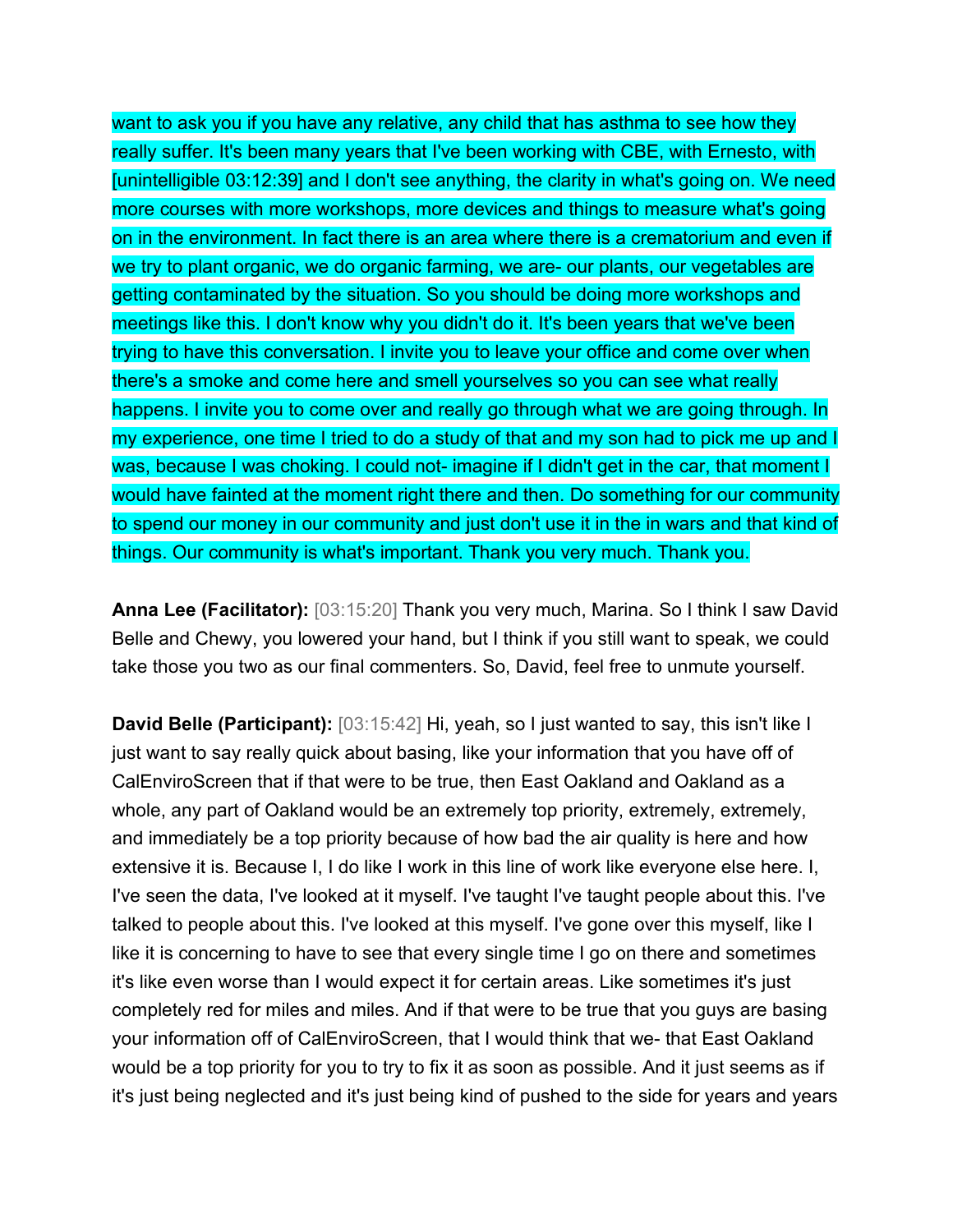and years. Even though there's all of this evidence, it's all of this data piling up, but nothing is being done about it. Thank you.

**Anna Lee (Facilitator):** [03:17:07] Thank you, David. So is there- Chewy, you put your hand down, so I'll pause here to have staff respond. I think there's there's someone who can speak about CalEnviroScreen and speak to what Marina was talking about.

**Damian Breen (Participant):** [03:17:31] Well, I can start on CalEnviroScreen, so as David said, we do recognize that there are significant issues in both East and West Oakland. What CalEnviroScreen does for us, and what the state uses it for, is it directs a lot of our incentive funding. And as I've explained earlier, we have invested quite a lot of that into cleaning up mobile sources of air pollution. What that means is over 50 million dollars of investment in to cleaning up equipment and in West Oakland and then about 50 plus million dollars in cleaning up the trucks that travel along the i-80 corridor. And what we've seen and through our efforts there is that we are slowly and steadily bringing down the pollution. And not only does it help with the incentives, but it also helps direct some of our enforcement resources into those areas. Now, the thing is, it's not coming down as quickly as we would like it to see, as we would like to see it. We are looking at East Oakland and maybe Veronica can talk a little bit more about this. We've got some new tools in our regulatory arsenal over over the last couple of years from the California legislature that allows us to focus on communities to get more granularity on what's happening in those communities, and then to look at different sources of air pollution and see what we can do within our authorities to reduce that air pollution. This, what we're doing tonight is just one slice of of larger kind of portfolio of regulatory actions that we're taking. So relative to CalEnviroScreen, we definitely understand that it is pointing at certain communities. We are looking at them and we are trying to bring our resources to bear, including the regulation and the work that we're talking about tonight. So it's something that we're building on. If that makes sense and as I said, we are looking at East Oakland going forward as a community of concern to see how we can better use the resources that we have to address air pollution in that community.

**Anna Lee (Facilitator):** [03:20:07] Thank you. Veronica, did you want to add any comments to that as well?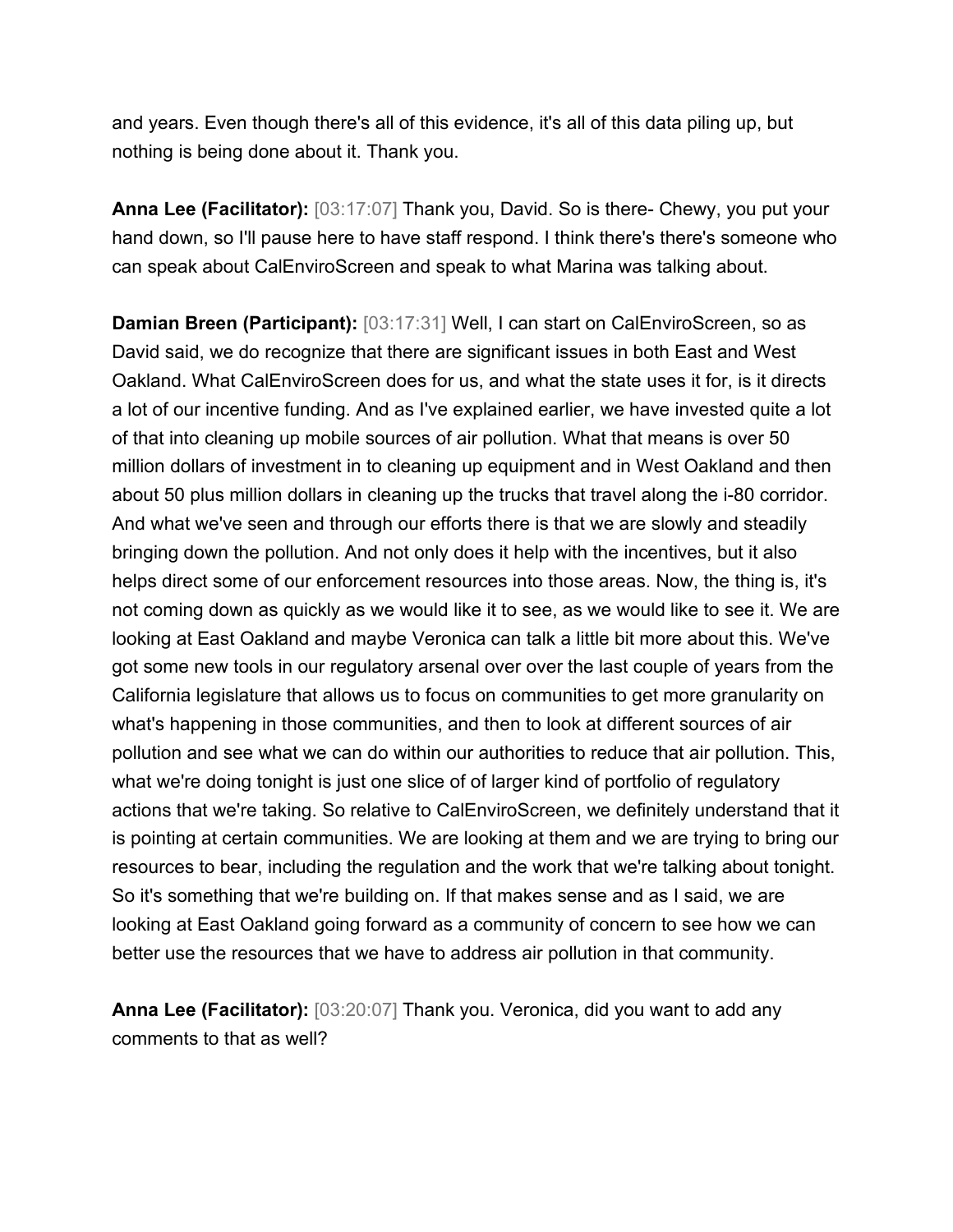**Veronica Eady (Participant):** [03:20:12] Sure. So I think what Damian is referring to is AB 617, and I mentioned that earlier, as Damien said, it is a law that requires us to look at local local sources of air pollution and working in partnership with the California Air Resources Board. That sort of set the mark for how that looks, how we do it, but also requires deep partnerships with the community. And so one of the reasons why we were so excited to be able to partner with CBE tonight is that East Oakland is one of our priority communities. And so in developing that partnership and really strengthening the partnership with CBE, that's one step that we would want to take in moving forward with East Oakland in designating that as one of the communities that we want to actively work in under AB 617. We will be having a public process later in the summer or later in the year so that we can again bring people together to be able to advise us on if and how we should move forward with designating East Oakland as an AB 617 community. There are some other communities that are also on the list of priority communities, but I hope you all will stay tuned and help us in developing our next designation. The other thing that I'll say is that with respect to AB 617, the Air District makes recommendations to CARB and CARB's board. The California Air Resources Board ultimately does that designation. But the way that the program is designed is that anybody can nominate a community. So if people living in East Oakland are interested in East Oakland being on that list, please talk to us. But you also have the opportunity for your voice to be heard with CARB. And the more voices that are heard, the stronger the proposal is and the better the chance of the community being designated.

**Nate Miley (Participant):** [03:22:40] And this is Nate Miley, I just want to say I've been supportive of East Oakland becoming one of those designated communities to. I support that real fundamentally.

**Anna Lee (Facilitator):** [03:22:53] So I see one more hand up, if you- I'd be happy to take it and this will be the final final speaker and then we'll go on to- we have a survey we'd like folks to fill out and then we'll have some closing from us as well as CBE. So the phone number, I think this might be Miss Cecilia, is that you?

**Cecelia Cunningham (Participant):** [03:23:25] Yes, I wanted to ask the person that's advocating for AB 617, is it have anything to do with any funds for East Oakland or what? Just how does that really work that this bill, Assembly Bill six one seven.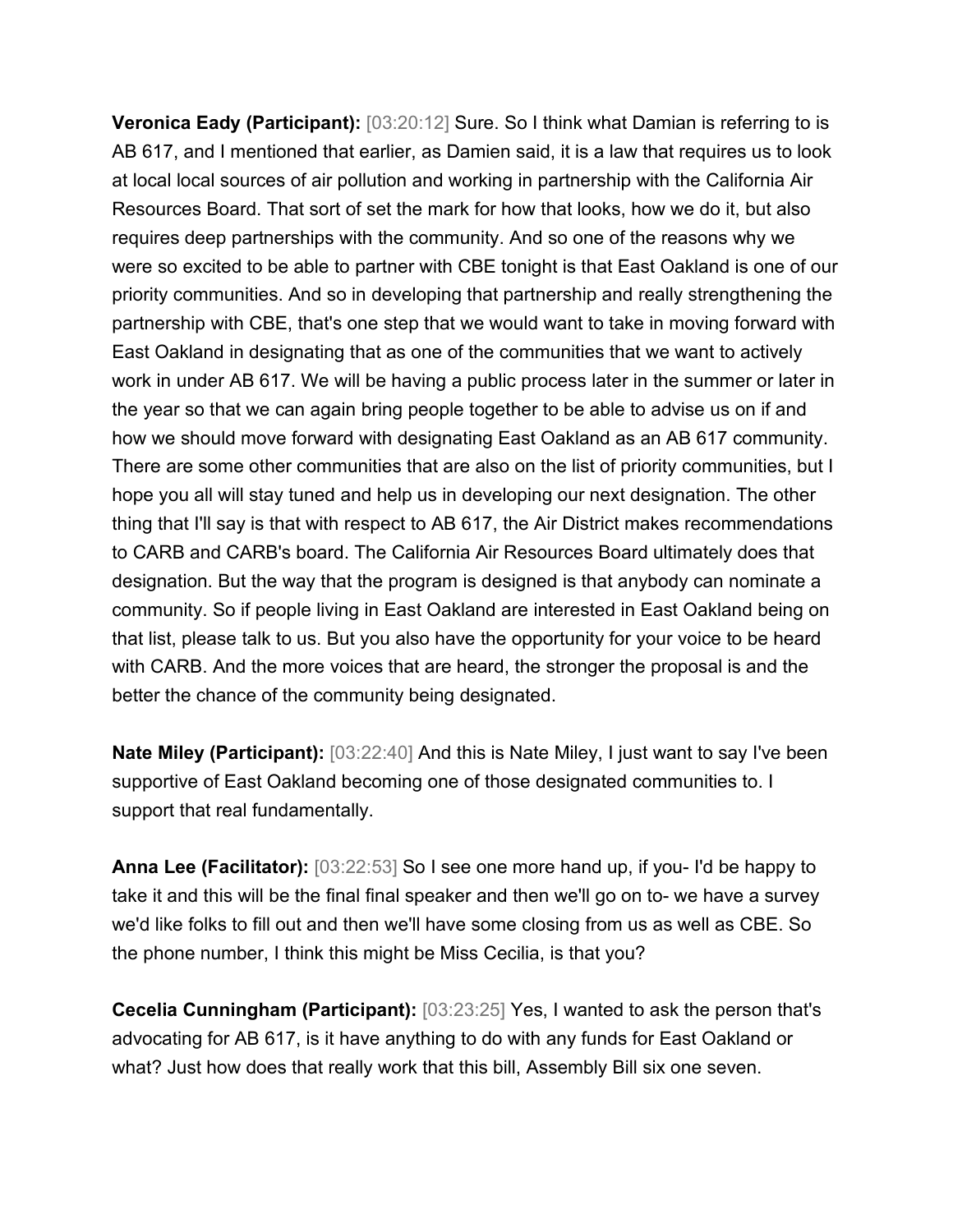**Anna Lee (Facilitator):** [03:23:44] Great question.

**Veronica Eady (Participant):** [03:23:46] Anna I'll just quickly respond to that. This is Veronica Eady. Yes, there is funding with AB 617. So actually, regardless of whether or not East Oakland is on that list and of course, we hope that East Oakland will be on that list. There is funding from the California Air Resources Board for to support community based organizations, both those in AB 617 and those that aren't. So there is that funding opportunity. There are also incentive funding that I don't want to take up a lot of time that Damian could speak to that is available for technologies and [unintelligible 03:24:35] that or to bring newer technologies into the communities. So we have money that goes into AB 617 communities and other communities to kind of force cleaner technologies and then there is funding to implement the program. So I hope that-

**Cecelia Cunningham (Participant):** [03:25:01] Who wrote, excuse me, who wrote the bill? Who wrote this bill? [unintelligible 03:25:04] -wrote the bill?

**Veronica Eady (Participant):** [03:25:06] So the sponsor, the main sponsor was Cristina Garcia in the Los Angeles region. Cristina Garcia.

**Cecelia Cunningham (Participant):** [03:25:19] Thank you.

**Veronica Eady (Participant):** [03:25:19] You're welcome.

**Anna Lee (Facilitator):** [03:25:22] Thank you for your question, Miss Cecilia, so we're coming to the end of the workshop. Thank you all for hanging in with us. We're putting up a slide now that will go over related to workshop survey. But I did see Jack Broadbent. And just if you wanted to say anything, feel free to jump in.

**Jack Broadbent (Participant):** [03:25:47] Sure I can, if you'd like that, so I just, on behalf of the Air District, wanted to just thank everyone for coming out tonight. I want to assure everybody and I know Director Miley will probably also want to speak Anna, but I just want to assure everybody here today that your voice, your perspective, your experience and your comments tonight matter. We're here listening to you. We've heard it all. It's going to be fed into, allowing us to, one, understand better how we can better serve this community and then also, of course, look to how we can inform all of one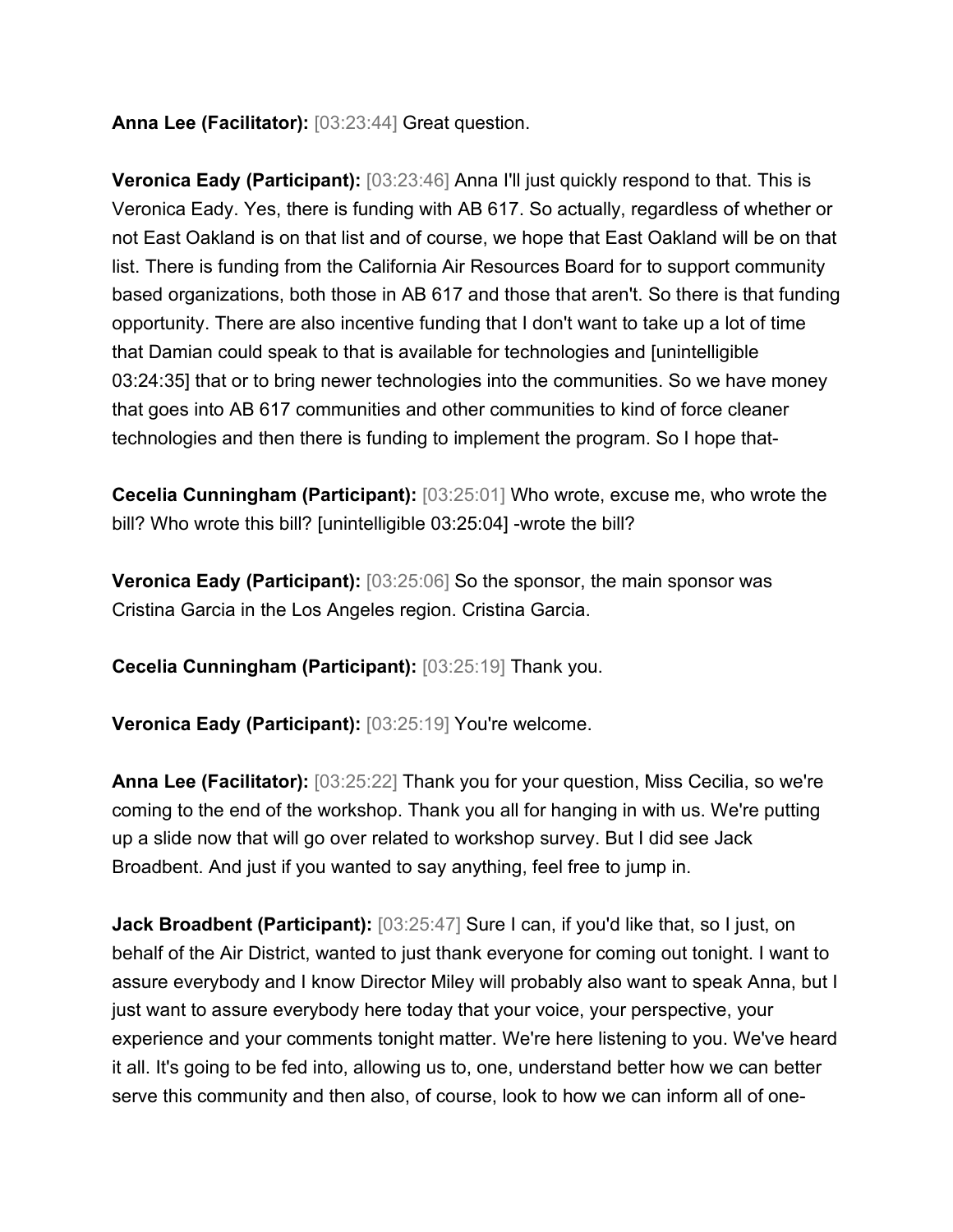everybody here. And as we move forward with finalizing the health risk assessment, requiring additional controls of AB&I, because there has been a long history of us requiring controls, and then being able to get those controls as soon as possible to lower the risk that AB&I poses to the community. I saw- you all are an integral part of that process. You have to all know that. And so I just wanted to thank you for your perspectives, like I said. And I also want to thank my staff for all being here tonight. You got to know, we we do care. We do. We're doing our best job-

**Jack Broadbent (Participant):**  $[03:27:25]$  I also want to thank CBE for co-hosting this with us. This is the first time we've done that. I want to express my appreciation Ernesto and CBE, for your patience and how we're, we're doing this. This is the first time we've, we've done this. So Anna I'm going to hand it back to you, but I do would like to offer the opportunity for Nate to also offer his comments and remarks.

**Anna Lee (Facilitator):** [03:27:47] Ok, Director Miley, if you if you would like.

**Nate Miley (Participant):** [03:27:51] Sure if that's OK, thanks a lot. Yeah, I've listened for the last three and a half hours, I want to thank the CBE for cosponsoring tonight's workshop with the Air District. Definitely thank the Air District staff for being here. And I very much appreciate the fact that one hundred and six people are still engaged in this meeting this evening, it indicates how important this is to folks. You know, we do what we can do within the confines and the regulations that have been established. So that's why when someone asked if we could look at changing the regulations, tightening them, I want to explore that with the staff. People have asked about more funding and how we can target more resources to East Oakland, we'll be looking at that. We have done other things-

**Nate Miley (Participant):** [03:28:45] -done other things in the past, and we'll continue to do stuff, but it's been very beneficial to be listening tonight to everybody speak about this. And folks are right, you shouldn't have to wait five years to get redress. So I'll follow up with the staff. Once again, I just want to thank everyone for their participation this evening, in this workshop. It's been very fulfilling.

**Anna Lee (Facilitator):** [03:29:07] Thank you, so I'll turn it to Aneesh who's going to walk through a couple of slides and then we'll close.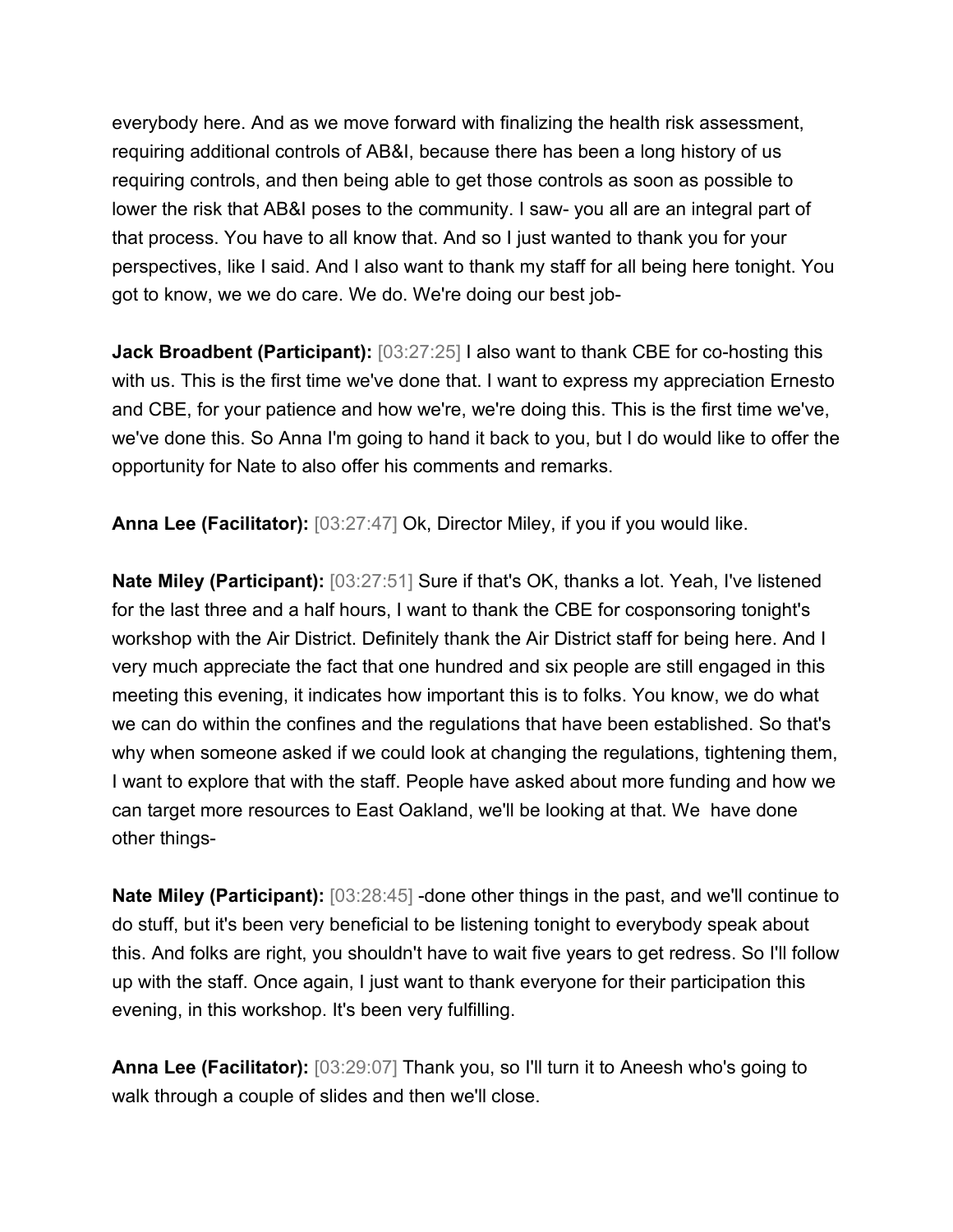**Aneesh Rana (Facilitator):** [03:29:15] Thank you, Anna. Thank you again, Jack, for your comments and supervisor director Nate Miley, just want to thank everybody again for joining us and participating in tonight's workshop. I know we went a little over, but it was really important that we gave everybody opportunity to speak and ask their questions and provide their comments. And a recording of this workshop will be available on our website, as well as responses to your questions provided. But before we wrap up and bring things to a close, I just wanted to share a couple of- some links and QR codes here to Survey Monkey, where we have a short workshop evaluation survey in both English and Spanish. We really value, the community engagement staff really values your feedback and actively uses, uses it to constantly improve our workshops. So we'd really appreciate it if you could spend a few moments to fill it out and let us know how we did.

## **Anna Lee (Facilitator):** [03:30:22] And-

**Aneesh Rana (Facilitator):** [03:30:23] And then, and then I will pass it back to Anna and just put up one more slide with, with links to where you can find the materials and just reiterate that the comment, we will be accepting comments through June 8th and if you have any further questions, you can contact Carol Allen.

**Anna Lee (Facilitator):** [03:30:52] Thank you, Aneesh. So I just want to say a big appreciation to everybody who is here, I know this is an important issue and we want to continue to partner with the public and with CBE. I just want to say thank you to Ernesto the staff and the members and to our presenters. It was, it was one of our first workshops that we've done like this. And I just want to say thanks for giving us the important feedback about how to make this meeting accessible. I hope that you all will go to our website and you can get the recording there and feel free to get in contact with any questions moving forward. I just want to say thank you. This was kind of a almost like a trial run for us and something to build on and grow on. And we want to continue to continue that partnership and engagement with you all. I would like to pass it to Ernesto who can have the last word for our meeting, and then we will officially adjourn-adjourn.

**Ernesto Arevalo (Facilitator):** [03:32:06] Yeah. Thank you. Thank you for bravely asking questions and speaking from your experience and still being on tonight. I want to